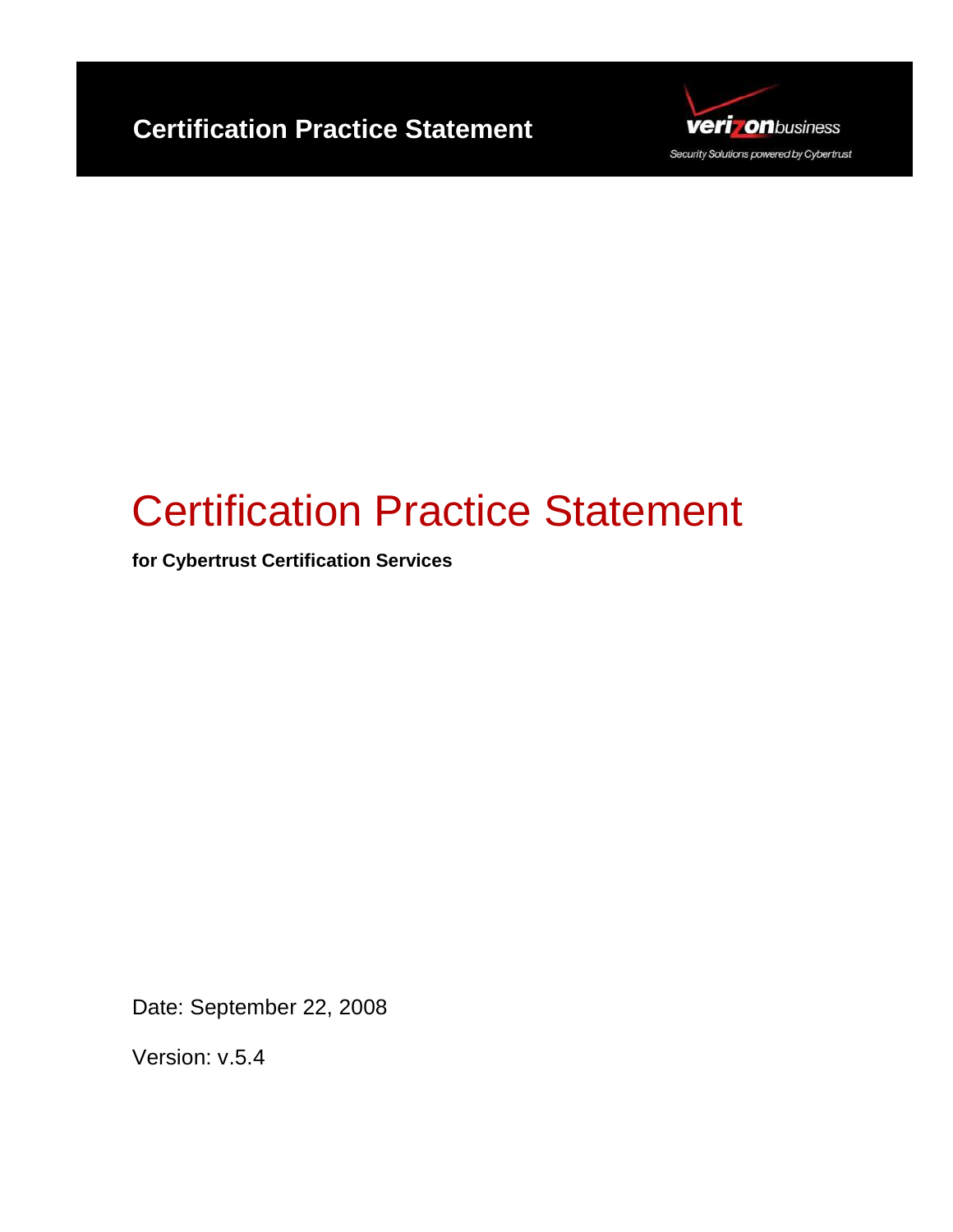## **Table of Contents**

| 1.    |  |  |
|-------|--|--|
| 1.1   |  |  |
| 1.2   |  |  |
| 1.2.1 |  |  |
| 1.2.2 |  |  |
| 1.2.3 |  |  |
| 1.2.4 |  |  |
| 1.2.5 |  |  |
| 1.3   |  |  |
| 1.3.1 |  |  |
| 1.3.2 |  |  |
| 1.3.3 |  |  |
| 1.3.4 |  |  |
| 1.3.5 |  |  |
| 1.3.6 |  |  |
| 1.3.7 |  |  |
| 1.3.8 |  |  |
| 1.3.9 |  |  |
| 1.4   |  |  |
| 1.4.1 |  |  |
| 1.4.2 |  |  |
| 1.4.3 |  |  |
| 1.4.4 |  |  |
| 1.4.5 |  |  |
| 1.4.6 |  |  |
| 1.4.7 |  |  |
| 1.4.8 |  |  |
| 1.4.9 |  |  |
| 1.5   |  |  |
| 1.5.1 |  |  |
| 1.5.2 |  |  |
| 1.5.3 |  |  |
| 1.5.4 |  |  |
| 1.5.5 |  |  |
| 1.5.6 |  |  |
| 1.5.7 |  |  |
| 1.5.8 |  |  |
| 1.6   |  |  |
| 1.6.1 |  |  |
| 1.6.2 |  |  |
| 1.6.3 |  |  |
| 1.6.4 |  |  |
| 1.6.5 |  |  |
| 1.6.6 |  |  |
| 1.6.7 |  |  |
| 1.6.8 |  |  |
| 1.7   |  |  |
|       |  |  |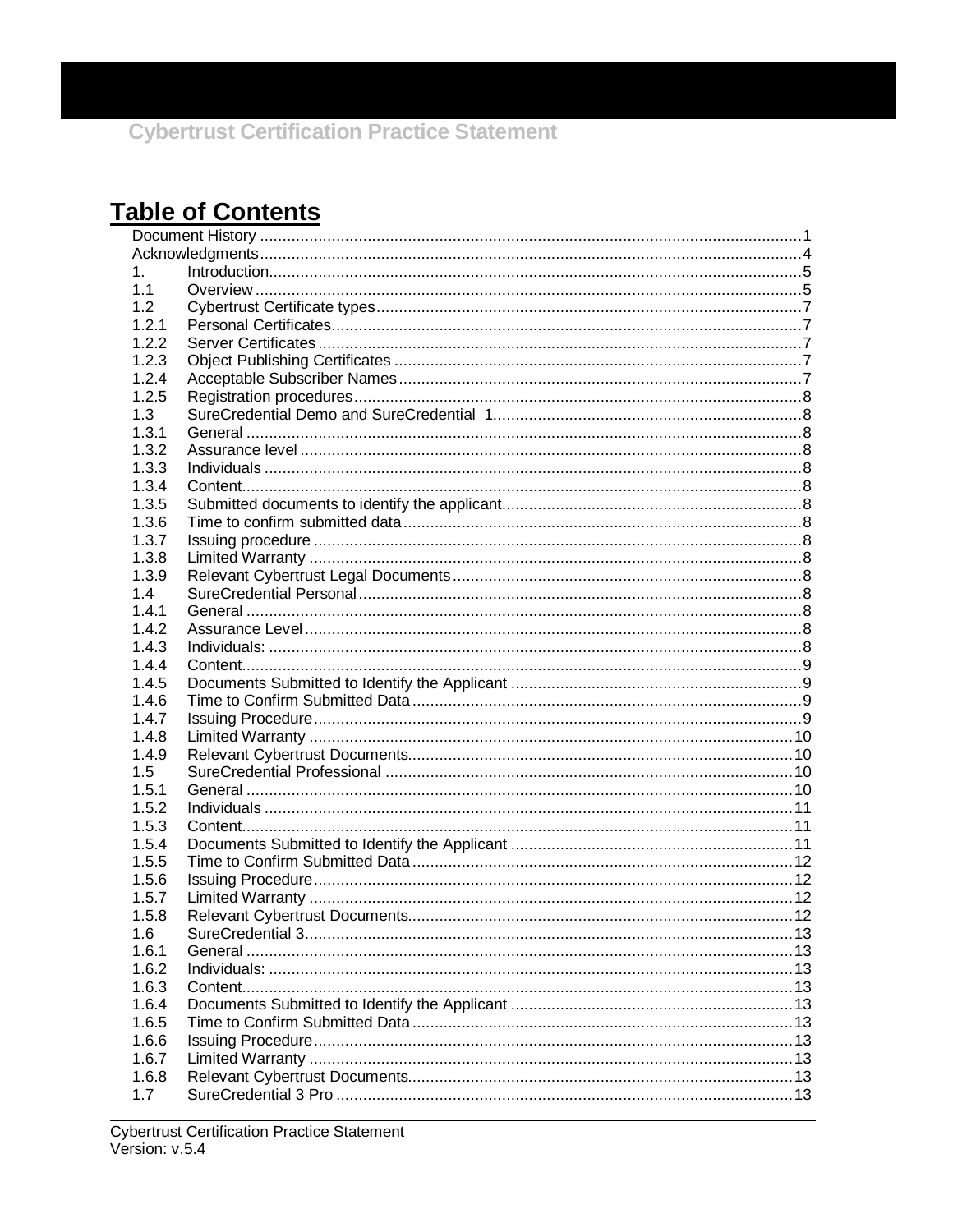| 1.7.1  |  |
|--------|--|
| 172    |  |
| 1.7.3  |  |
| 1.7.4  |  |
| 1.7.5  |  |
| 1.7.6  |  |
| 1.7.7  |  |
| 1.7.8  |  |
| 1.8    |  |
| 1.8.1  |  |
| 1.8.2  |  |
| 1.8.3  |  |
| 1.8.4  |  |
| 1.8.5  |  |
| 1.8.6  |  |
| 1.8.7  |  |
| 1.8.8  |  |
| 1.8.9  |  |
|        |  |
| 1.9    |  |
| 1.9.1  |  |
| 1.9.2  |  |
| 1.9.3  |  |
| 1.9.4  |  |
| 1.9.5  |  |
| 1.9.6  |  |
| 1.9.7  |  |
| 1.9.8  |  |
| 1.9.9  |  |
| 1.10   |  |
| 1.10.1 |  |
| 1.10.2 |  |
|        |  |
| 1.10.4 |  |
| 1.10.5 |  |
| 1.10.6 |  |
|        |  |
|        |  |
| 1.11   |  |
| 1.11.1 |  |
|        |  |
|        |  |
|        |  |
|        |  |
|        |  |
|        |  |
|        |  |
| 1.12   |  |
| 1.13   |  |
| 1.14   |  |
| 1.14.1 |  |
|        |  |
|        |  |
|        |  |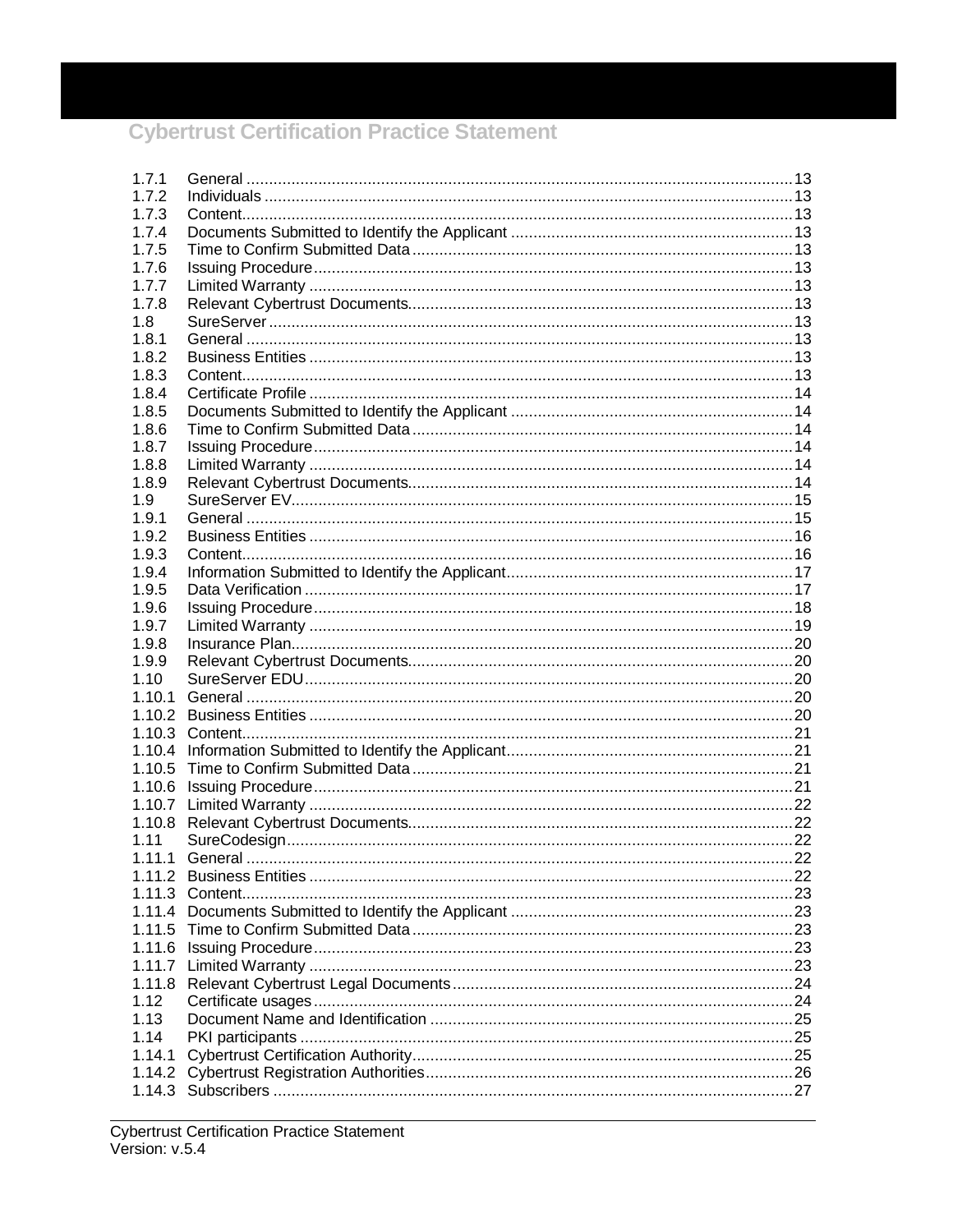| 1.15   |  |
|--------|--|
|        |  |
|        |  |
|        |  |
|        |  |
| 1.16   |  |
| 1.16.1 |  |
|        |  |
|        |  |
|        |  |
| 1.17   |  |
| 2.     |  |
| 2.1    |  |
| 3.     |  |
| 3.1    |  |
| 3.2    |  |
| 3.3    |  |
| 3.3.1  |  |
| 3.3.2  |  |
| 3.3.3  |  |
| 3.3.4  |  |
| 3.4    |  |
| 4.     |  |
| 4.1    |  |
| 4.2    |  |
| 4.3    |  |
| 4.4    |  |
| 4.5    |  |
| 4.6    |  |
| 4.6.1  |  |
| 4.6.2  |  |
| 4.7    |  |
| 4.8    |  |
| 4.8.1  |  |
| 4.9    |  |
| 4.10   |  |
| 4.11   |  |
| 5.     |  |
| 5.1    |  |
| 5.2    |  |
| 5.3    |  |
| 5.3.1  |  |
| 5.3.2  |  |
| 5.3.3  |  |
| 5.3.4  |  |
| 5.3.5  |  |
| 5.3.6  |  |
| 5.3.7  |  |
| 5.3.8  |  |
|        |  |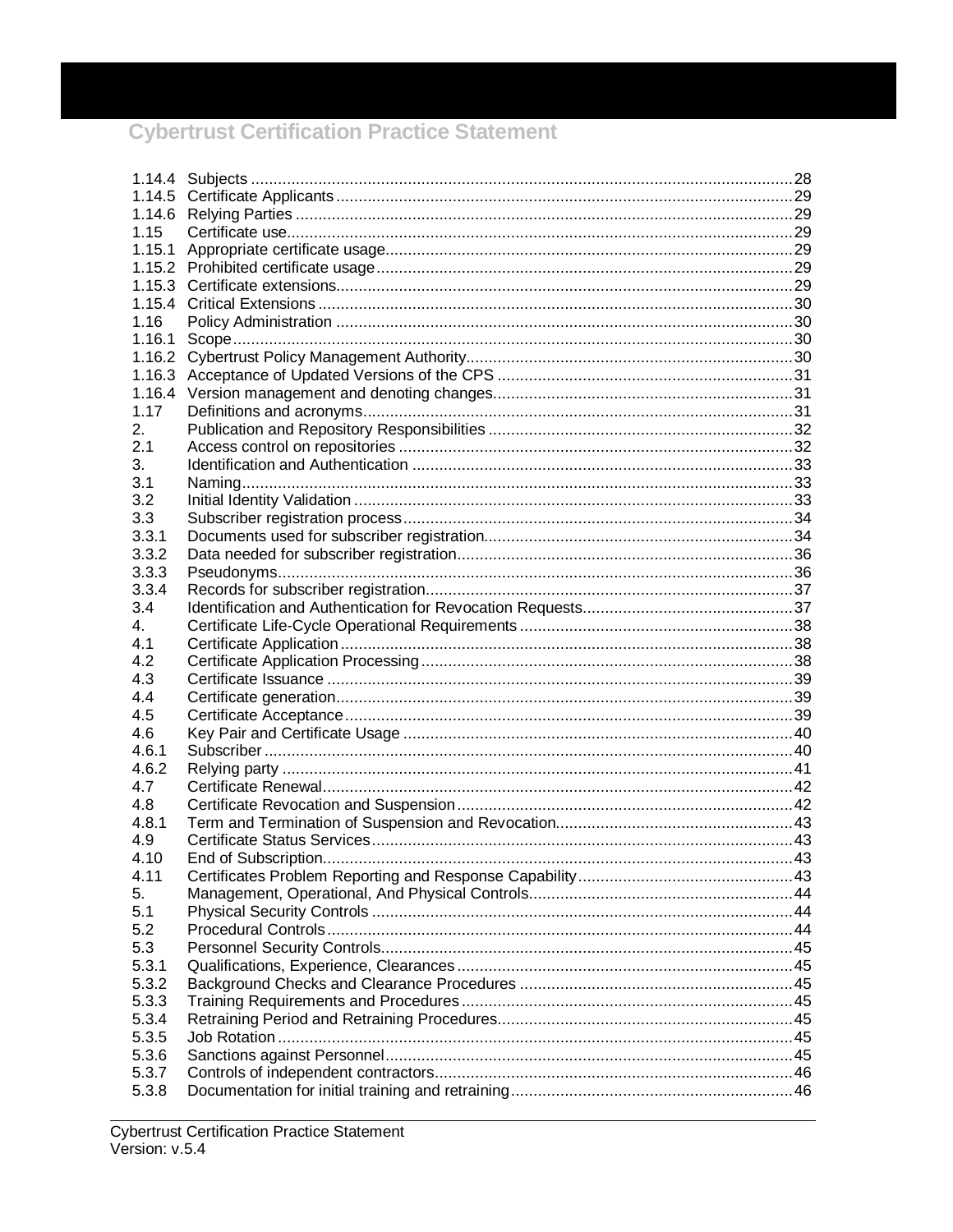| 5.4   |                                                                         |  |
|-------|-------------------------------------------------------------------------|--|
| 5.5   |                                                                         |  |
| 5.5.1 |                                                                         |  |
| 5.5.2 |                                                                         |  |
| 5.5.3 |                                                                         |  |
| 5.5.4 |                                                                         |  |
| 5.5.5 |                                                                         |  |
| 5.6   |                                                                         |  |
| 6.    |                                                                         |  |
| 6.1   |                                                                         |  |
| 6.1.1 |                                                                         |  |
| 6.1.2 |                                                                         |  |
| 6.1.3 |                                                                         |  |
| 6.2   |                                                                         |  |
| 6.2.1 |                                                                         |  |
| 6.2.2 |                                                                         |  |
| 6.2.3 |                                                                         |  |
| 6.2.4 |                                                                         |  |
| 6.3   | Private Key Protection and Cryptographic Module Engineering Controls 51 |  |
| 6.4   |                                                                         |  |
| 6.4.1 |                                                                         |  |
| 6.4.2 |                                                                         |  |
| 6.4.3 |                                                                         |  |
| 6.5   |                                                                         |  |
| 6.6   |                                                                         |  |
| 6.7   |                                                                         |  |
| 6.8   |                                                                         |  |
| 6.9   |                                                                         |  |
| 7.    |                                                                         |  |
| 7.1   |                                                                         |  |
| 7.2   |                                                                         |  |
| 7.3   |                                                                         |  |
| 8.    |                                                                         |  |
| 8.1   |                                                                         |  |
| 8.1.1 |                                                                         |  |
| 9.    |                                                                         |  |
| 9.1   |                                                                         |  |
| 9.1.1 |                                                                         |  |
| 9.2   |                                                                         |  |
| 9.3   |                                                                         |  |
| 9.3.1 |                                                                         |  |
| 9.4   |                                                                         |  |
| 9.5   |                                                                         |  |
| 9.6   |                                                                         |  |
| 9.6.1 |                                                                         |  |
| 9.6.2 |                                                                         |  |
| 9.6.3 |                                                                         |  |
| 9.6.4 |                                                                         |  |
| 9.6.5 |                                                                         |  |
| 9.6.6 |                                                                         |  |
| 9.6.7 |                                                                         |  |
| 9.7   |                                                                         |  |
|       |                                                                         |  |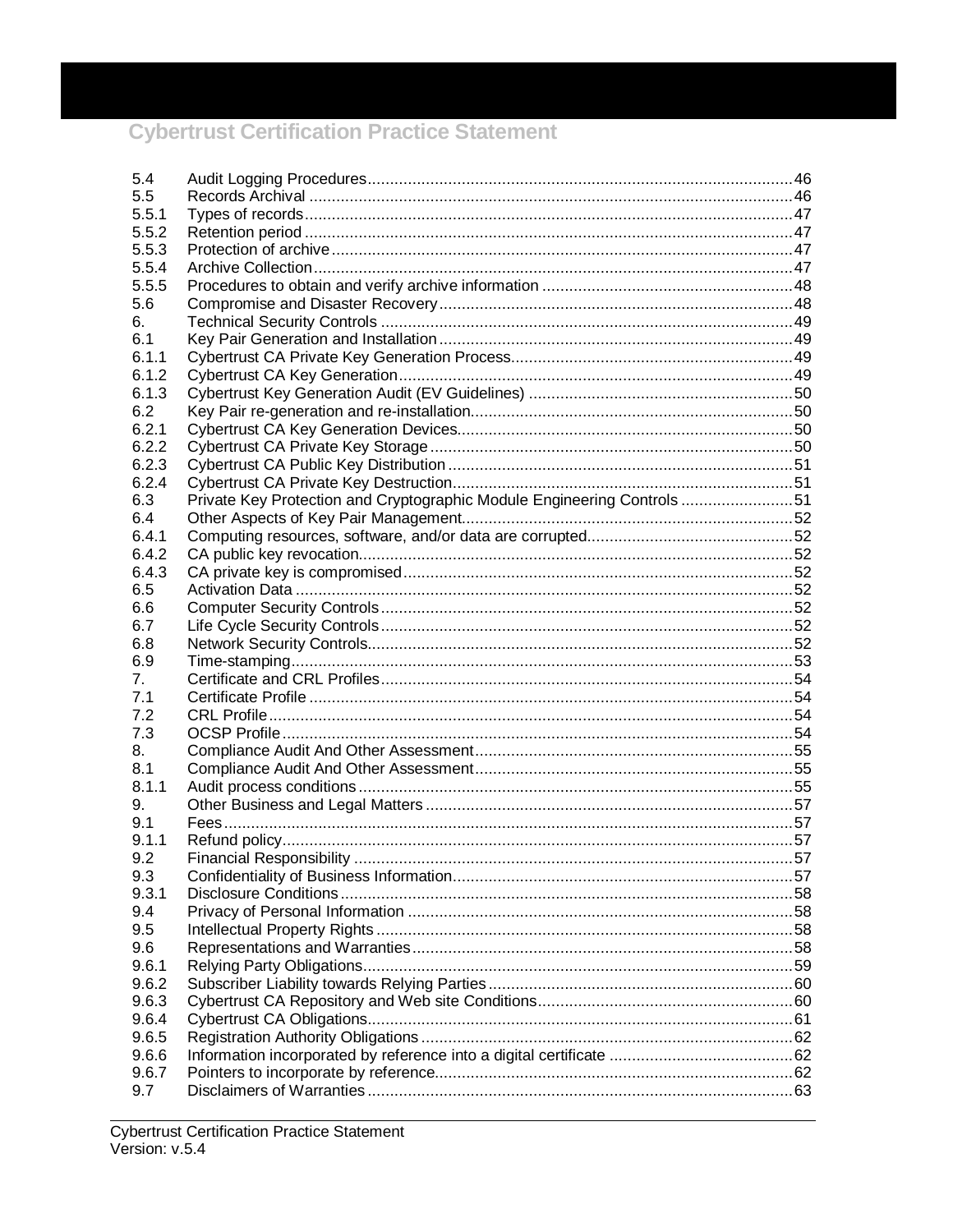| 9.7.1           |  |
|-----------------|--|
| 9.7.2           |  |
| 9.8             |  |
| 9.8.1           |  |
| 9.9             |  |
| 9.10            |  |
| 9.11            |  |
| 9.12            |  |
| 9.13            |  |
| 9.13.1          |  |
| 9.14            |  |
| 9.15            |  |
| 9.16            |  |
| 9.16.1          |  |
|                 |  |
| 10 <sub>1</sub> |  |
| 11.             |  |

#### **Copyright**

Copyright © 2006 Cybertrust Holdings, Inc. and/or its affiliates and licensors. All rights reserved. No part of this publication may be copied or reproduced, stored in a retrieval system, sold or transferred to any person, in whole or in part, in any manner or form or on any media, without the prior written permission of Cybertrust.

#### **Intellectual Property Rights**

Any rights, including title, ownership rights, copyright, trademarks, patents and any other intellectual property rights of whatever nature, in this document and the services or products described herein, including any associated processes or any derivative works, will remain the sole and exclusive property of Cybertrust and/or its licensors and suppliers.

#### **Disclaimer**

Cybertrust has made all reasonable efforts to ensure that this publication is accurate. However, Cybertrust assumes no liability for any accidental error or omission that may be found in this publication. The information in this document is the latest available at its publication date. It may change over time; make sure that you use the latest version available of this publication.

#### **Trademarks**

Cybertrust and all names used to identify the products and/or services of Cybertrust in this documents are trademarks or registered trademarks of Cybertrust Holdings, Inc. and/or its affiliates and licensors. All other trademarks or registered trademarks that appear in this document are the property of their respective owners.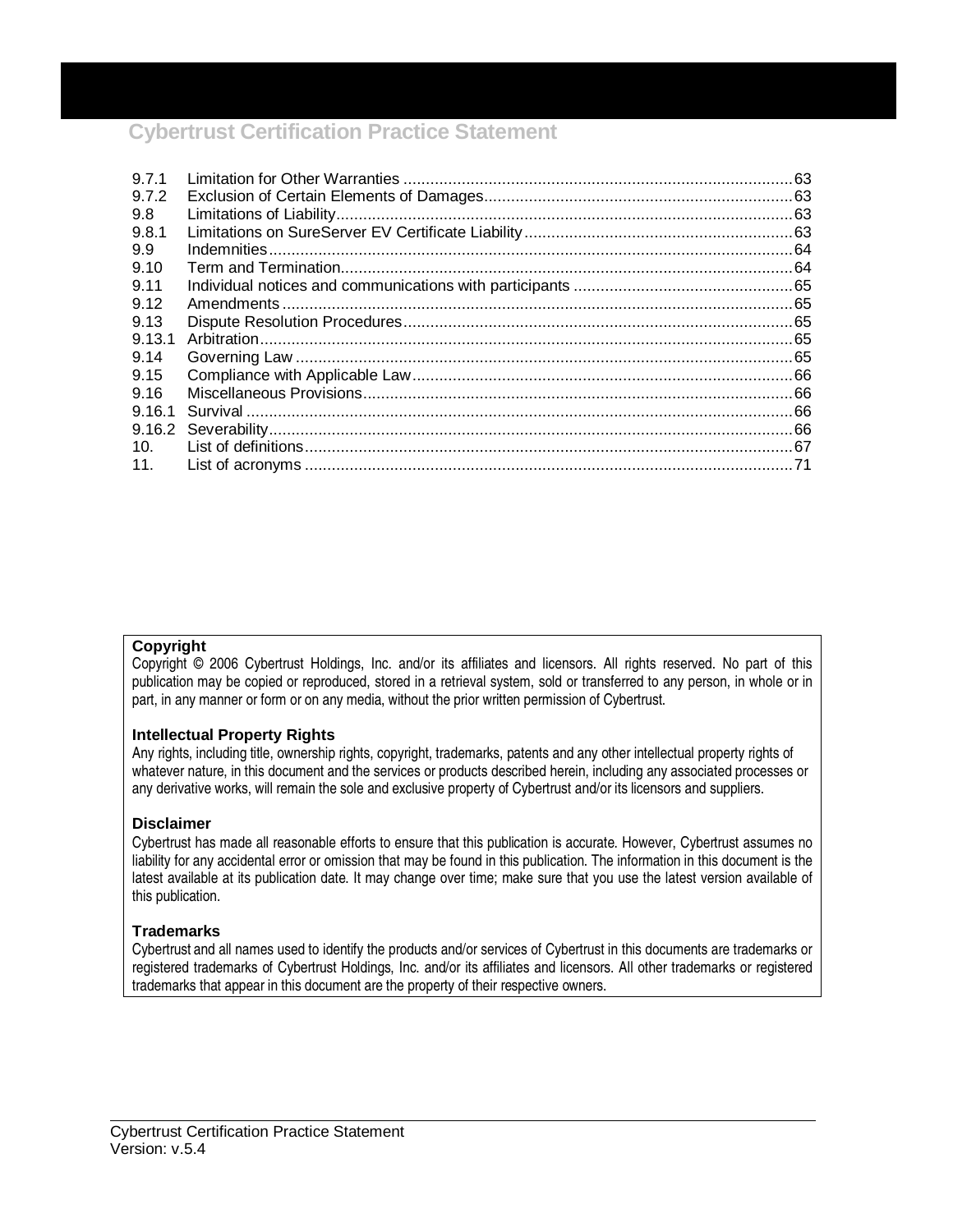## **Document History**

#### **Document Change Control**

| <b>Version</b>   | <b>Release Date</b> | Author             | <b>Status / Description</b>                                                    |
|------------------|---------------------|--------------------|--------------------------------------------------------------------------------|
| v <sub>5.0</sub> | 10-JUL-2005         | Andreas Mitrakas   | Draft                                                                          |
|                  | 30-AUG-2005         | Jean-Paul Declerck | Final version                                                                  |
|                  | 02-FEB-2006         | Johan Sys          | Administrative clean-up                                                        |
| v5.1             | 13-MAR-2006         | Johan Sys          | Added SureServer EDU                                                           |
| v5.2             | 29-NOV-2006         | Philippe Deltombe  | Added SureServer EV                                                            |
|                  | 06-DEC-2006         | Johan Sys          | Removed HyperSign and ServerSign                                               |
| v <sub>5.3</sub> | 04-JUN-2007         | Johan Sys          | Administrative Update                                                          |
|                  | 18-JUL-2007         | Jean-Paul Declerck | General update / Removed certain policy references                             |
| V <sub>5.4</sub> | 01-AUG-2008         | Steven Medin       | Administrative Update, SureCredential process steps<br>and brand name accuracy |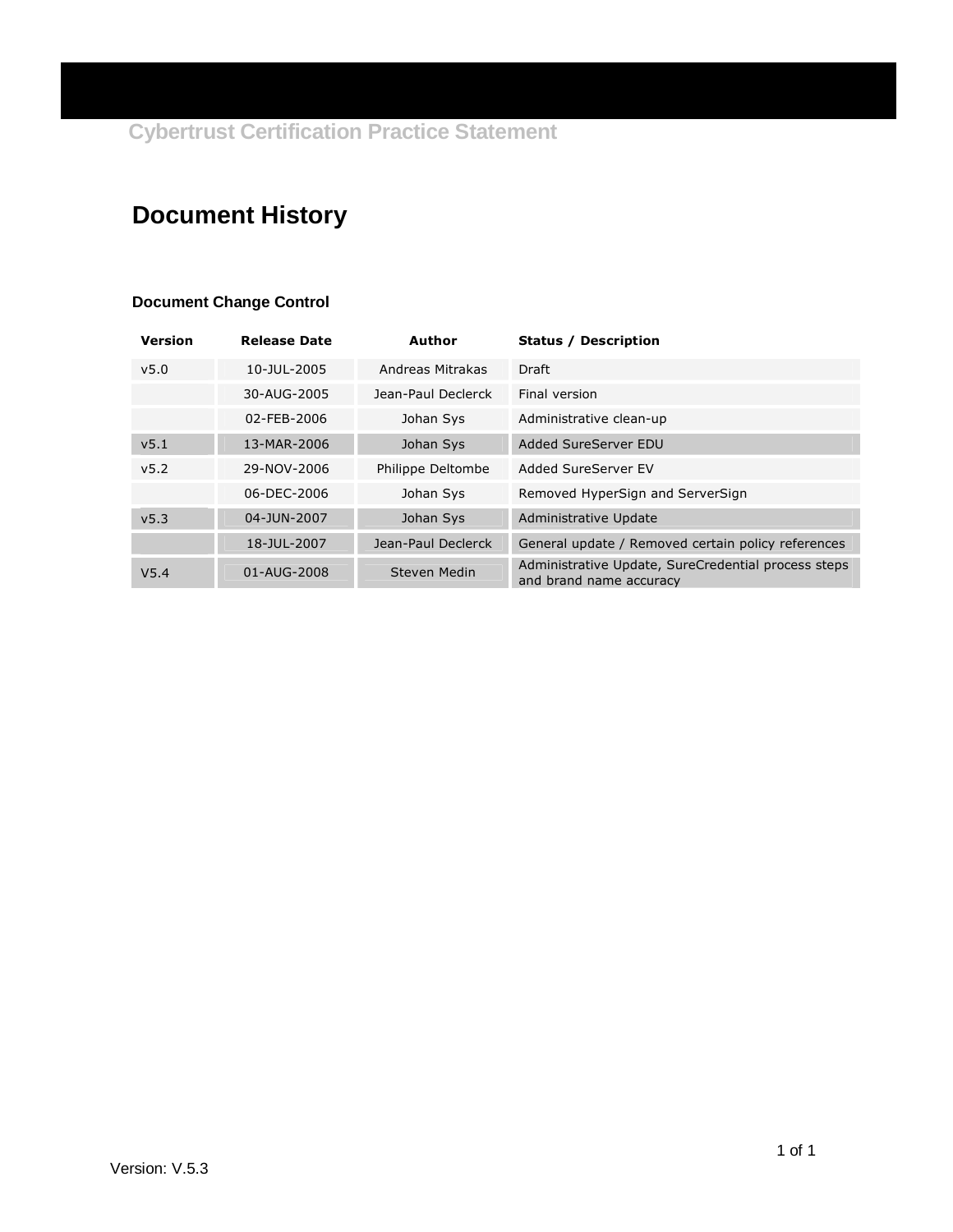#### **Summary of Changes**

#### **Changes in v5.4 (publication date : August 2008) with respect to v5.3**

- Administrative Changes
- SureCredential product renaming
- SureCredential process update

#### **Changes in v.5.3 (publication date: September 2007) with respect to v.5.2**

- Administrative changes
- General update
- Language updates
- Removed certain outdated policy references and associated language.

#### **Changes in v.5.2 (publication date: December 2006) with respect to v.5.1**

- Added SureServer EV product
- Removed HyperSign and ServerSign products
- Administrative changes

#### **Changes in v.5.1 (Publication Date: 13 March 2006) with respect to v.5.0**

• Added SureServer EDU product

#### **Changes in v.5.0 (Publication Date: 10 July 2005) with respect to v.4.3.2**

- Adaptation to the RFC 3647 format
- Separation of Data protection policy, warranty policy and consumer policy.
- Updated references to Cybertrust Certificate Policy

#### **Changes in v.4.3.2 (Publication Date: 8 April 2005) with respect to v.4.3.1**

• Separated references to Cybertrust Qualified Certificates product

#### **Changes in 4.3.1 (Publication Date: 10 October 2003) with respect to v.4.3**

• Added SureServer product

#### **Changes in 4.3 (Publication Date: 10 October 2003) with respect to v.4.2**

- Section 1.4: Updated wording
- Section 4.3.6: Updated wording
- Section 5.13: Updated reference to logs retention period.
- Section 21.10: Updated wording
- Section 21.22: Updated wording
- Section 21.23: Updated wording

#### **Changes in v.4.2 (Publication Date: 1 August 2003) with respect to v.4.1**

- New Chapter 21 Cybertrust SureCredential 3 Qualified certificates issued under Belgian Law of 9 July 2001 implementing the European Directive 1999/93/EC of the Council and the Parliament on a Community Framework on Electronic Signatures.
- Updated Chapter 10 Cybertrust Limited Warranty Policy to include warranty requirements for product named Cybertrust SureCredential 3 Qualified certificate.
- Updated Section 5.12 on records retention period for SureCredential 3 Qualified certificate.
- Appropriate additions to the definitions list with regard to qualified certificates.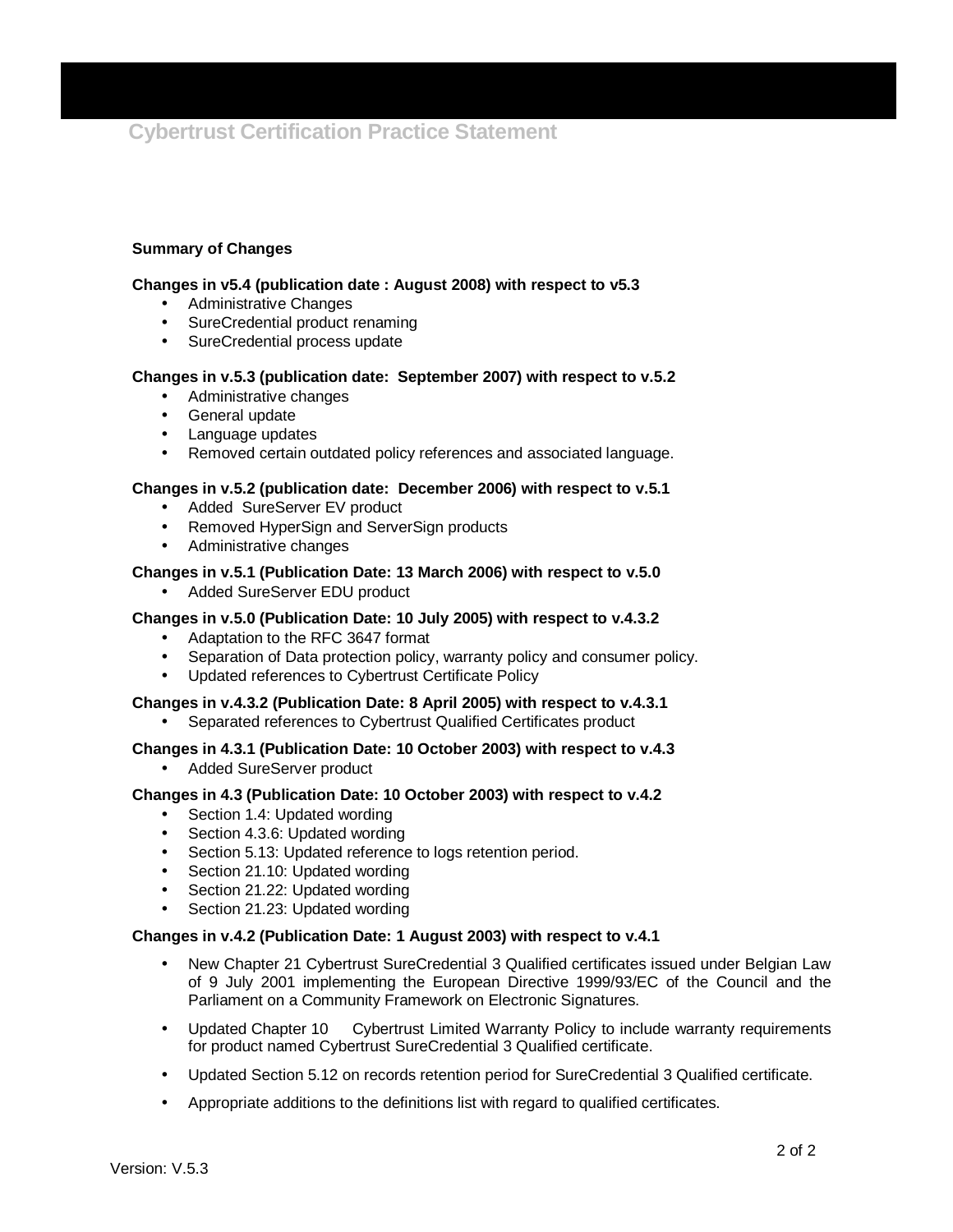• Minor editorial updates to accommodate SureCredential 3 Qualified in the Introduction.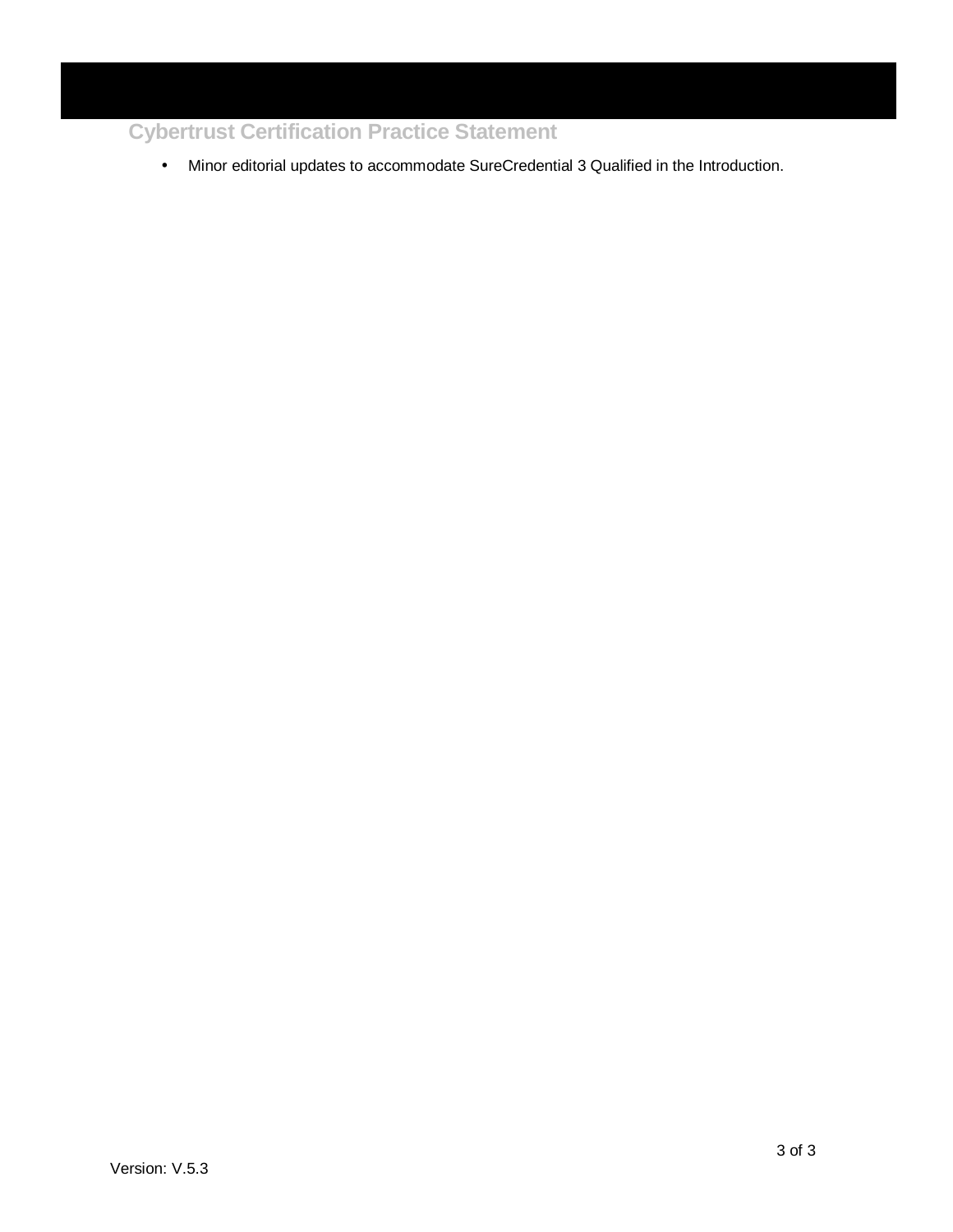## **Acknowledgments**

This Cybertrust CA CPS endorses in whole or in part the following industry standards:

- RFC 3647: Internet X.509 Public Key Infrastructure Certificate Policies and Certification Practices Framework (obsoletes RFC 2527)
- RFC 2459: Internet X.509 Public Key Infrastructure Certificate and CRL Profile.
- RFC 3039: Internet X.509 Public Key Infrastructure Qualified Certificates Profile.
- RFC 2560: X.509 Internet Public Key Infrastructure Online Certificate Status Protocol OCSP
- RFC 3279: Algorithms and Identifiers for the Internet X.509 Public Key Infrastructure Certificate and CRI Profile
- ETSI TS 101 862: Qualified certificate profile.
- ETSI TS 101 042: Policy requirements for certification authorities issuing public key certificates (Normalised level only).
- The ISO 1-7799 standard on security and infrastructure
- CA/Browser Forum EV Certificate Guidelines version 1.0 of June 7, 2007.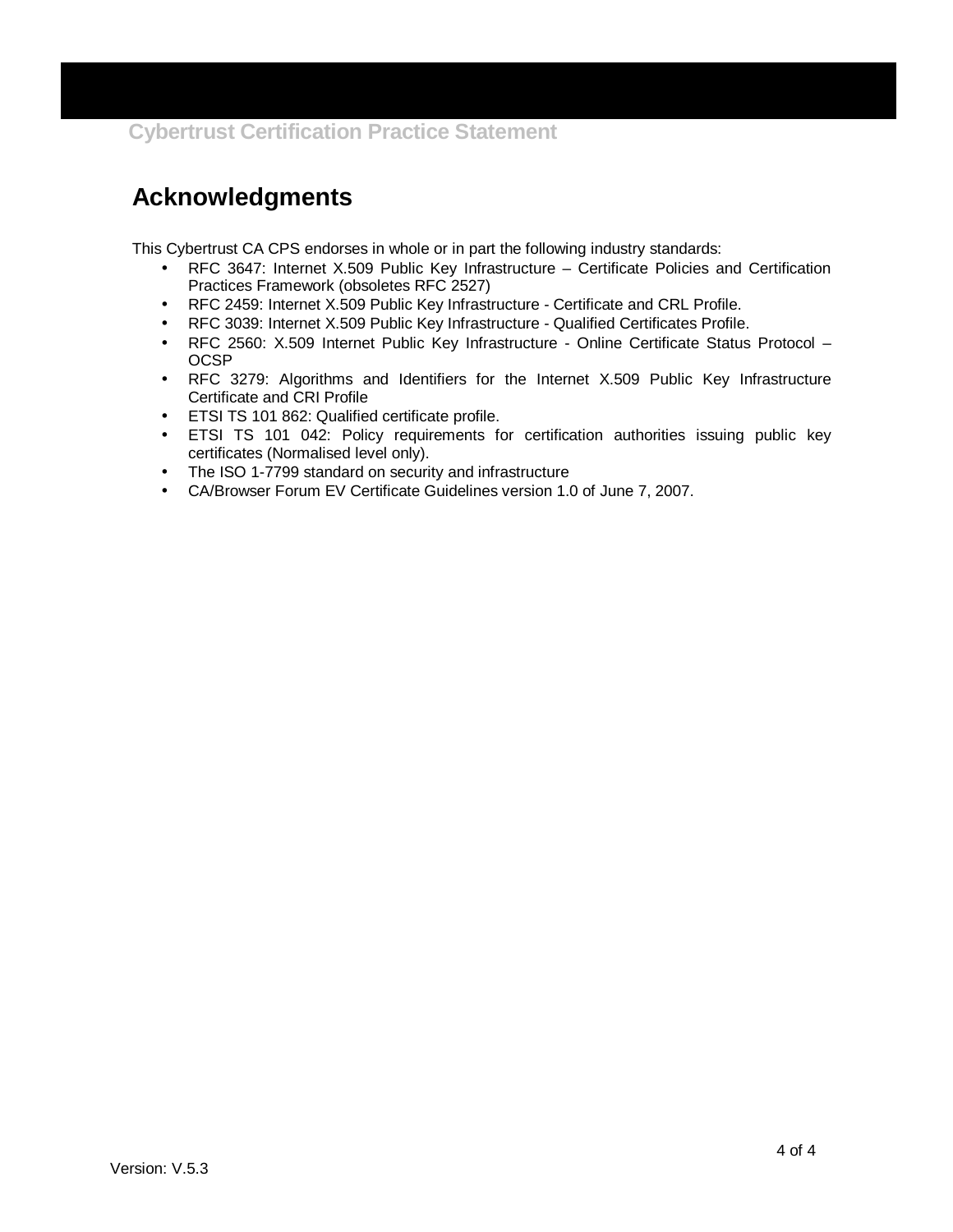## **1. Introduction**

This Certification Practice Statement (CPS) of the Cybertrust Certification Authority (hereinafter, Cybertrust CA) applies to the services of the Cybertrust CA that are associated with the issuance of and management of digital certificates. Digital certificates can be used to create or rely upon electronic signatures. This CPS can be found on the Cybertrust CA repository at: http://cybertrust.omniroot.com/repository.cfm. This CPS may be updated from time to time.

A certificate policy is a "named set of rules that indicates the applicability of a certificate to a particular community and/or class of application with common security requirements". This CPS is a certificate policy in broad sense and meets the formal requirements of Internet Engineering Task Force (IETF) RFC 3647, dated November 2003 with regard to content, layout and format. An RFC issued by IETF is an authoritative source of guidance with regard to standard practices in the area of electronic signatures and certificate management. While certain section titles are included in this policy according to the structure of RFC 3647, the topic may not necessarily apply in the implementation of the certificate management services of the Cybertrust CA. These sections have been removed from this document. Where necessary additional information is presented as subsections added to the standard structure. Meeting the format requirements of RFC 3647 enhances and facilitates the mapping and interoperability of the Cybertrust CA with other third party CAs and provides relying parties with advance notice on the practices and procedures of the Cybertrust CA. Additional assertions on standards used in this CPS can be found under section "Acknowledgements".

This CPS addresses the technical, procedural personnel policies and practices of the CA in all services and during the life cycle of certificates as issued by the Cybertrust CA.

Request for information on the compliance of the Cybertrust CA with accreditation schemes as well as any other inquiry associated with this CPS can be addressed to:

**Cybertrust** ATTN: Security Office Ubicenter, Philipssite 5 B-3001 Leuven, Belgium. Tel:+ 32 (0)16 287123 Fax: + 32 (0) 16 287404 Email: corpcomp@cybertrust.com URL: cybertrust.omniroot.com

For subscribers this CPS becomes effective and binding by accepting a subscriber agreement. For relying parties this CPS becomes binding by merely addressing a certificate related request on a Cybertrust certificate to a Cybertrust directory. The subscriber agreement forfeits the consent of the relying party with regard to accepting the conditions laid out in this CPS.

## **1.1 Overview**

This CPS applies to the specific domain of the Cybertrust CA. The purpose of this CPS is to present the Cybertrust practices and procedures in managing certificates according to Cybertrust's own and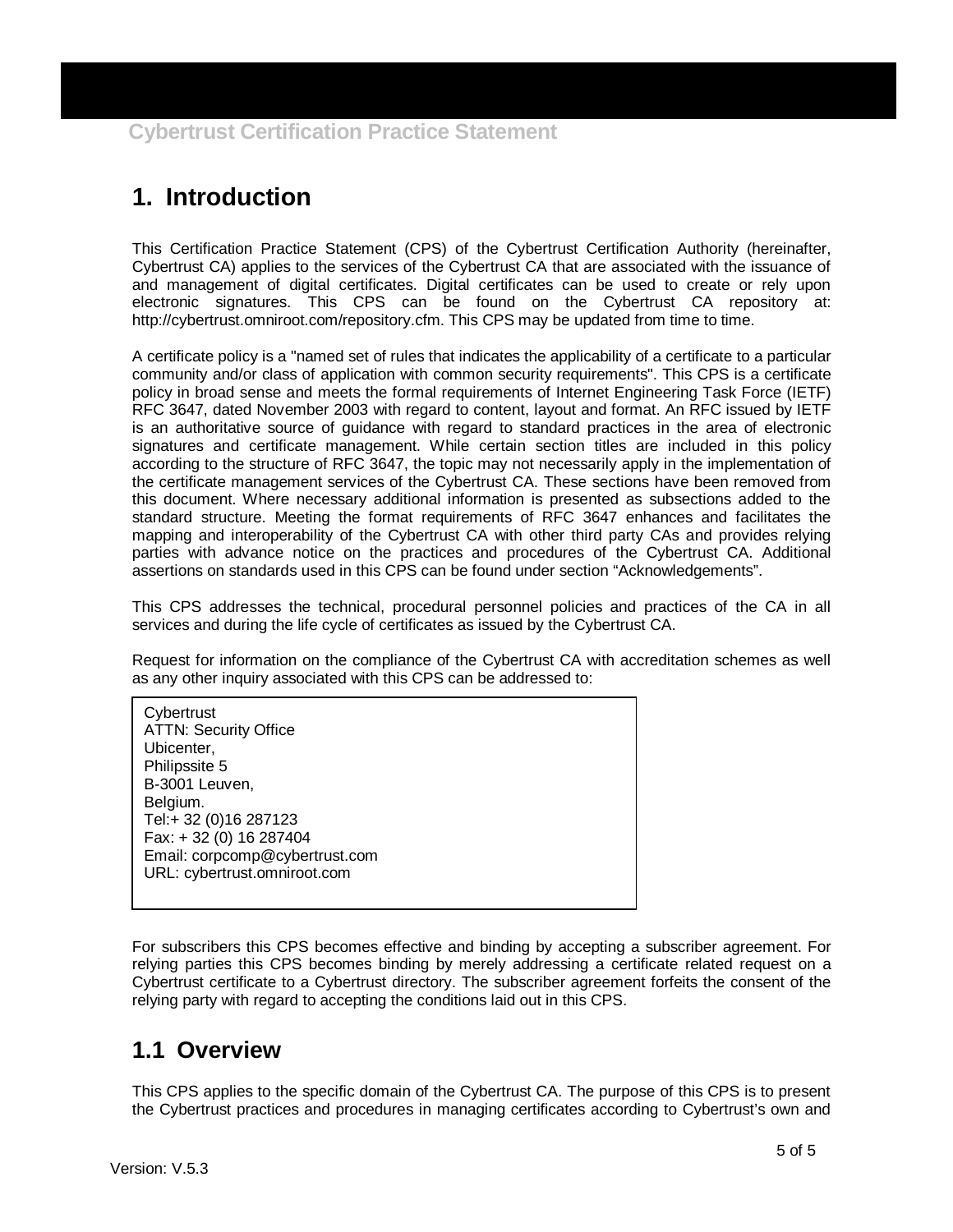certain industry requirements pursuant to the standards set out above. This CPS applies to the above-stated domain to the exclusion of any other. This CPS aims at facilitating the Cybertrust CA in delivering certification services through discrete CAs issuing Client end entity certificates. The certificate types addressed in this CPS are the following:

| <b>SureCredential Personal</b>               | A personal certificate of medium assurance                                        |
|----------------------------------------------|-----------------------------------------------------------------------------------|
| <b>SureCredential</b><br><b>Professional</b> | A personal certificate of medium assurance with reference to professional context |
|                                              |                                                                                   |
|                                              |                                                                                   |
| <b>SureServer</b>                            | A certificate to authenticate web servers                                         |
| <b>SureServer EV</b>                         | A certificate to authenticate web servers *                                       |
| <b>SureServer EDU</b>                        | A certificate to authenticate web servers                                         |
| <b>SureCodesign</b>                          | A certificate to authenticate data objects                                        |
| <b>OmniRoot</b>                              | A certificate for CAs that enter the Cybertrust hierarchy                         |
|                                              |                                                                                   |

\* These certificates are issued and managed having regard to the CA/Browser Forum Guidelines for Extended Validation Certificates, which are incorporated by reference in this CPS.

Conditional upon its type, Cybertrust certificates:

- Can be used for electronic signatures in order to replace handwritten signatures where transacting parties choose for them
- Can be used to authenticate web resources, such as servers and other devices.
- Can be used to digital sign code and data objects.
- Can be used to authenticate and trust other certification authorities.

This CPS identifies the roles, responsibilities and practices of all entities involved in the life cycle, use, reliance upon and management of Cybertrust certificates.

A Cybertrust Certificate Policy (CP) complements this CPS. The purpose of the Cybertrust CP is, amongst others, to set out an operational rule framework for the Cybertrust CA and sub-ordinate CAs.

In addition to the CP and CPS Cybertrust maintains a range of adjacent documented polices which include but are not limited to addressing such issues as:

- Business continuity
- Security policy
- Personnel policies
- Key management policies
- Registration procedures
- Etc.

External policies, binding certificate applicants, subscribers and relying parties, are made available on line at http://cybertrust.omniroot.com/repository.cfm, or at such other place Cybertrust may indicate.

The exact name of the Cybertrust CA certificates that make use of this CPS are:

- GTE Cybertrust Global Root expiring in 2018
- Baltimore Cybertrust root expiring in 2025
- Cybertrust Global Root expiring in 2021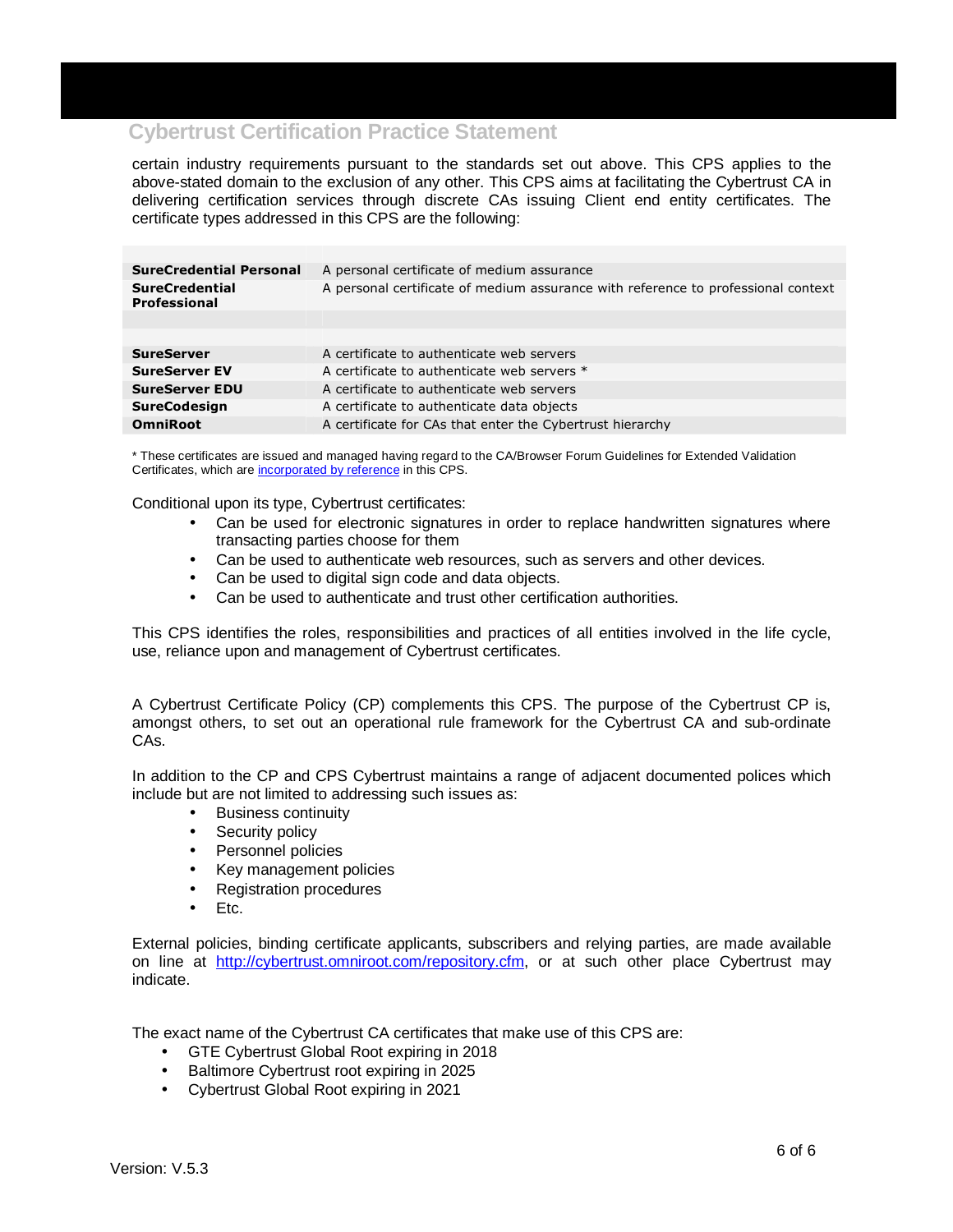The aforementioned Cybertrust CA certificates are hereinafter, individually and collectively, referred to as the Cybertrust CA Root.

## **1.2 Cybertrust Certificate types**

This part provides additional information on the Cybertrust certificates issued under this CPS.

#### 1.2.1 Personal Certificates

Cybertrust offers several types of certificates for individuals, that can be used for web browsing, secure e-mail, inter organisational communications, access to personal financial information, online Internet transactions:

- **SureCredential Personal**: provides a limited identity authentication by requiring a signed copy of an identity element. These personal digital certificates for browsers are meant for low-value/low risk commercial transactions. They are valid for one, two or three years.
- **SureCredential Professional**: provides a limited identity authentication by requiring a signed copy of an identity proof. SureCredential Professional certificates require professional context affiliation. These personal digital certificates for browsers are meant for low-value/low risk commercial transactions. They are valid for one, two or three years.

#### 1.2.2 Server Certificates

Cybertrust offers several types of certificates for servers, that can be used for web based transactions, such as the following:

- **SureServer**: SureServer is meant for entities that wish to verify their identity and participate in secured communication and transactions at the web-server level, using Secure Socket Layer (SSL) technology The identity of the certificate-holder is authenticated by Cybertrust.
- **SureServer EV**: SureServer EV is meant for entities that wish to verify their identity and participate in secured communication and transactions at the web-server level using using Secure Socket Layer (SSL) technology. The identity of the certificate-holder is fully authenticated by Cybertrust in accordance with the CA/browser forum Guidelines for Extended Validation Certificates.
- **SureServer EDU**: SureServer EDU is meant for entities within the education and research space that wish to verify their identity and participate in secure communication and transactions at the web-server level using Secure Socket Layer (SSL) technology.

### 1.2.3 Object Publishing Certificates

Cybertrust offers one type of object certificate software objects:

• **SureCodesign** provides assurance on the identity of an entity that distributes software or software object such as applets etc. on the Internet, and on the integrity of the software being distributed as well, utilizing Microsoft Authenticode or Netscape's codesigning standards.

### 1.2.4 Acceptable Subscriber Names

For publication in its certificates Cybertrust accepts subscriber names that are meaningful and can be authenticated as required for each product type or class.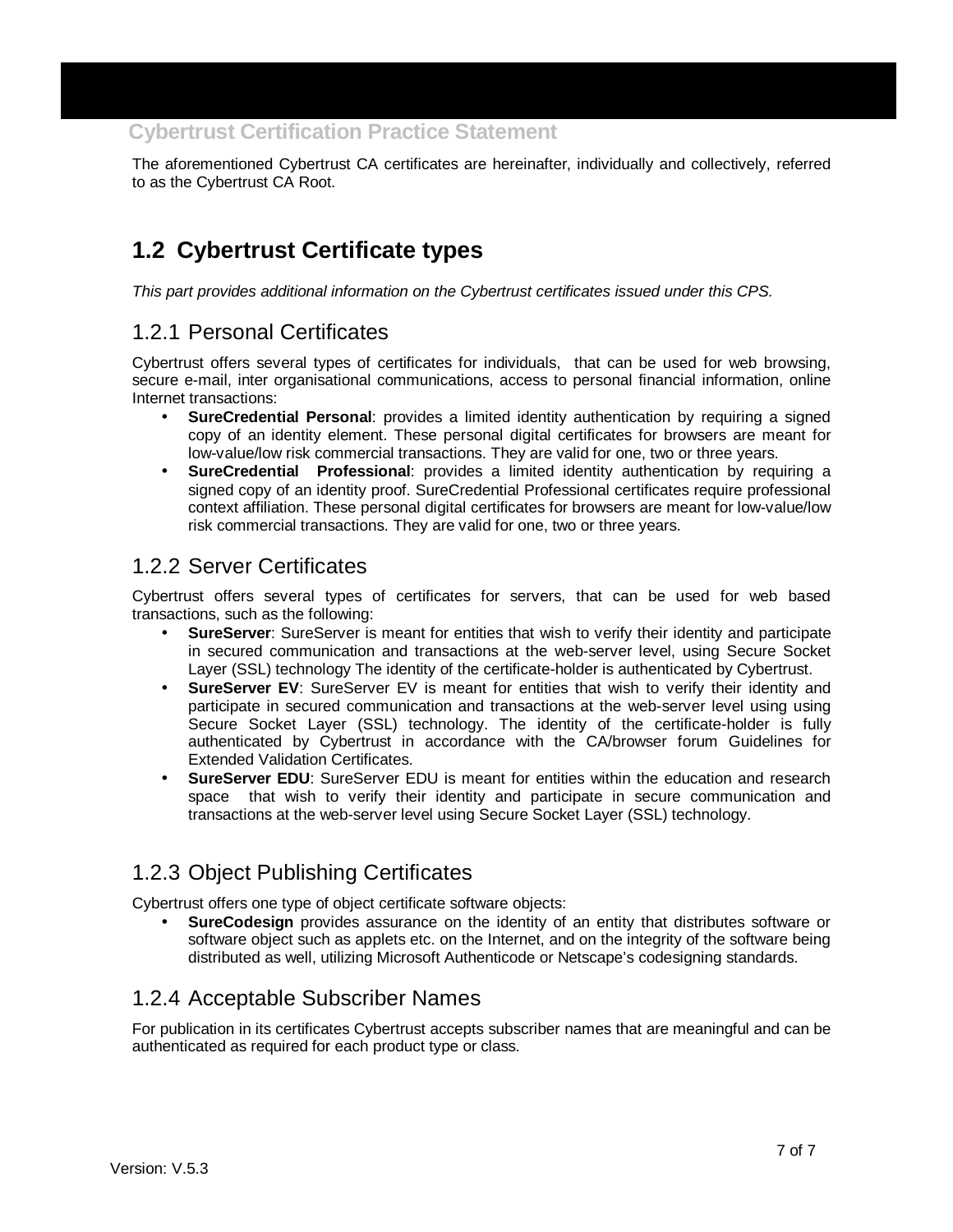#### 1.2.4.1 Pseudonyms

For certain types of products Cybertrust may allow the use of pseudonyms, reserving its right to disclose the identity of the subscriber as may be required by law or pursuant to an otherwiselegitimate request.

#### 1.2.5 Registration procedures

For all types of certificates Cybertrust reserves the right to update registration procedures and subscriber submitted data to improve the identification and registration process.

## **1.3 SureCredential Personal**

#### 1.3.1 General

SureCredential Personal certificates are intended for communications and transactions that require a minimum verification of the identity.

SureCredential Personal certificates are meant for communications and transactions with a low value and little risk with a need to authenticate the communicating parties and encrypt the exchange of communications.

SureCredential Personal certificates validity period is between one and three years.

SureCredential Personal certificates are issued to natural persons (individuals) only.

SureCredential Personal applicant verification is undertaken by a registration authority by using a copy of an identity proof.

SureCredential Personal certificates are issued primarily for low value and low risk personal communications and purposes.

#### 1.3.2 Assurance Level

SureCredential Personal certificates may provide reasonable, but not foolproof, assurance of a subscriber's identity, based on an automated on-line process that compares the applicant's name, address, and other personal information on the certificate application against a signed identity proof.

Although Cybertrust's SureCredential Personal on-line identification process is a high level method of authenticating a certificate applicant's identity, it does not require the applicant's personal appearance before a registration authority.

#### 1.3.3 Individuals:

The procedure for a certificate request can be summarized as follows:

**On-line:** Via the Web (https). The certificate applicant submits an application via a secure on-line link according to a procedure provided by Cybertrust. Additional documentation in support of the application may be required so that Cybertrust verifies the identity of the applicant. The applicant submits to Cybertrust such additional documentation. Upon verification of identity, Cybertrust issues the certificate and sends a notice to the applicant. The applicant downloads and installs the certificate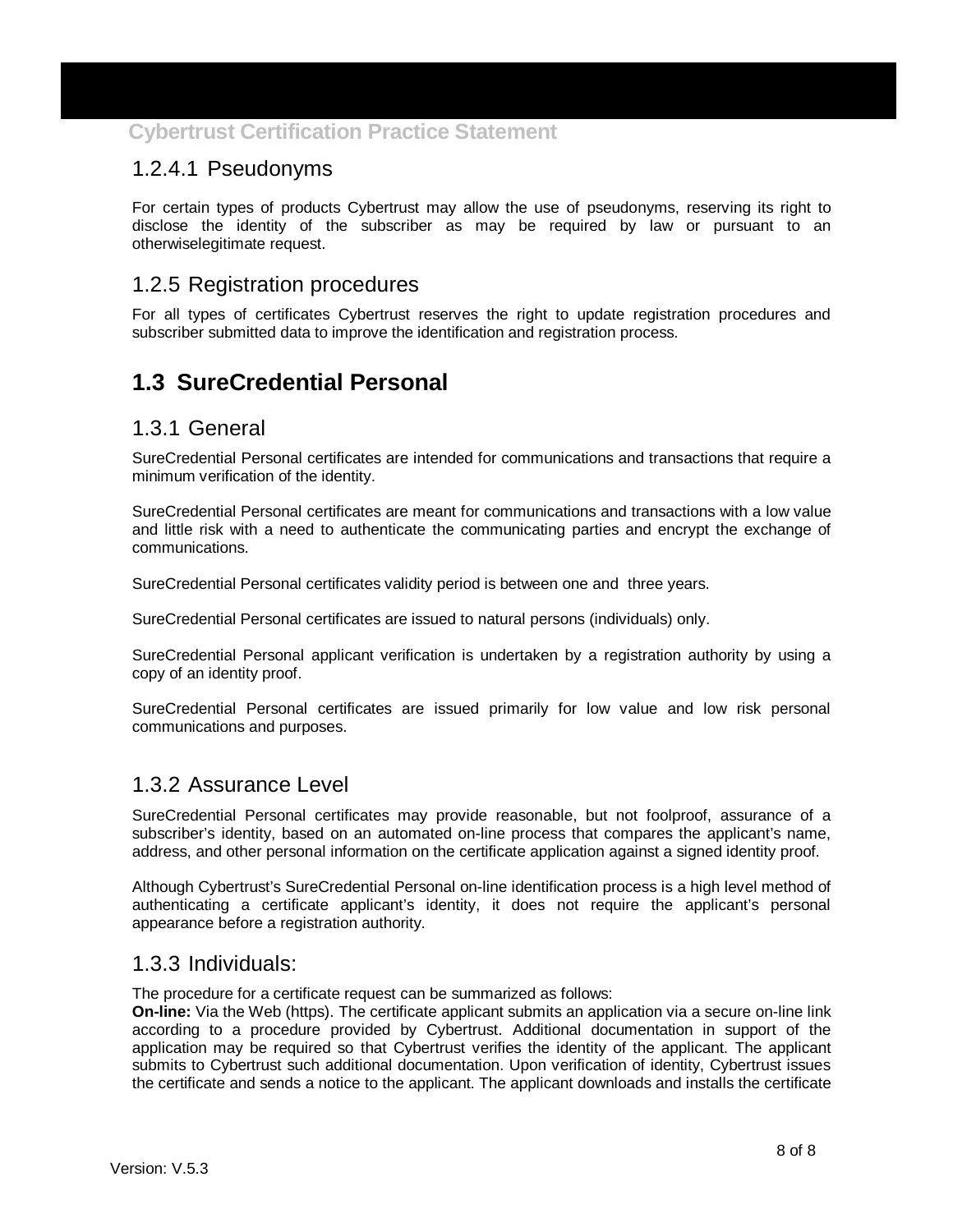to its device. The applicant must notify Cybertrust of any inaccuracy or defect in a certificate promptly after receipt of the certificate or earlier notice of the information to be included in the certificate. **E-mail:** The certificate applicant submits an appropriately formatted certificate request to Cybertrust. Additional documentation in support of the application may be required so that Cybertrust verifies the identity of the applicant. The applicant submits to Cybertrust such additional documentation. Upon verification of identity, Cybertrust issues the certificate and sends such certificate to the e-mail address from which the certificate application had originated. The certificate applicant must promptly notify Cybertrust of any inaccuracy or defect in a certificate or earlier notice of the information to be included in the certificate.

#### 1.3.4 Content

Information published in a SureCredential Personal certificate typically includes the following elements:

- Subscriber's e-mail address
- Subscriber's name
- Applicant's public key
- Code of applicant's country
- Issuing certification authority (Cybertrust):
- Cybertrust electronic signature
- Type of algorithm
- Validity period of the digital certificate
- Serial number of the digital certificate

#### 1.3.5 Documents Submitted to Identify the Applicant

The applicant must submit to a Cybertrust Registration Authority a signed copy of an identification document such as an identity card, driver's licence or passport.

#### 1.3.6 Time to Confirm Submitted Data

Cybertrust makes reasonable efforts to confirm the certificate application information and issue a digital certificate within reasonable time frames, having also regard to the verification process.

### 1.3.7 Issuing Procedure

The following steps describe the milestones in the procedure to issue a SureCredential Personal certificate:

- 1 The applicant chooses a strong password and submits it to an online web form along with the email address they wish to have certified by Cybertrust.
- 2 The automated system informs the applicant to check the inbox for the specified email address for further instructions.
- 3 When the applicant receives an email from the automated system, it contains a unique single use URL which the applicant is instructed to click on or load in their browser to continue.
- 4 The online web form requests the password chosen by the applicant to correlate the application in process to a validated email address that the applicant can access.
- 5 The applicant fills out the online registration form: e-mail address, common name, country code, verification method, billing information as part of the online request.
- 6 The applicant accepts online subscriber agreement.
- 7 A key pair is generated on an applicant's device (e.g. computer, smart card device etc.).
- 8 The public key and online request are sent to Cybertrust.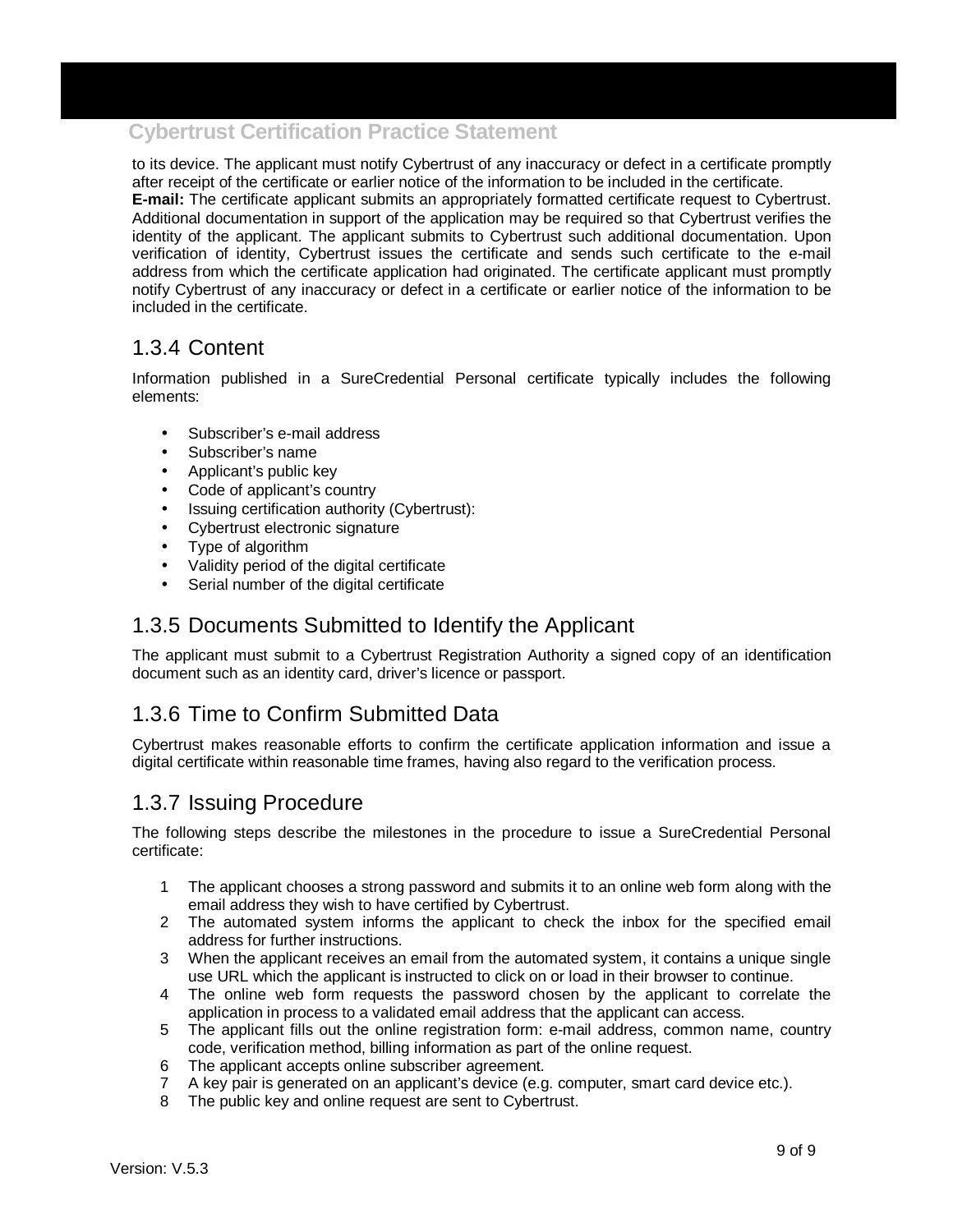- 9 Cybertrust verifies by checking copy of verification method and payment.
- 10 RA may positively verify the applicant.
- 11 Cybertrust may issue the certificate to the applicant.
- 12 Cybertrust publishes the issued certificate in on line database.
- 13 Renewal: allowed.
- 14 Revocation: allowed.

Cybertrust might apply variations of this procedure in order to meet service, standards or legal requirements.

#### 1.3.8 Limited Warranty

The warranty provided with respect to SureCredential Personal certificates is limited to the extent permitted by applicable law and further as per the applicable subscriber agreement.

#### 1.3.9 Relevant Cybertrust Documents

The applicant must take notice and is bound by the following documents available on http://cybertrust.omniroot.com/repository

#### 1 CPS

2 Subscriber Agreement

3 Data Protection Policy

and such other documents as may be applicable and made available by Cybertrust at the aforementioned website.

## **1.4 SureCredential Professional**

This part describes the specific requirements for SureCredential Professional certificates.

#### 1.4.1 General

SureCredential Professional certificates are intended for certain communications and transactions that require a minimum verification of the identity.

SureCredential Professional certificates can be distributed for communications and transactions with a low value and little risk with a need to authenticate the communicating parties and encrypt the exchanged communications.

SureCredential Professional certificates validity period is between one and three years.

SureCredential Professional certificates are issued to natural persons (individuals) within their professional context only.

SureCredential Professional applicant identification is done by a registration authority by using a copy of an identity proof.

SureCredential Professional certificates are typically used primarily for intra-organisational and interorganisational E-mail; small, "low-risk" transactions; personal/individual E-mail; password replacement; software validation; online purchases and on-line subscription services.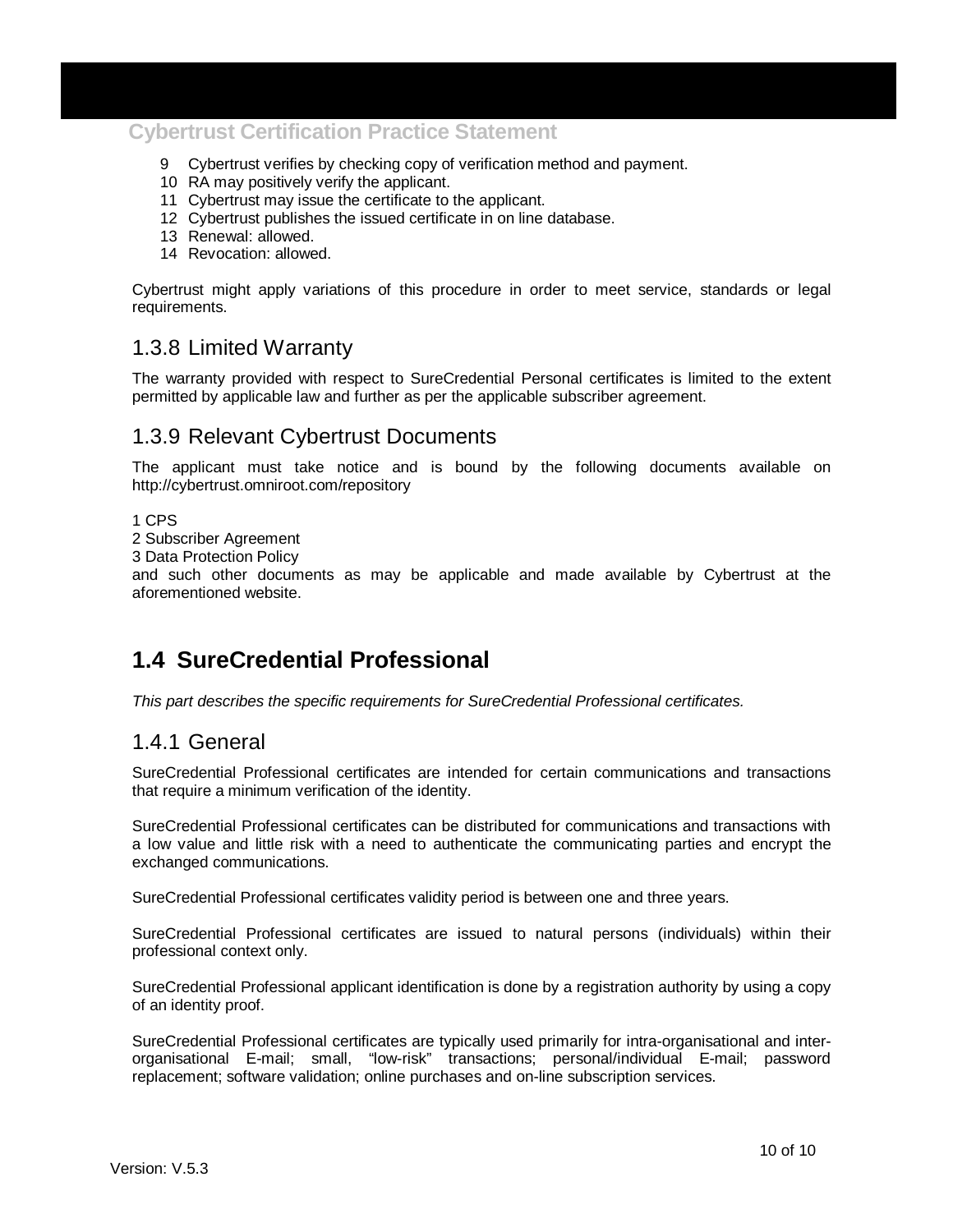## 1.4.2 Individuals

The procedure for a certificate request can be summarized as follows:

**On-line:** Via the Web (https). The certificate applicant submits an application via a secure on-line link according to a procedure provided by Cybertrust. Additional documentation in support of the application may be required so that Cybertrust verifies the identity of the applicant. The applicant submits to Cybertrust such additional documentation. Upon verification of identity, Cybertrust issues the certificate and sends a notice to the applicant. The applicant downloads and installs the certificate to the applicant's device. The applicant must notify Cybertrust of any inaccuracy or defect in a certificate promptly after receipt of the certificate or earlier notice of changes to the information to be included in the certificate.

**E-mail:** The certificate applicant submits an appropriately formatted certificate request to Cybertrust. Additional documentation in support of the application may be required so that Cybertrust verifies the identity of the applicant. The applicant submits to Cybertrust such additional documentation. Upon verification of identity, Cybertrust issues the certificate and sends such certificate to the e-mail address from which the certificate application had originated. The certificate applicant must promptly notify Cybertrust of any inaccuracy or defect in a certificate or earlier notice of information to be included in the certificate.

#### 1.4.3 Content

Information published in a SureCredential Professional certificate typically includes the following elements:

- Subscriber's e-mail address
- Subscriber's name
- Applicant's professional organisation
- Applicant's public key
- Code of applicant's country
- Issuing certification authority (Cybertrust)
- Cybertrust electronic signature
- Type of algorithm
- Validity period of the digital certificate
- Serial number of the digital certificate

#### 1.4.4 Documents Submitted to Identify the Applicant

In all cases, the applicant must submit to a Cybertrust Registration Authority a signed registration form, a signed subscriber agreement and the articles of association/bylaws or proof of professional context and a copy of identity proof.

Employees are required to submit the articles of association/bylaws of their employer and obtain confirmation of their employment relationship.

For self-employed applicant who works independently of an association or professional group an extract of the register of commerce is required in addition to the above-mentioned documents.

For a Self-employed applicant belonging to an association or professional group an official document from the professional group and a membership card is required in addition to the above-mentioned documents.

Cybertrust may require additional proof of identity in support of the verification of the applicant.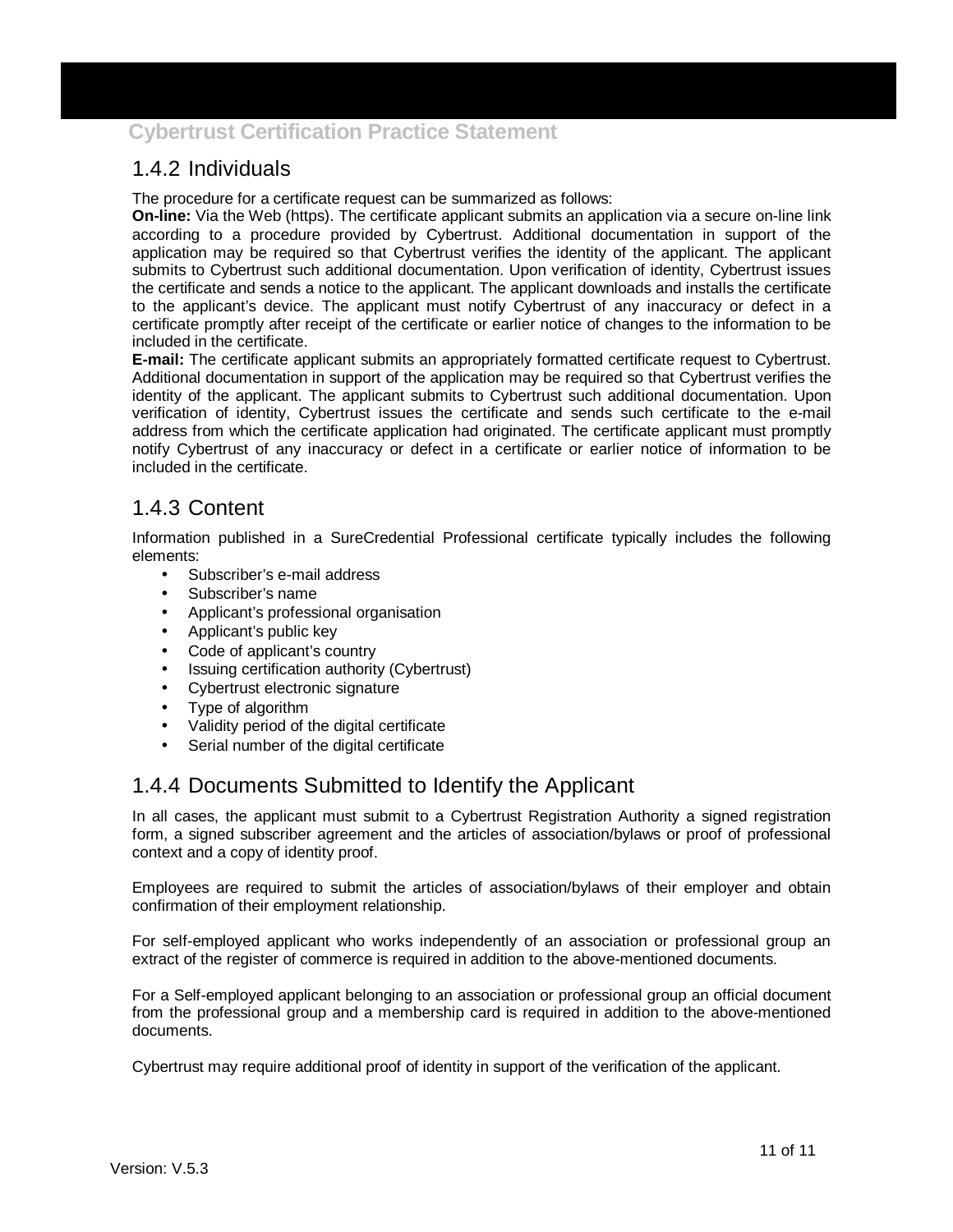## 1.4.5 Time to Confirm Submitted Data

Cybertrust makes reasonable efforts to confirm certificate application information and issue a digital certificate within reasonable time frames, also having regard to the verification process.

## 1.4.6 Issuing Procedure

The following steps describe the milestones in the procedure to issue a SureCredential Professional certificate:

- 1 The applicant chooses a strong password and submits it to an online web form along with the email address they wish to have certified by Cybertrust.
- 2 The automated system informs the applicant to check the inbox for the specified email address for further instructions.
- 3 When the applicant receives an email from the automated system, it contains a unique single use URL which the applicant is instructed to click on or load in their browser to continue.
- 4 The online web form requests the password chosen by the applicant to correlate the application in process to a validated email address that the applicant can access.The applicant submits online the required information: e-mail address, common name, organizational information, country code, verification method, billing information.
- 5 The applicant accepts the on line subscriber agreement.
- 6 A key pair is generated on an applicant's device (e.g. computer, smart card device etc.).
- 7 The public key and the online request are sent to Cybertrust automatically
- 8 Applicant must mail to a RA copies of identity, articles of association, professional context and payment information.
- 9 RA may positively verify the applicant.
- 10 Cybertrust may issue the certificate to the applicant.
- 11 Cybertrust publishes the issued certificate in on line database.
- 12 Renewal: allowed.
- 13 Revocation: allowed.

Cybertrust might apply variations of this procedure in order to meet service, standards or legal requirements.

#### 1.4.7 Limited Warranty

The warranty provided with respect to SureCredential Professional certificates is limited to the extent permitted by applicable law and further as per the applicable subscriber agreement.

#### 1.4.8 Relevant Cybertrust Documents

The applicant must take notice and is bound by the following documents available on http://cybertrust.omniroot.com/repository:

1 CPS

- 2 Subscriber Agreement
- 3 Data Protection Policy

and such other documents as may be applicable and made available by Cybertrust at the aforementioned website.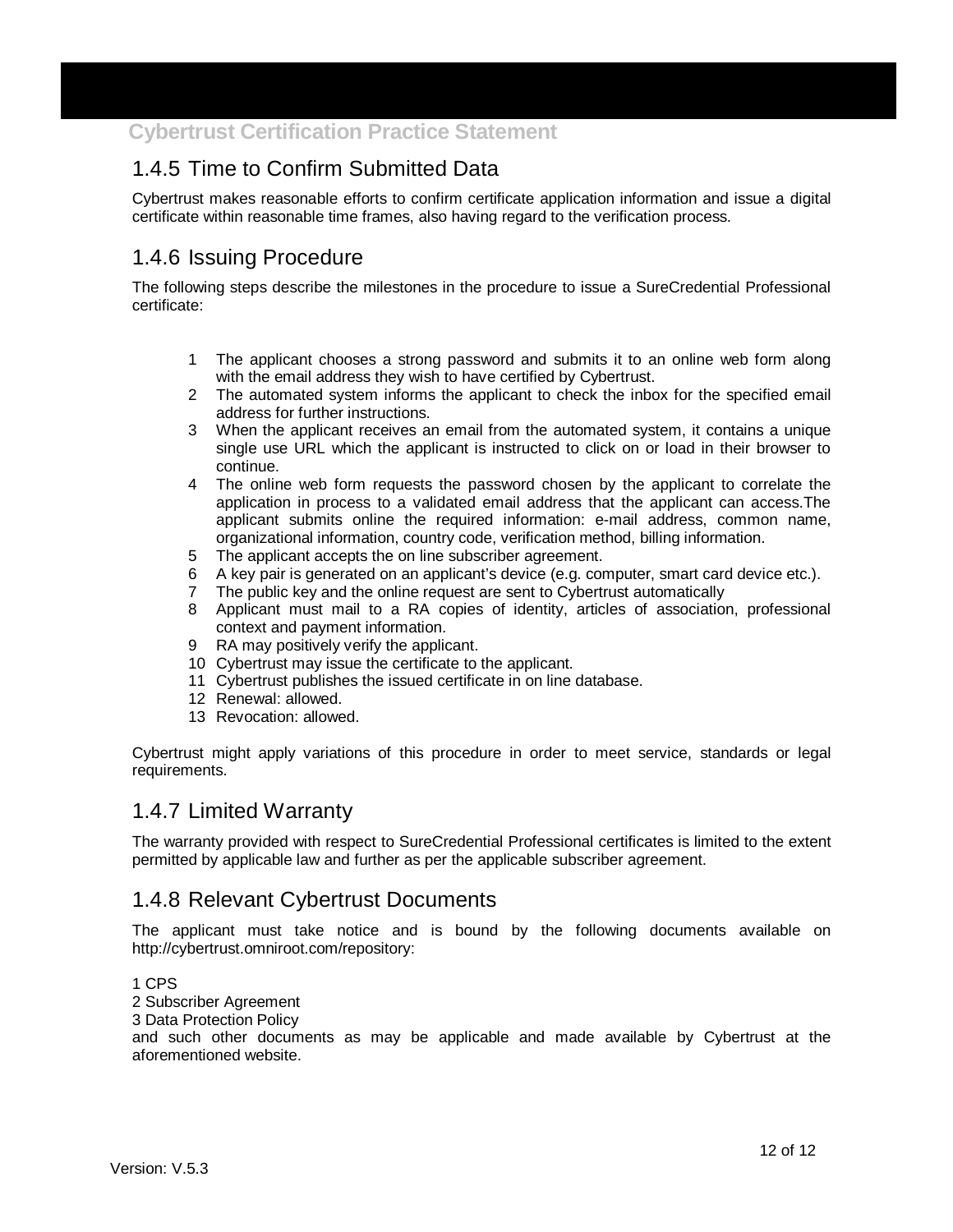## **1.5 SureServer**

#### 1.5.1 General

SureServer certificates are meant for securing communication with for example a web-site through an SSL or TLS link.

The applicant is an organisation that has an Internet Server such as a website. Server certificates are used to assure the Internet Server's identity to the visitor and to assure a confidential communication with the Internet Server.

SureServer certificates validity period is between one and three years according to the choice of the applicant.

SureServer certificates are issued to legal entities and self employed professionals registered with a professional organisation.

#### 1.5.2 Business Entities

The procedure for a certificate request can be summarized as follows:

**On-line:** Via the Web (https). The certificate applicant submits an application via a secure on-line link following a procedure provided by Cybertrust. Additional documentation in support of the application may be required so that Cybertrust verifies the identity of the applicant. The applicant submits to Cybertrust the additional documentation. Upon verification of identity of the Internet Server, Cybertrust issues the certificate and sends a notice to the applicant. The applicant downloads and installs the certificate on the server. The applicant must notify Cybertrust of any inaccuracy or defect in a certificate promptly after receipt of the certificate or earlier notice of information to be included in the certificate.

**E-mail:** The certificate applicant submits an appropriately formatted certificate request to Cybertrust. Additional documentation in support of the application may be required so that Cybertrust verifies the identity of the applicant. The applicant submits to Cybertrust such additional documentation. Upon verification of the identity of the Internet Server, Cybertrust issues the certificate and sends such certificate to the e-mail address from which the certificate application had originated. The certificate applicant must promptly notify Cybertrust of any inaccuracy or defect in a certificate or earlier notice of information to be included in the certificate.

### 1.5.3 Content

Information published in a SureServer certificate typically includes the following elements

- Applicant's domain name
- Applicant's name of organisation
- Applicant's public key
- Code of applicant's country
- Issuing certification authority (Cybertrust)
- Cybertrust electronic signature
- Type of algorithm
- Validity period of the digital certificate
- Serial number of the digital certificate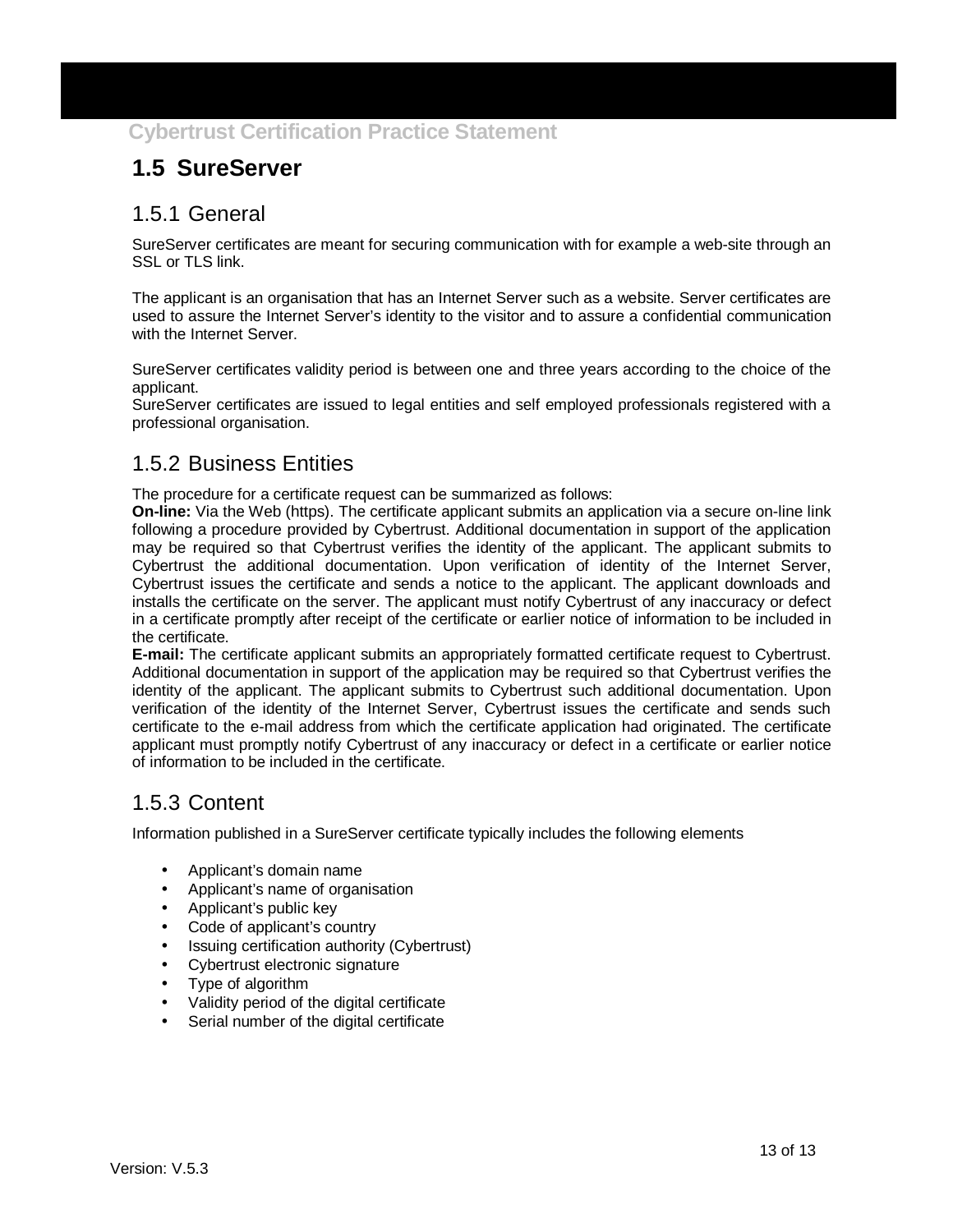#### 1.5.4 Certificate Profile

#### 1.5.5 Documents Submitted to Identify the Applicant

The applicant must submit to a Cybertrust Registration Authority a signed registration form, a signed subscriber agreement and the articles of association of the applying organisation.

#### 1.5.6 Time to Confirm Submitted Data

Cybertrust makes reasonable efforts to confirm certificate application information and issue a digital certificate within reasonable time frames.

#### 1.5.7 Issuing Procedure

The following steps describe the milestones in the procedure to issue aa SureServer certificate is as follows:

- 1 The applicant creates Certificate Signing Request (CSR) and a key pair using appropriate server software.
- 2 The applicant follows the on line registration procedure.
- 3 The applicant submits the required information including organizational information, technical contact, server information, payment information.
- 4 The applicant accepts the on line subscriber agreement.
- 5 Data is sent with certificate request to Cybertrust automatically.
- 6 Cybertrust verifies the submitted information by checking organisational, payment and any other information as it sees fit. This may also include checks in third party databases or resources.
- 7 Cybertrust may positively verify the applicant.
- 8 Cybertrust may issue the certificate to the applicant.
- 9 Cybertrust publishes the issued certificate in online database
- 10 Renewal: allowed
- 11 Revocation: allowed

Cybertrust might apply variations of this procedure in order to meet service, standards or legal requirements.

#### 1.5.8 Limited Warranty

The warranty provided with respect to SureServer certificates is limited to the extent permitted by applicable law and further as per the applicable subscriber agreement.

#### 1.5.9 Relevant Cybertrust Documents

The applicant must take notice and is bound by the following documents available on cybertrust.omniroot.com/repository:

1 CPS

2 Subscriber Agreement

3 Data Protection Policy

and such other documents as may be applicable and made available by Cybertrust at the aforementioned website.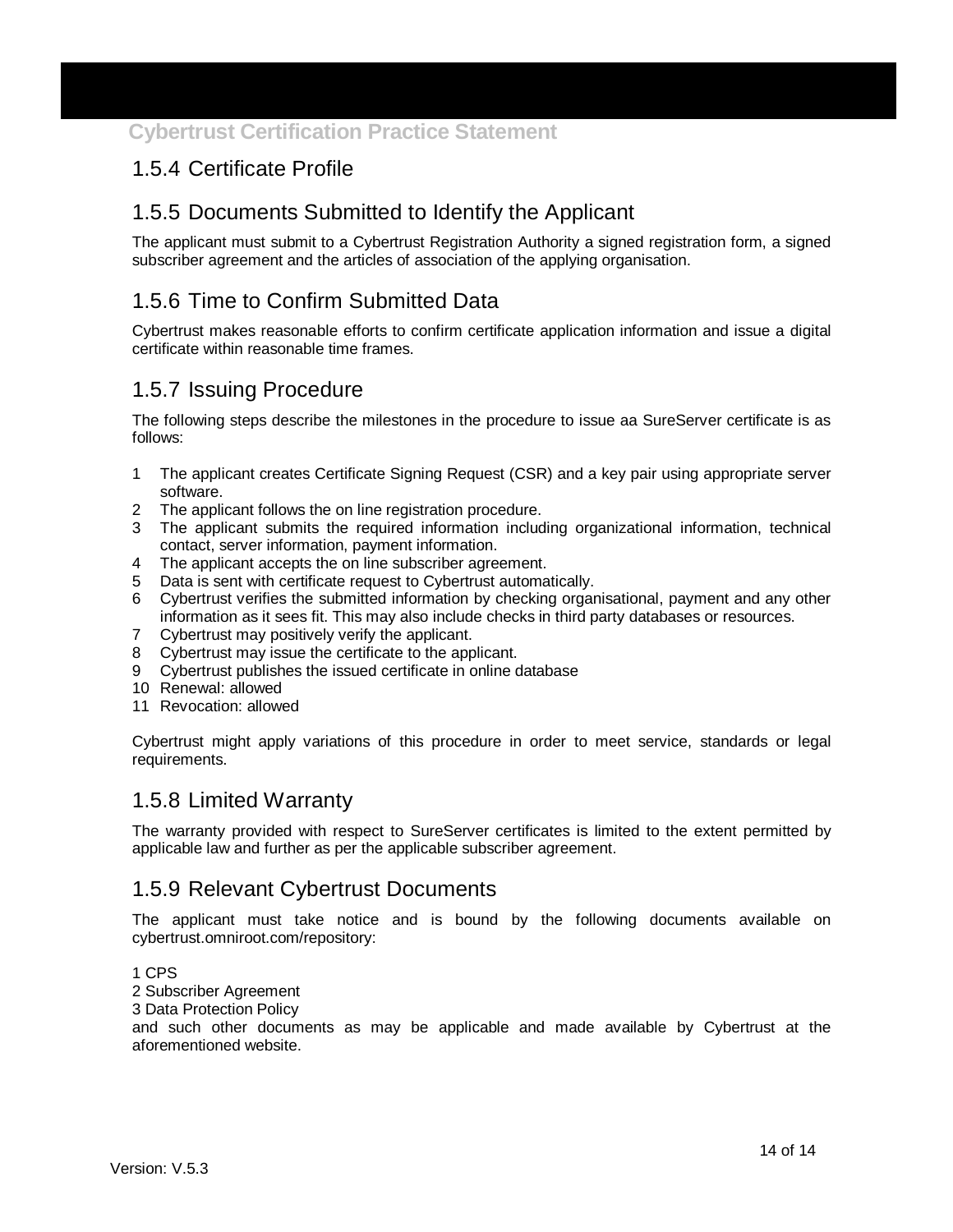## **1.6 SureServer EV**

#### 1.6.1 General

SureServer EV certificates are used to assure the Internet Server's identity to the visitor and to assure a confidential communication with the Internet Server through an SSL or TLS link.

SureServer EV certificates validity period is between one and two years.

#### 1.6.1.1 Extended Validation Certificates

SureServer EV certificates are issued under the minimum requirements described in the Guidelines for Extended Validation certificates. A Certificate Authority (CA) must meet such requirements in order to issue Extended Validation Certificates ("EV Certificates").

Organization information from valid EV Certificates may be displayed in a special manner by certain software applications (e.g., browser software) in order to provide users with a trustworthy confirmation of the identity of the entity that controls the website they are accessing.

#### 1.6.1.2 Guidelines for Extended Validation Certificates

The Guidelines address basic issues relating to the verification of information regarding Subjects named in EV Certificates and certain related matters.

The Guidelines for Extended Validation Certificates (or EV guidelines) are an integrant part of the present Certification Practice Statement and are incorporated by reference herein.

Questions on the Guidelines for Extended Validation Certificates may be directed to the CA/Browser Forum at questions@cabforum.org.

#### 1.6.1.3 Extended Validation Guidelines Compliance

SureServer EV certificates related sections and, if applicable, other sections of this CPS have been written out to reflect the Guidelines for EV certificates requirements.

SureServer EV issuance and management practices comply with the current version of the said Guidelines.

In the event of any inconsistencies between the SureServer EV related provisions of this document and the Guidelines for Extended Validation Certificates, the Guidelines for Extended Validation Certificates take precedence over this document.

#### 1.6.1.4 SureServer EV Subjects

SureServer EV certificates may solely be issued to private organizations and governments entities, provided they are duly incorporated in the jurisdiction of incorporation where Cybertrust acts as a CA.

Cybertrust may not issue SureServer EV certificates to general partnerships, unincorporated associations, sole proprietorships, and individuals (natural persons).

The period retention for records fulfils professional records requirements of the Laws of the United States.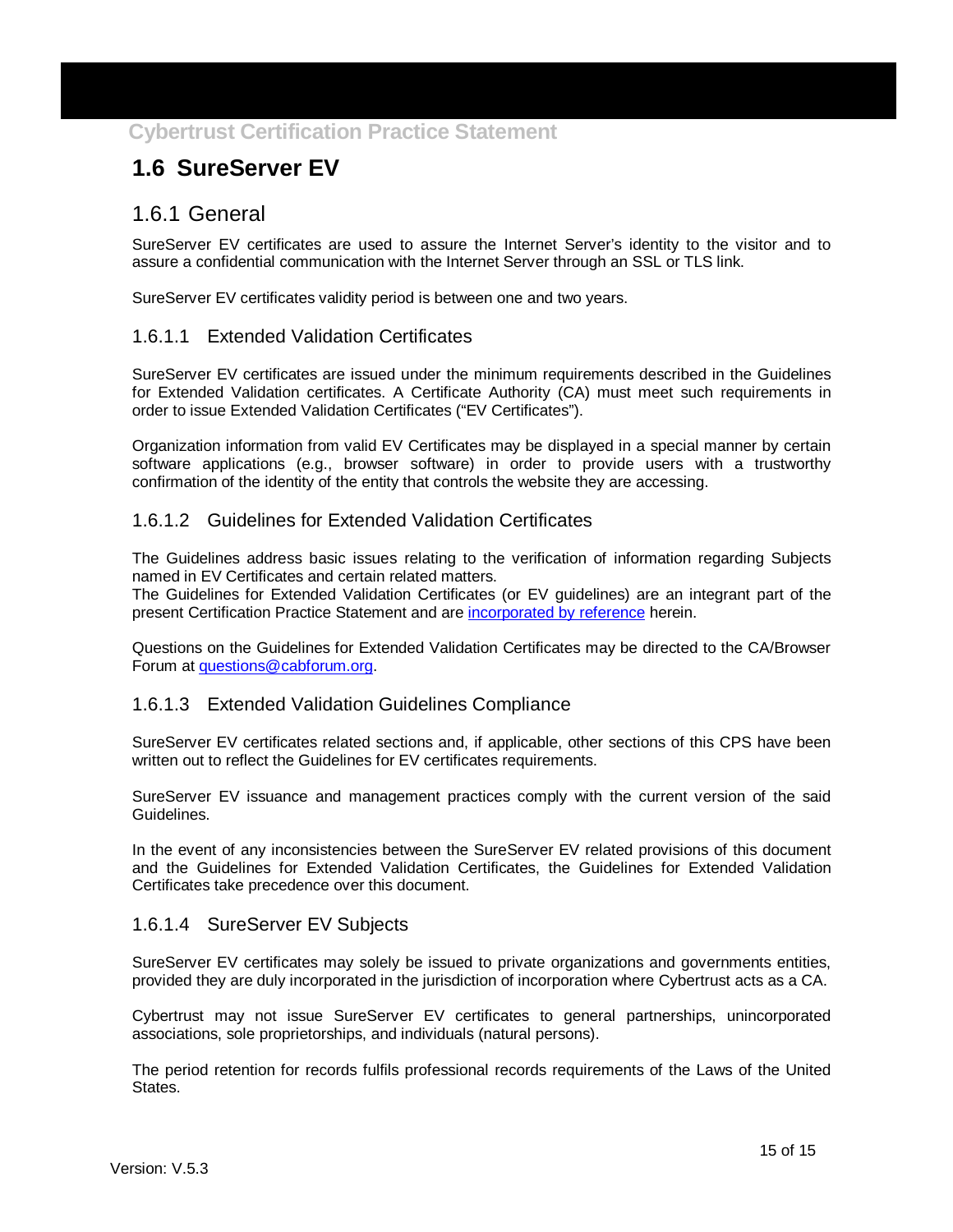#### 1.6.1.5 SureServer EV Issuance Specific Roles

The following applicant roles are required for the issuance of a SureServer EV Certificate

- The Certificate Requester is an applicant's employee, or an authorized agent who has express authority to represent the applicant or a third party (such as an ISP or hosting company), who is responsible for completing and submitting a Cybertrust Extended certificate request on behalf of the applicant.
- The Certificate Approver is responsible for approving the certificate request. He is an applicant's employee, or an authorized agent who has express authority to represent the Applicant to (i) act as a Certificate Requester and to authorize other employees or third parties to act as a Certificate Requester, and (ii) to approve SureServer EV Certificate Requests submitted by other Certificate Requesters.
- The Contract Signer is responsible for signing the Subscriber Agreement applicable to the requested SureServer EV Certificate. He is an applicant's employee, or an authorized agent who has express authority to represent the Applicant who has authority on behalf of the Applicant to sign Subscriber Agreements on behalf of the Applicant.

One person, whether an Applicant's employee or an authorized agent, may be authorized by the applicant to fill one, two, or all three of these roles, as the case may be. An applicant may also authorize more than one person to fill each of these roles.

#### 1.6.2 Business Entities

The procedure for a certificate request can be summarized as follows:

On-line: Via the Web (https) Prior to the issuance of a SureServer EV certificate, Cybertrust must obtain from the applicant (via a certificate Requester authorized to act on applicant's behalf) a properly signed SureServer EV certificate request that includes a certification by or on behalf of the applicant that all of the information contained therein is true and correct.

The certificate applicant submits the certificate request via a secure on-line link following a procedure provided by Cybertrust. Additional documentation in support of the application may be required so that Cybertrust verifies the identity of the applicant. The applicant submits to Cybertrust the additional documentation. Upon verification of identity of the Internet Server, Cybertrust issues the certificate and sends a notice to the applicant. The applicant downloads and installs the certificate on the server. The applicant must notify Cybertrust of any inaccuracy or defect in a certificate promptly after receipt of the certificate or earlier notice of information to be included in the certificate.

#### 1.6.3 Content

Information published on a SureServer EV certificate typically includes the following elements

- Applicant's Organization Name
- Applicant's Domain Name
- Jurisdiction of Incorporation
- Registration Number (Incorporation)
- Physical Address of Place of Business (City, State, Country)
- Applicant's public key
- Code of applicant's country
- Issuing certification authority (Cybertrust CA)
- Cybertrust electronic signature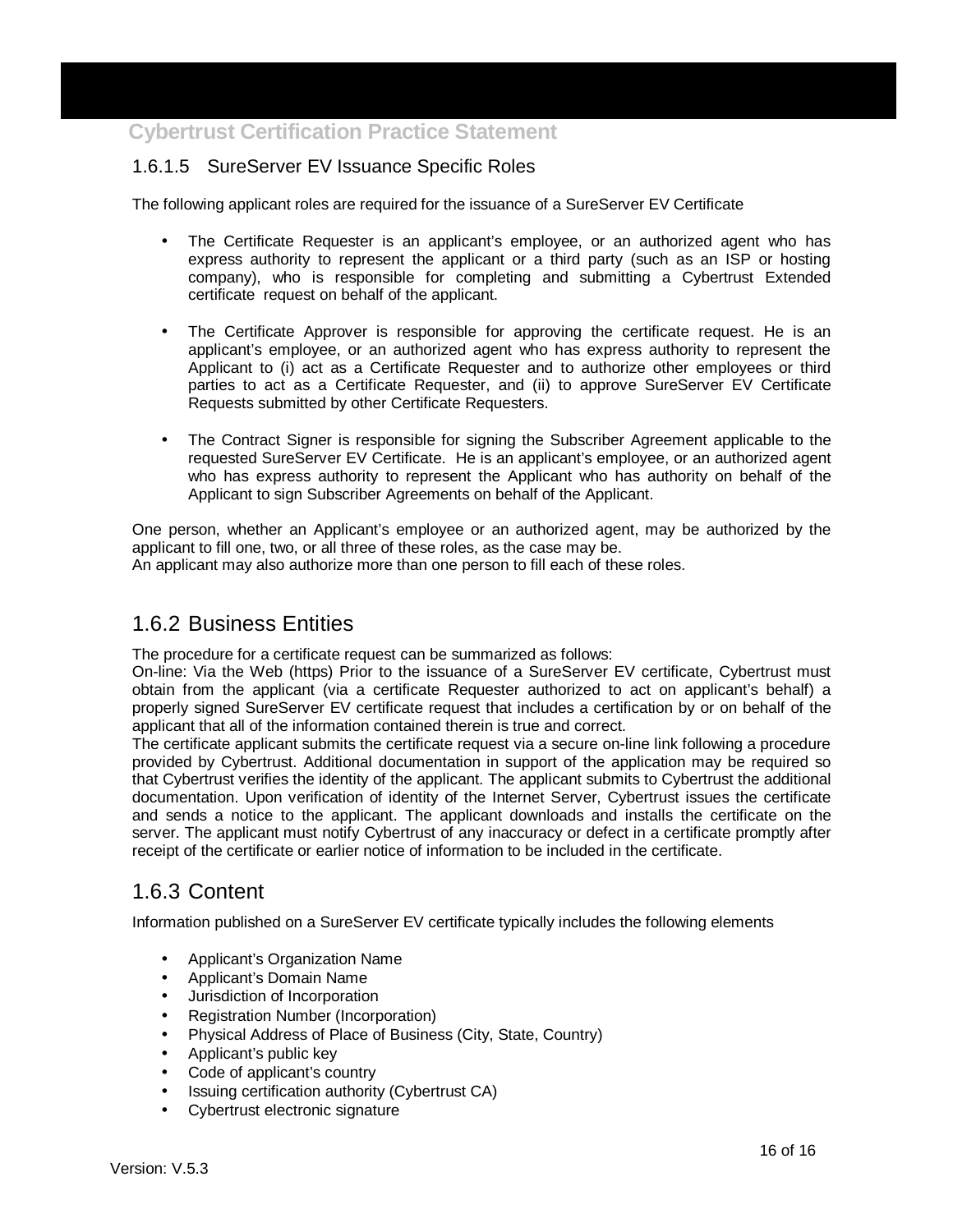- Type of algorithm
- Validity period of the digital certificate
- Serial number of the digital certificate

#### 1.6.4 Information Submitted to Identify the Applicant

The certificate request must contain complete and accurate date relating to the following:

- Organization Name (formal legal organization name)
- Assumed Name (optional)
- Domain Name
- Jurisdiction of Incorporation (city, state, province, country)
- Incorporating Agency (name)
- Registration Number (assigned by the incorporating agency)
- Applicant Address (including phone number)
- Certificate Approver (name and contact information)
- Certificate Requester (name and contact information)

#### 1.6.5 Data Verification

As to data verification, Cybertrust ensures that the following Subject organization information has been submitted by the applicant and shall be verified by the CA in accordance with the EV Guidelines (Sections 14 through 25) by taking all verification steps reasonably necessary:

- 1 Applicant's existence and identity, including:
- (a) Applicant's legal existence and identity (as established with an Incorporating Agency),
- (b) Applicant's physical existence (business presence at a physical address), and
- (c) Applicant's operational existence (business activity)
- 2 Applicant's exclusive control of the domain name to be included in certificate;
- 3 Applicant's authorization for the SureServer EV certificate, including;
- (a) Contract Signer, certificate Approver and certificate Requester name, title, and authority
- (b) Subscriber Agreement signing by Contract Signer
- (c) Approval by the certificate Approver of the certificate Request.

In this regard, Cybertrust acknowledges that a satisfactory data verification process requires an appropriate assessment of the legal and administrative practices that are applicable in the applicant's jurisdiction. Cybertrust shall consequently take all reasonable steps to conform to the said practices.

In all cases, Cybertrust is responsible for taking any additional verification steps that may be reasonably necessary under the circumstances to satisfy the EV Guidelines Verification Requirement (e.g. Verification through verified Legal Opinion, verified Accountant letter, or other Qualified Independent Information Sources or Qualified Government Information source).

In addition, Cybertrust shall take reasonable steps to identify Applicants likely to be at a high risk of being targeted for fraudulent attacks (phishing and other fraudulent schemes), and conduct such additional verification activity and take such additional precautions as are reasonably necessary to ensure that such Applicants are properly verified under the EV Guidelines.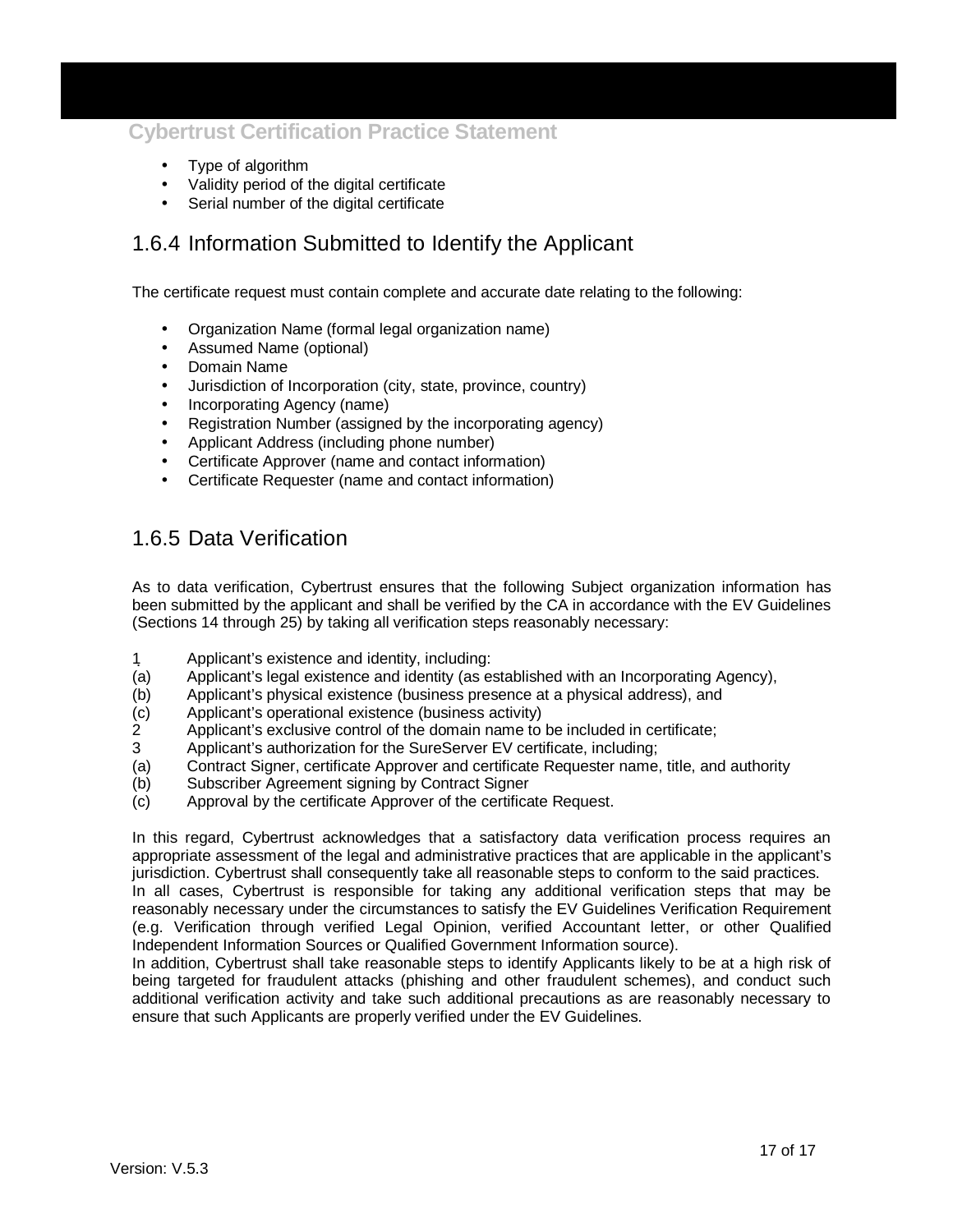#### 1.6.5.1 Data Validation Dual Role

After all of the verification processes and procedures are completed, Cybertrust reviews all of the information and documentation assembled in support of the SureServer EV certificate and look for discrepancies or other details requiring further explanation.

Cybertrust assigns such review to a person (Validation Specialist) who is not responsible for the collection of information.

Cybertrust enforces control procedures for the separation of validation duties to ensure that no one person can single-handedly validate and authorize the issuance of a SureServer EV certificates.

Cybertrust ensures that the Validation Specialists pass an internal examination and qualify for each skill level required by the corresponding validation task before granting privilege to perform said task

Cybertrust provides Validation Specialists with skills training that covers basic PKI knowledge, authentication and verification policies and procedures and common threats to the validation process including phishing and other social engineering tactics.

#### 1.6.5.2 Time to Confirm Submitted Data

Cybertrust makes reasonable efforts to confirm certificate application information and issue a digital certificate within reasonable time frames.

#### 1.6.5.3 Data Validity

The maximum validity period for validated data that can be used to support issuance of a SureServer EV certificate (before revalidation is required) is one year.

#### 1.6.5.4 Issuance Prohibition

Cybertrust shall not issue any SureServer EV Certificate to the Applicant if either the Applicant, the Contract Signer, or Certificate Approver or if the Applicant's Jurisdiction of Incorporation or Place of Business is identified on any government denied list, list of prohibited persons, list of prohibited countries, or other list that prohibits doing business with such organization or person under the laws of the country of the CA's jurisdiction(s) of operation.

#### 1.6.6 Issuing Procedure

The issuing procedure for a SureServer EV certificate is as follows:

- 1. The Certificate Requester acting on behalf of the applicant follows the on line and off line registration procedure.
- 2. The Certificate Requester gathers the required information as specified under 1.6.4 of this CPS including but not limited to technical contact, server information, and payment information.
- 3. The Contract Requester ensures that the subscriber agreement is signed by the Contract Signer on behalf of the applicant.
- 4. The Contract Requester ensures that the certificate request is properly filled out.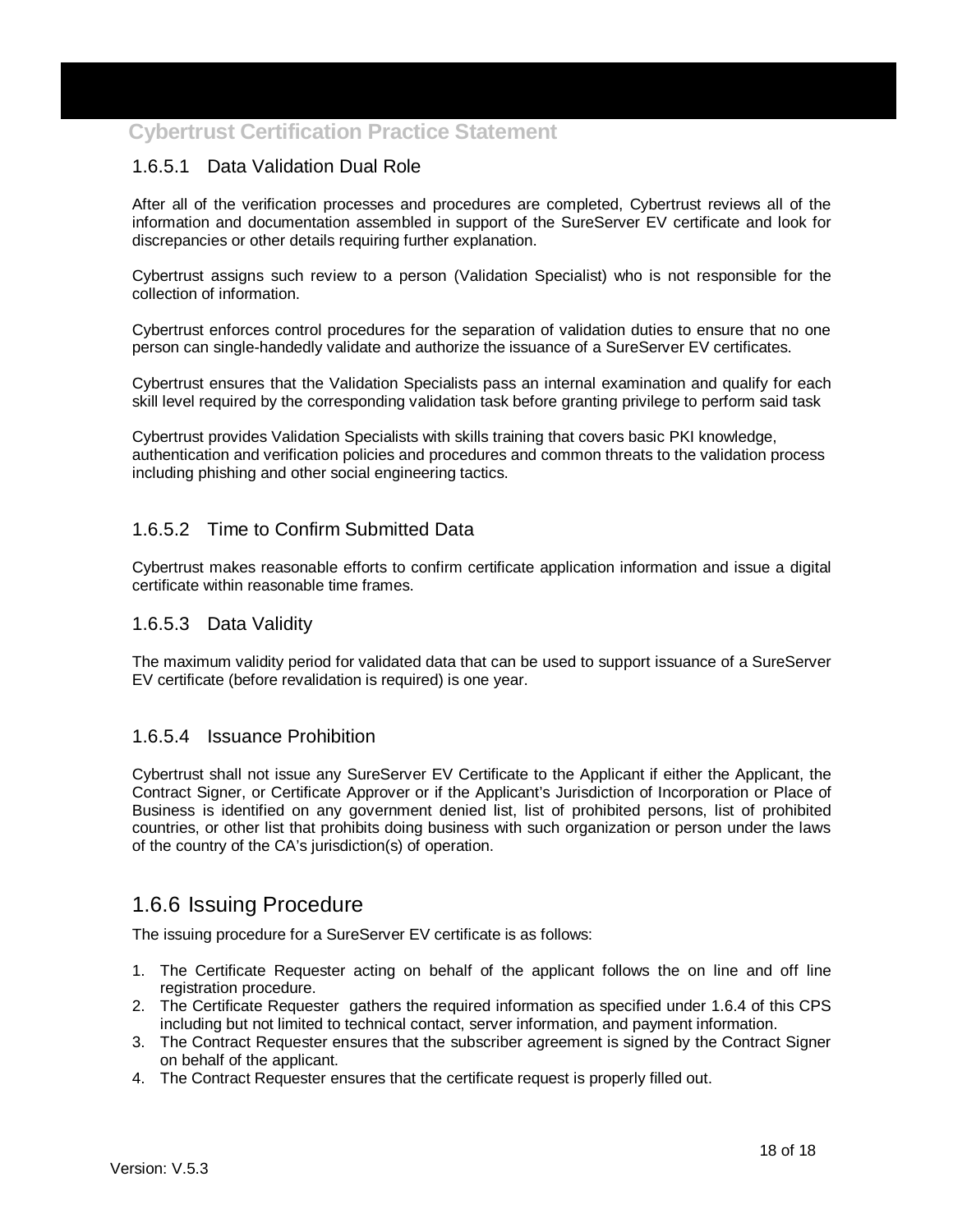- 5. The Certificate Requester sends both the subscriber agreement and the certificate request to Cybertrust on behalf of the applicant.
- 6. Cybertrust ensures that the Certificate Approver approves the certificate request submission on behalf of the applicant.
- 7. Cybertrust verifies the submitted information as specified under 1.6.5 of this CPS and the related provisions of the EV Guidelines incorporated by reference herein. The applicant creates a Certificate Signing Request (CSR) and a key pair using appropriate server software
- 8. Cybertrust may issue the certificate to the applicant.
- 9. Cybertrust may publish the issued certificate in an online database
- 10. Renewal: allowed
- 11. Revocation: allowed

Cybertrust might apply variations of this procedure in order to meet service, standards or legal requirements.

#### 1.6.7 Limited Warranty

#### 1.6.7.1 Subscribers and Relying Parties

In cases where Cybertrust has issued and managed the SureServer EV certificate in compliance with these Guidelines, Cybertrust shall not be liable to the SureServer EV certificate beneficiaries or any other third parties for any losses suffered as a result of use or reliance on such certificate beyond those specified in the CA's CPS.

In cases where Cybertrust has not issued or managed the Certificate in complete compliance with the EV Guidelines, Cybertrust may seek to limit its liability to the Subscriber and to Relying Parties for any cause of action or legal theory involved for any and all claims, losses or damages suffered as a result of the use or reliance on such SureServer EV certificate, provided that all such purported limitations must also be specified in Cybertrust CPS, and provided further that in no event shall Cybertrust seek to limit its liability to Subscribers or Relying Parties for legally recognized and provable claims to a monetary amount less than \$2,000 per Subscriber or Relying Party per SureServer EV certificate.

#### 1.6.7.2 Indemnification of Application Software Vendors

Notwithstanding any limitations on its liability to Subscribers and Relying Parties, Cybertrust acknowledges that the Application Software Vendors who has a root certificate distribution agreement in place do not assume any obligation or potential liability of Cybertrust under these Guidelines or that otherwise might exist because of the issuance or maintenance of SureServer EV certificates or reliance thereon by Relying Parties or others.

Thus, Cybertrust shall defend, indemnify, and hold harmless each Application Software Vendor for any and all claims, damages, and losses suffered by such Application Software Vendor related to a SureServer EV Certificate, regardless of the cause of action or legal theory involved.

This shall not apply, however, to any claim, damages, or loss suffered by such Application Software Vendor related to a SureServer EV certificate issued by Cybertrust where such claim, damage, or loss was directly caused by such Application Software Vendor's software displaying as not trustworthy a SureServer EV certificate this is still valid, or displaying as trustworthy: (1) a SureServer EV certificate that has expired, or (2) a SureServer EV certificate that has been revoked (but only in cases where the revocation status is currently available from the CA online, and the browser software either failed to check such status or ignored an indication of revoked status).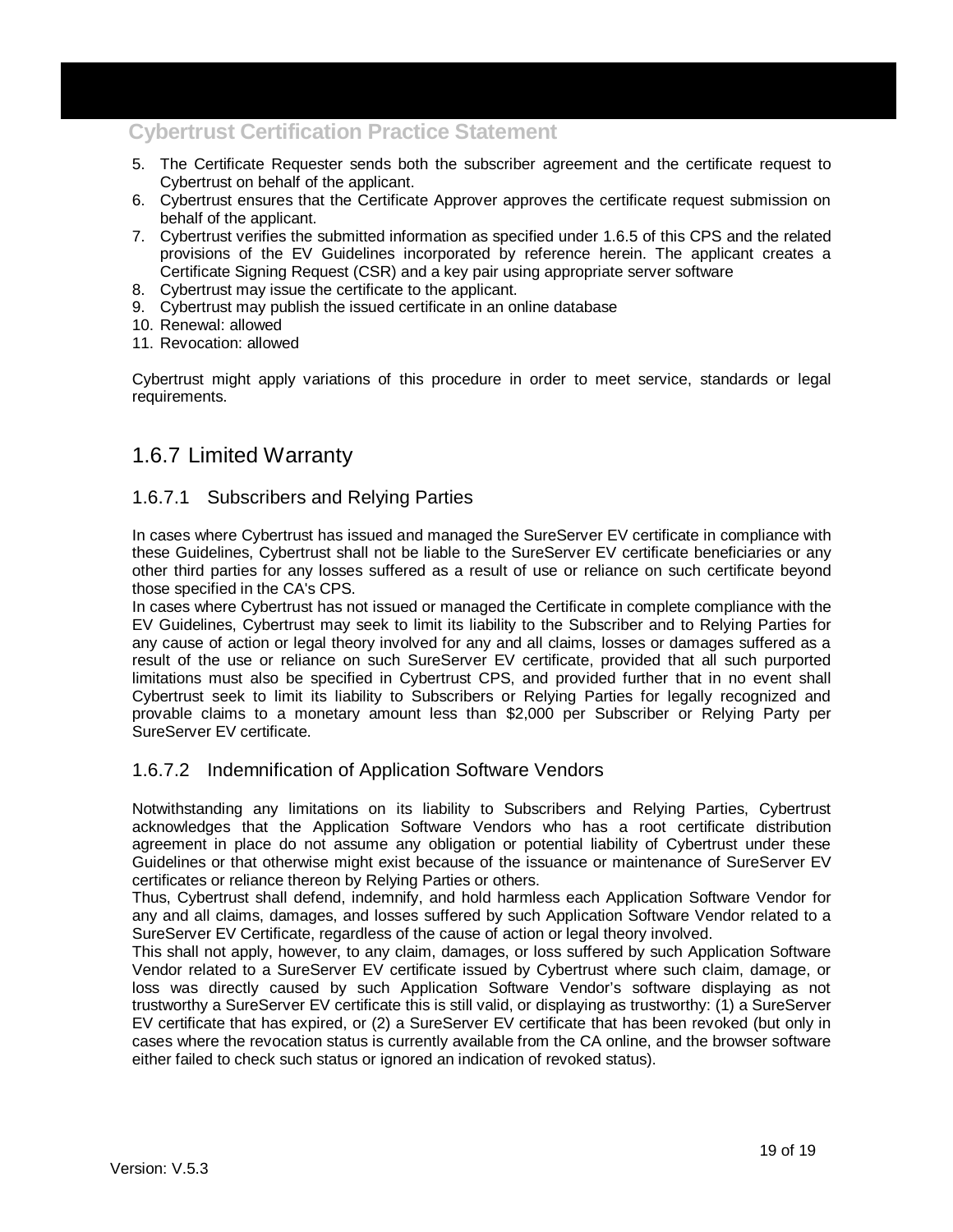#### 1.6.7.3 Root CA Indemnification

In cases where the Subordinate CA and the Root CA are different legal entities and the Root CA specifically enables the Subordinate CA to issue SureServer EV Subscriber Certificates, the Root CA shall also be responsible for the performance and warranties of the Subordinate CA, for the Subordinate CA's compliance with the EV Guidelines, and for all liabilities and indemnification obligations of the Subordinate CA under the EV Guidelines, as if the Root CA was the Subordinate CA issuing the SureServer EV Certificates.

However, this Section shall not apply to cases where a Root CA, Root CA "A", from a different legal entity, cross-certifies Root CA "B" to enable certificates issued by "B" to be trusted in older, non-EV enabled browsers. The cross certificate issued by "A" to "B" does not enable EV according to these guidelines. Certificates issued by "B" are EV enabled only when an EV enabled browser can build a certificate chain to the root certificate of "B".

#### 1.6.8 Insurance Plan

As to SureServer EV Certificates, Cybertrust maintains an appropriate insurance related to its respective performance and obligations under this CPS and the EV Guidelines.

#### 1.6.9 Relevant Cybertrust Documents

The applicant must take notice and is bound by the following documents available on cybertrust.omniroot.com/repository:

- 1 Cybertrust CPS
- 2 Subscriber Agreement
- 3 CA/Browser Forum Guidelines for Extended Validation Certificates

## **1.7 SureServer EDU**

#### 1.7.1 General

SureServer EDU certificates are meant for secured communication with for example a web-site through an SSL or TLS link.

The applicant is an organisation within the educational or research environment that has an Internet Server such as a website. Server certificates are used to assure the Internet Server's identity to the visitor and to assure a confidential communication with the Internet Server.

SureServer EDU certificates validity period is between one and three years.

SureServer EDU certificates are issued to entities and self employed professionals registered with a professional organisation which is operating in the educational or research space.

The period retention for records fulfils professional records requirements of the Laws of the Belgium.

#### 1.7.2 Business Entities

The procedure for a certificate request can be summarized as follows:

**On-line:** Via the Web (https). The certificate applicant submits an application via a secure on-line link following a procedure provided by Cybertrust. Additional documentation in support of the application may be required so that Cybertrust verifies the identity of the applicant. The applicant submits to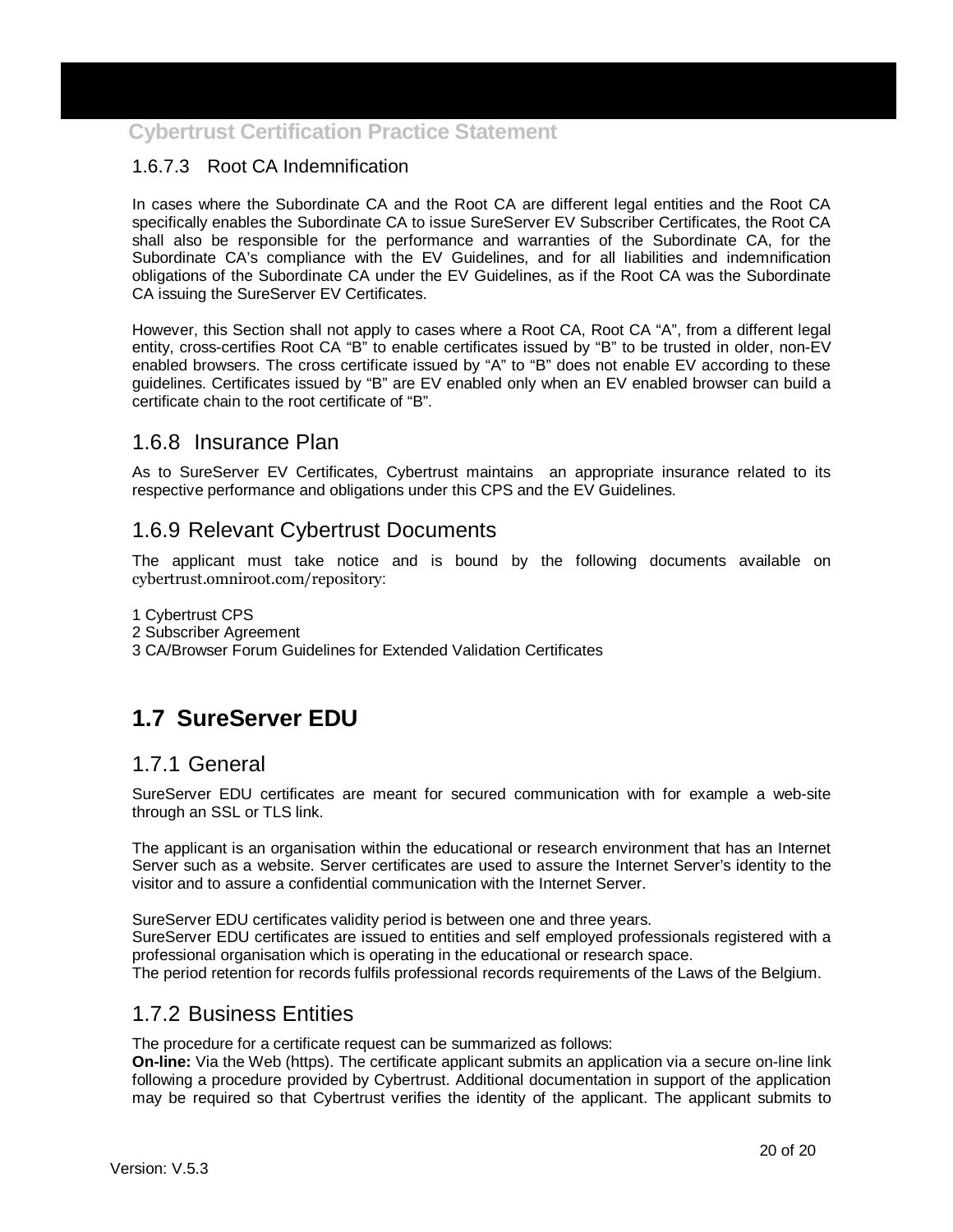Cybertrust the additional documentation. Upon verification of identity of the Internet Server, Cybertrust issues the certificate and sends a notice to the applicant. The applicant downloads and installs the certificate on the server. The applicant must notify Cybertrust of any inaccuracy or defect in a certificate promptly after receipt of the certificate or earlier notice of information to be included in the certificate.

### 1.7.3 Content

information published in a SureServer EDU certificate typically includes the following elements

- Applicant's domain name
- Applicant's name of organisation
- Applicant's public key
- Code of applicant's country
- Issuing certification authority (Cybertrust CA or Cybertrust CA)
- Cybertrust electronic signature
- Type of algorithm
- Validity period of the digital certificate
- Serial number of the digital certificate

#### 1.7.4 Information Submitted to Identify the Applicant

The applicant must provide business and contact details to Cybertrust and underwrite those by clickthrough process. Cybertrust has the right to request a signed registration form, a signed subscriber agreement, the articles of association of the applying organisation and proof of the applying organisation belonging to the educational or research market if it deems necessary. Independent verification through consulting industry or other database with telephone confirmation will be performed.

#### 1.7.5 Time to Confirm Submitted Data

Cybertrust makes reasonable efforts to confirm certificate application information and issue a digital certificate within reasonable time frames.

#### 1.7.6 Issuing Procedure

The following steps describe the milestones in the procedure to issue a SureCredential Professional certificate:

- 1 The applicant creates Certificate Signing Request (CSR) and a key pair using appropriate server software.
- 2 The applicant follows the on line registration procedure.
- 3 The applicant submits the required information including organizational information, technical contact, server information and if required payment information.
- 4 The applicant accepts by click-through the on line subscriber agreement.
- 5 Data is sent with certificate request to Cybertrust automatically.
- 6 Cybertrust verifies the submitted information by checking organisational and any other information as it sees fit. This may also include checks in third party databases or resources and independent verification through telephone.
- 7 Cybertrust may positively verify the applicant.
- 8 Cybertrust may issue the certificate to the applicant.
- 9 Cybertrust publishes the issued certificate in online database
- 10 Renewal: allowed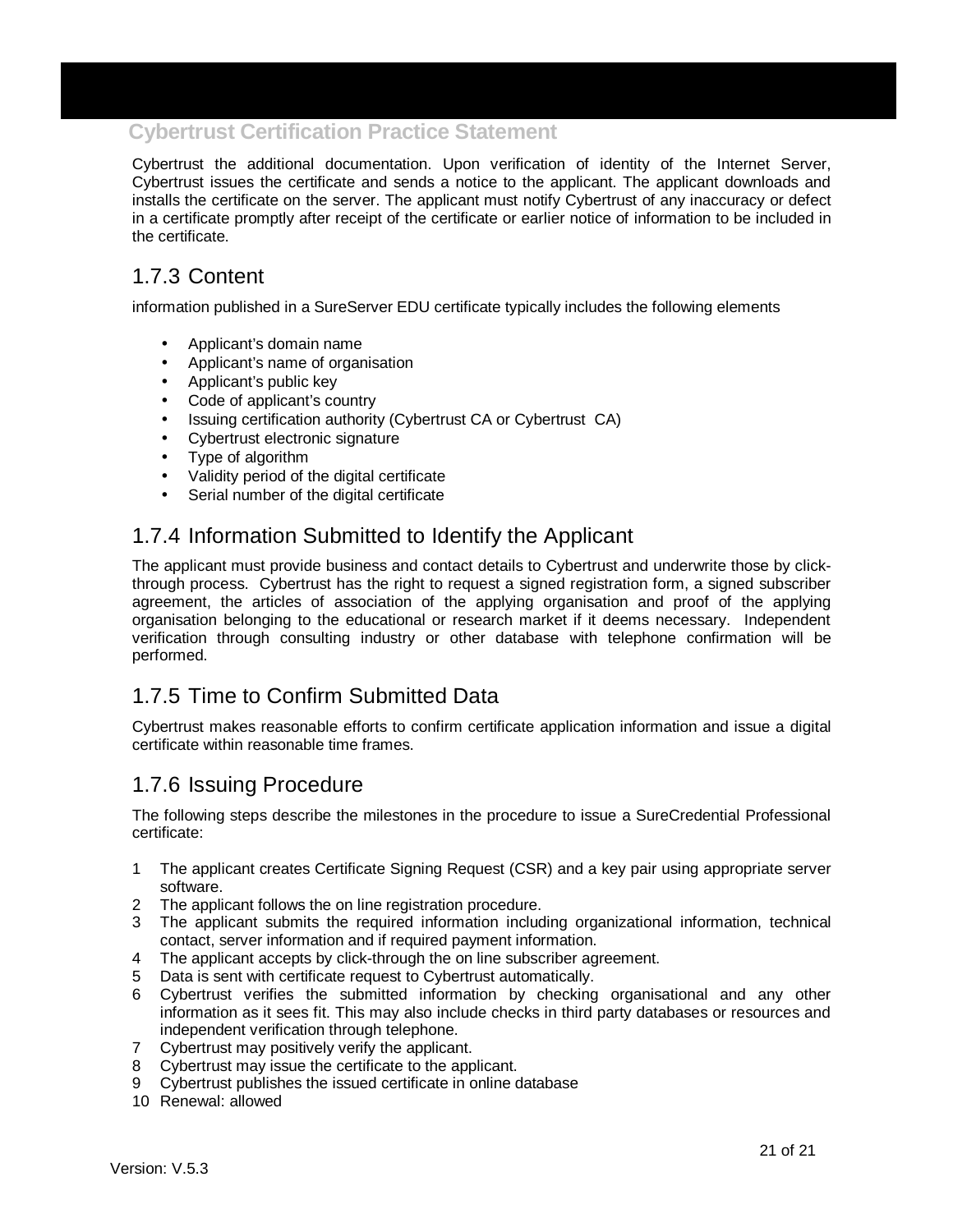#### 11 Revocation: allowed

Cybertrust might apply variations of this procedure in order to meet service, standards or legal requirements.

#### 1.7.7 Limited Warranty

To the extent permitted by applicable law, SureServer EDU certificates are provided "as is" without any warranty. Cybertrust accepts no liability and offers no insurance with respect to SureServer EDU certificates certificates.

#### 1.7.8 Relevant Cybertrust Documents

The applicant must take notice and is bound by the following documents available on http://cybertrust.omniroot.com/repository

1 Cybertrust CPS 2 Subscriber Agreement

3 Data Protection Policy

and such other documents as may be applicable and made available by Cybertrust at the aforementioned website.

## **1.8 SureCodesign**

#### 1.8.1 General

SureCodesign certificates are used for the signing of software objects, such as software packages or applets.

SureCodesign certificates validity period is between one and three years.

SureCodesign certificates are issued to legal entities and self-employed professionals.

#### 1.8.2 Business Entities

A certificate request can be done according to the following means:

**On-line:** Via the Web (https). The certificate applicant submits an application via a secure on-line link according to a procedure provided by Cybertrust. Additional documentation in support of the application may be required so that Cybertrust verifies the identity of the applicant. The applicant submits to Cybertrust such additional documentation. Upon verification of identity, Cybertrust issues the certificate and sends a notice to the applicant. The applicant downloads and installs the certificate to its device. The applicant must notify Cybertrust of any inaccuracy or defect in a certificate promptly after receipt of the certificate or earlier notice of the information to be included in the certificate.

**E-mail:** The certificate applicant submits an appropriately formatted certificate request to Cybertrust. Additional documentation in support of the application may be required so that Cybertrust verifies the identity of the applicant. The applicant submits to Cybertrust the additional documentation. Upon verification of identity, Cybertrust issues the certificate and sends the certificate to the e-mail address from which the certificate application had originated. The certificate applicant must promptly notify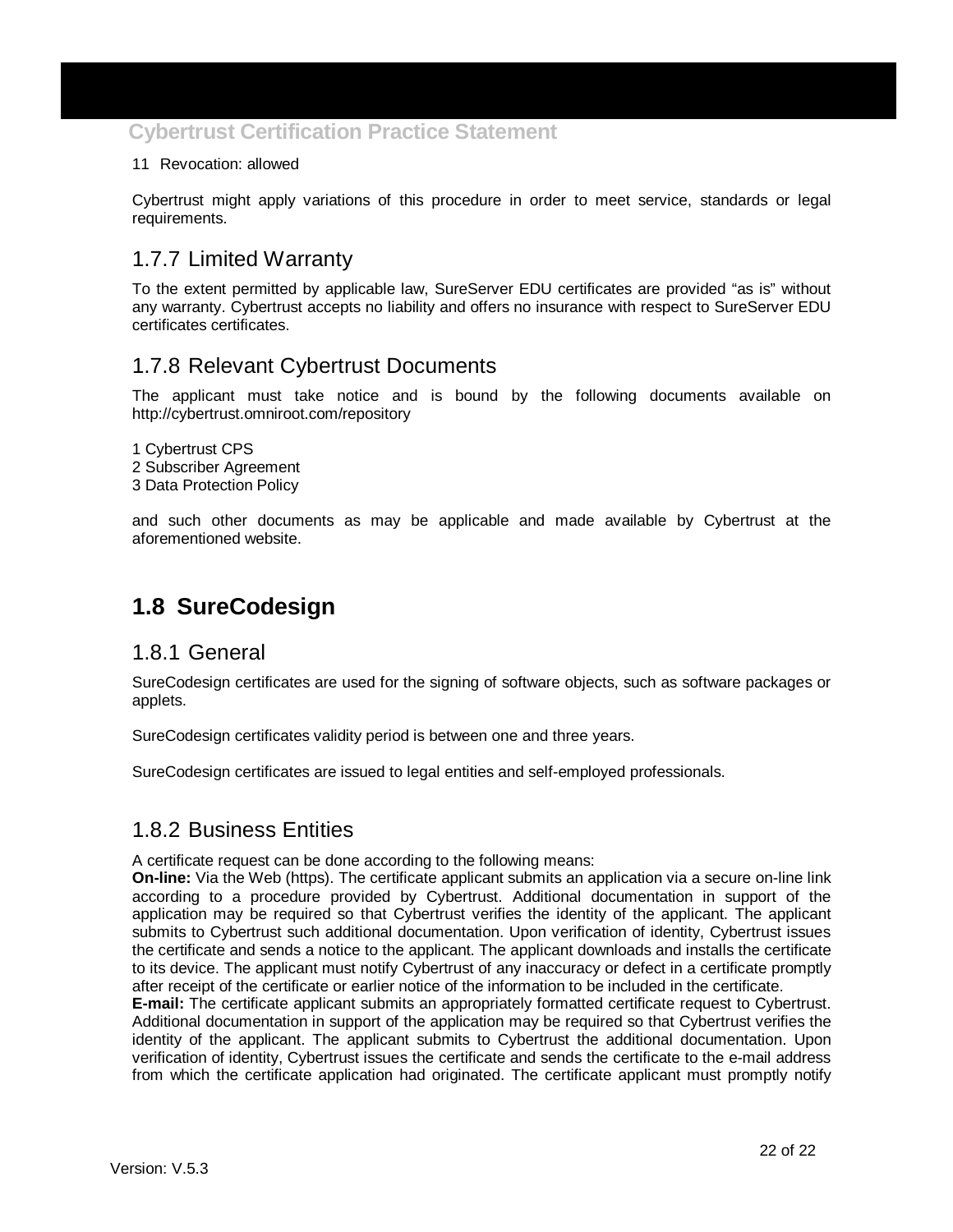Cybertrust of any inaccuracy or defect in a certificate or earlier notice of information to be included in the certificate.

#### 1.8.3 Content

Information published on a SureCodesign certificate typically includes the following elements:

- Applicant's e-mail address
- Applicant's name of organisation
- Applicant's public key
- Code of applicant's country
- Issuing certification authority (Cybertrust)
- Cybertrust electronic signature
- Type of algorithm
- Validity period of the digital certificate
- Serial number of the digital certificate

#### 1.8.4 Documents Submitted to Identify the Applicant

The applicant must submit to a Cybertrust Registration Authority a copy of identity proof such as an identity card, driver's license or passport and the articles of association of the applying organisation (if applicable).

### 1.8.5 Time to Confirm Submitted Data

Cybertrust makes reasonable efforts to confirm certificate application information and issue a digital certificate within the reasonable time frames.

#### 1.8.6 Issuing Procedure

The procedure for a certificate request can be summarized as follows:

- 1 The applicant fills out online the registration form: e-mail address, organizational info, common name, country code, payment info
- 2 The applicant accepts the online subscriber agreement
- 3 A key pair is generated on an applicant's device (e.g. computer, smart card device etc.)
- 4 The public key and online request are sent to Cybertrust automatically
- 5 Cybertrust verifies the submitted information by checking organisational, payment and any other information as it sees fit also through third party databases or resources. This may also include checks in third party databases or resources and independent verification through telephone.
- 6 Cybertrust may positively verify the applicant.
- 7 Cybertrust may issue the certificate to the applicant.
- 8 Cybertrust publishes the issued certificate in an online database
- 9 Renewal: allowed
- 10 Revocation: allowed

Cybertrust might apply variations of this procedure in order to meet service, standards or legal requirements.

#### 1.8.7 Limited Warranty

The warranty provided with respect to SureCodesign certificates is limited to the extent permitted by applicable law and further as per the applicable subscriber agreement..

: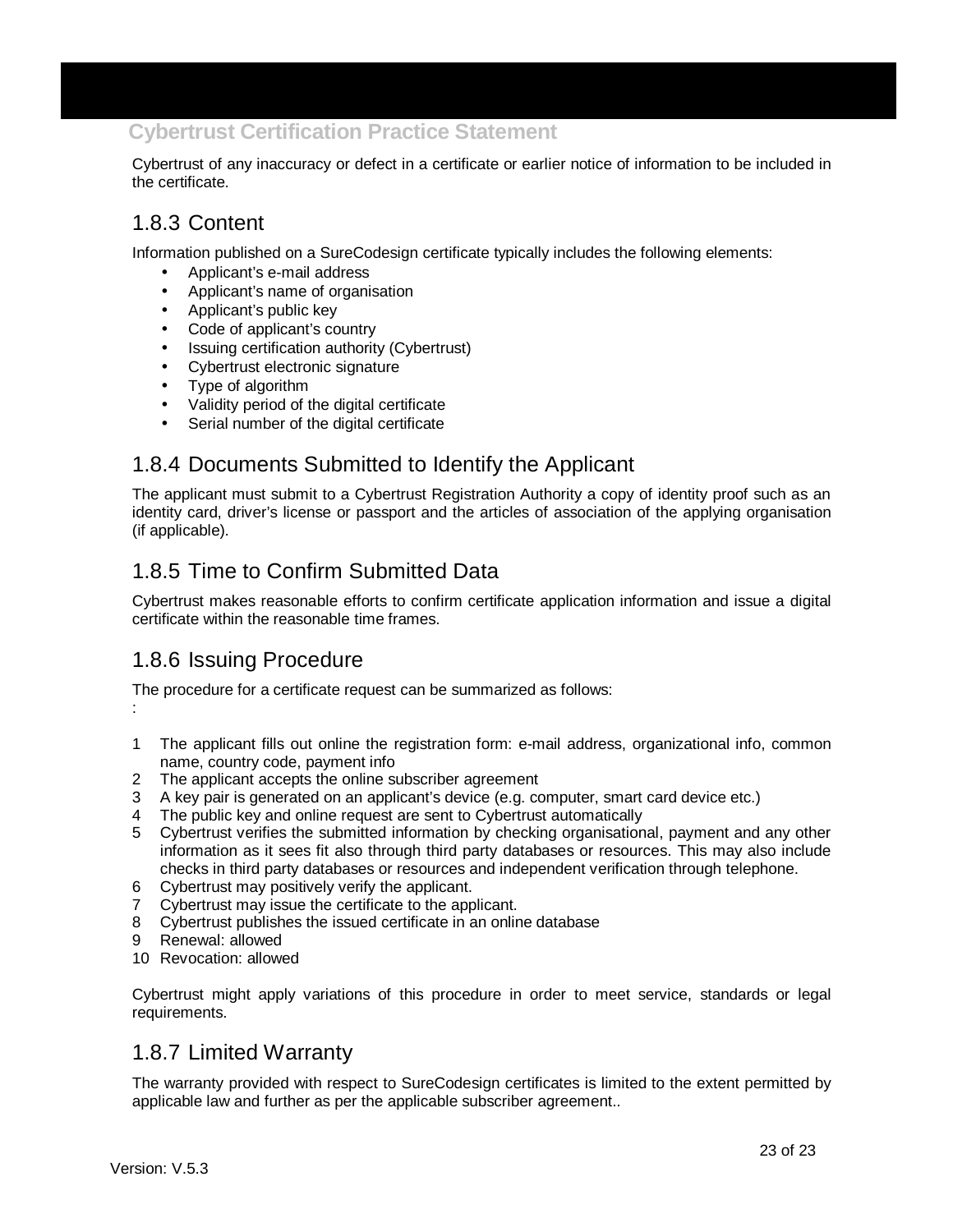#### 1.8.8 Relevant Cybertrust Legal Documents

The applicant must take notice and is bound by the following documents available on http://cybertrust.omniroot.com/repository:

1 CPS

2 Subscriber Agreement

3 Data Protection Policy

and such other documents as may be applicable and made available by Cybertrust at the aforementioned website.

## **1.9 Certificate usages**

Certain limitations apply to the use of Cybertrust certificates. A Cybertrust certificate can only be used for purposes explicitly permitted as they are listed below:

**Electronic signature**: Electronic signature can only be used for specific electronic transactions that support electronic signing of electronic forms, electronic documents, electronic mail etc. The signature certificate is only warranted to produce electronic signatures in the context of applications that support digital certificates. To describe the function of an electronic signature, the term nonrepudiation is often used. Certificates that are appropriate for electronic signature are the following:

**SureCredential Personal**: non repudiation of a transaction (medium level)

**SureCredential Professional**: non repudiation of the transaction by a party acting in an organisational context (medium level)

**Authentication (Users)**: User authentication certificates can be used for specific electronic authentication transactions that support accessing web sites and other online content, electronic mail etc. The Authentication function of a digital certificate can be ascertained in any transaction context with the purpose of authenticating the end user subscriber to a digital certificate. To describe the function of authentication, the term digital signature is often used.

- **SureCredential Personal**: authentication of a natural person (medium level)
- **SureCredential Professional**: authentication of a natural person within an organisational context (medium level)

**Authentication (Devices and objects)**: Device authentication certificates can be used for specific electronic authentication transactions that support the identifying of web sites and other on line resources, such as software objects etc. The Authentication function of a digital certificate can be ascertained in any transaction context with the purpose of authenticating a device that the subscriber seeks to secure through a digital certificate. To describe the function of authentication, the term digital signature is often used.

- **SureServer**: authentication of a remote domain name and webservice and encryption of the communication channel.
- **SureServer EV:** authentication of a remote domain name and webservice and encryption of the communication channel.
- **SureServer EDU:** authentication of a remote domain name and webservice and encryption of the communication channel.
- **SureCodesign: authentication of a data object.**

**Confidentiality**: All certificate types can be used to ensure the confidentiality of communications effected by means of digital certificates. Confidentiality is required to assure the confidentiality of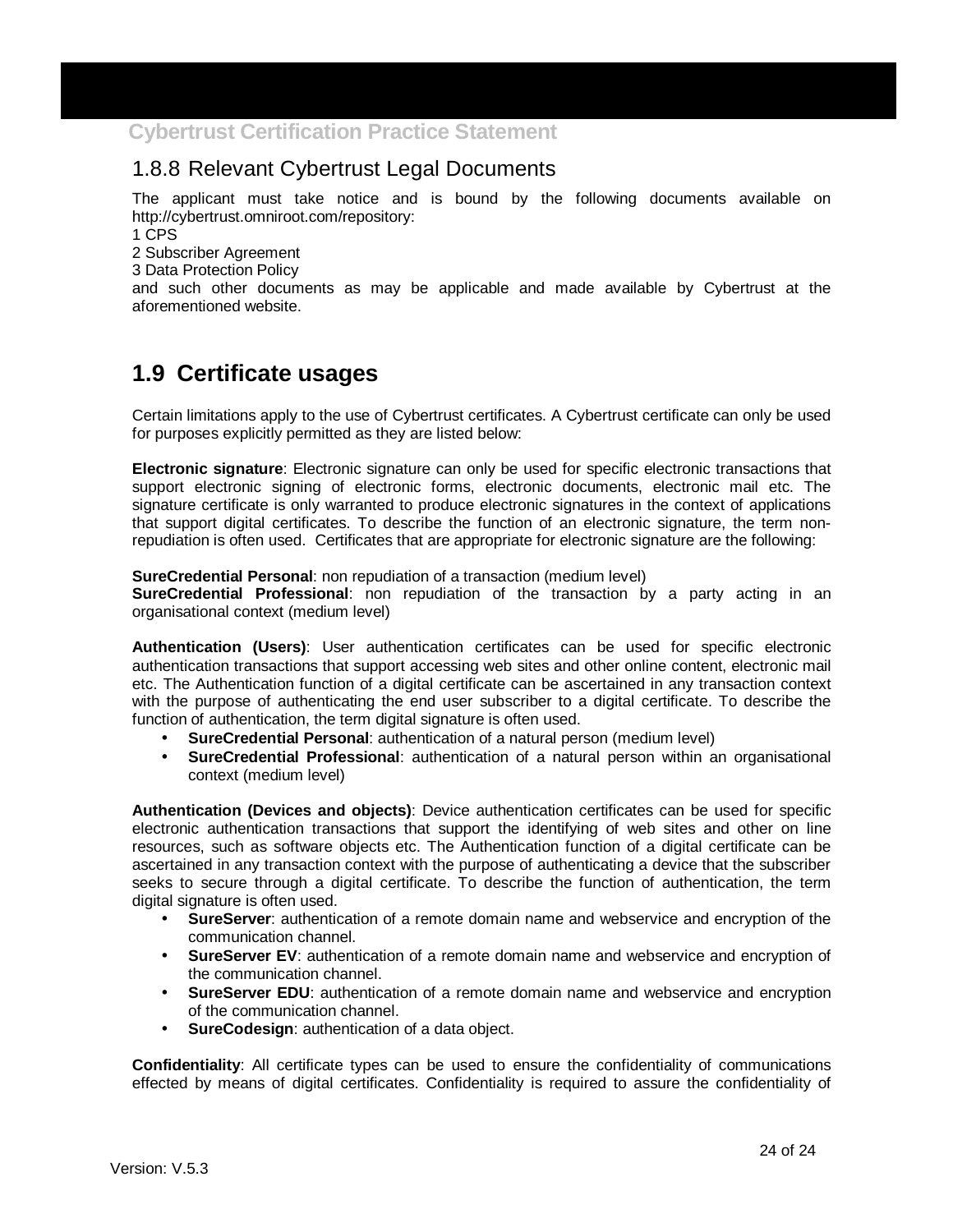business and personal communications as well as for purposes of personal data protection and privacy.

Any other use of a digital certificate is not supported by this CPS. When using a digital certificate the functions of electronic signature (non repudiation) and authentication (digital signature) are permitted together with the same certificate.

## **1.10 Document Name and Identification**

Cybertrust ensures compliance of its certificates with the requirements and assertions of this CPS.

## **1.11 PKI participants**

The Cybertrust CA makes its services available to Cybertrust subscribers. These subscribers may, by way of an example, include natural persons and legal entities that use certificates for the purposes of:

- Authentication (digital signature); and/or
- Electronic signature (non-repudiation); and/or
- **Encryption**

under the terms and conditions of the applicable subscriber agreement.

#### 1.11.1 Cybertrust Certification Authority

A Certification Authority, such as Cybertrust, is an organisation that issues digital certificates to be used in public or private domains, within a business framework, a transactions context etc. A certification authority is also referred to as the Issuing Authority to denote the purpose of issuing certificates at the request of an RA.

The Cybertrust CA drafts and implements the policy prevailing in issuing a certain type or class of digital certificates. The Cybertrust CA is a Policy Authority with regard to issuing Cybertrust CA certificates. The Cybertrust CA has ultimate control over the lifecycle and management of the Cybertrust CA Root and any subsequent root belonging to its hierarchy.

The Cybertrust CA provides the services pertaining to the management of certificates under the Cybertrust CA Root. The Cybertrust CA also manages a core online registration system for all certificate types, issued under the Cybertrust CA Root.

Appropriate publication is necessary to ensure that relying parties obtain notice or knowledge of functions associated with the revoked and/or suspended certificates. Publication is manifested by including a revoked or suspended certificate in a certificate revocation list that is published in an online directory. Issued certificates also appear on directories of issued certificates. The Cybertrust CA operates such directories.

The domain of responsibility of the Cybertrust CA's comprises the overall management of the certificate lifecycle including the following actions:

- **Issuance**
- **Revocation**
- Re-Key
- Status validation
- **Directory service**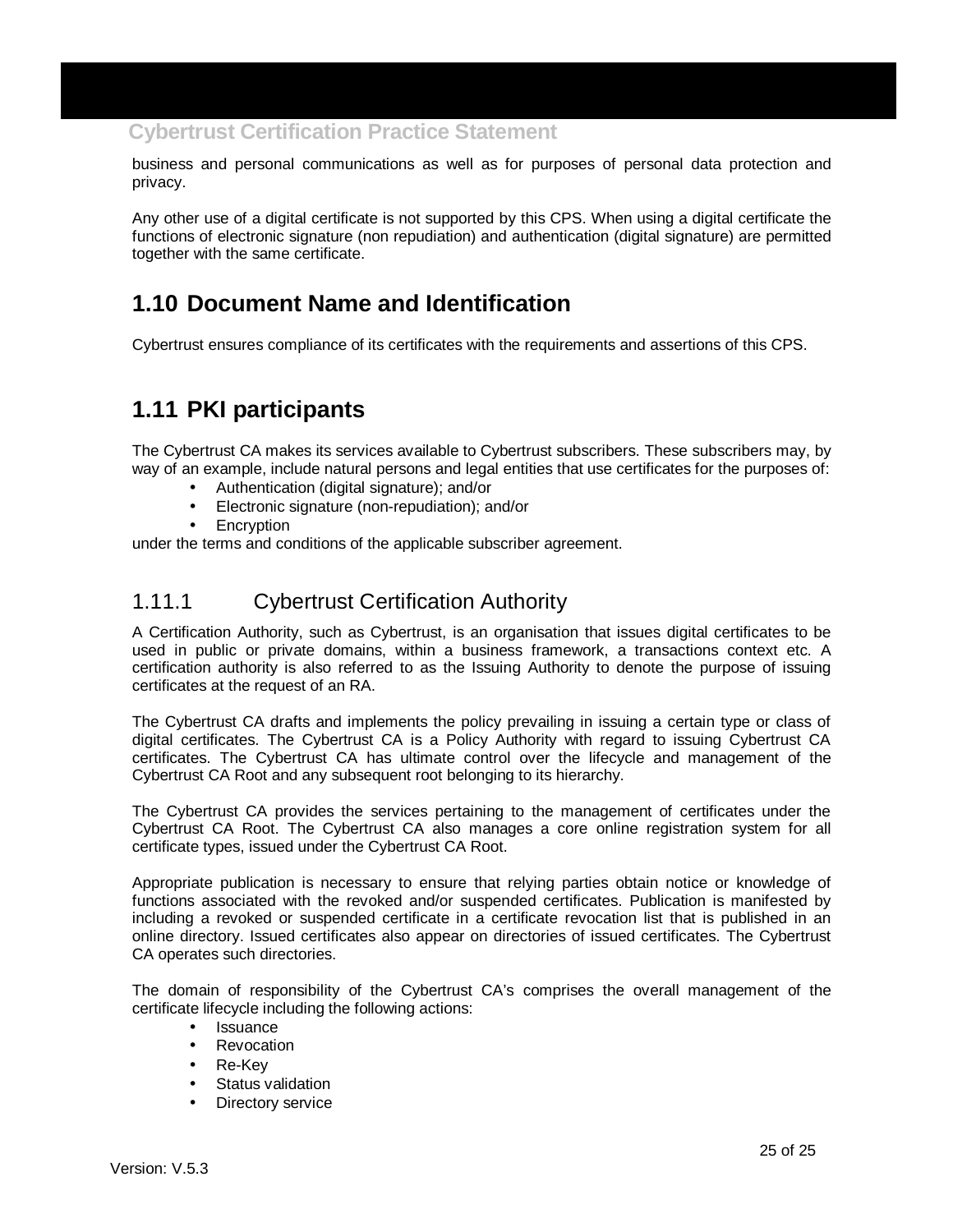Some of the tasks attributed to the certificate lifecycle are delegated to selected Cybertrust RAs that operate on the basis of a service agreement with Cybertrust.

## 1.11.1.1 Roles of Cybertrust

Cybertrust operates under two discreet roles.

Firstly, as a Trust Service Provider to deliver Trust Services to a user community, directly or through an agent. An agent in this case includes third party entities, called Registration Authorities (RAs) that operate under agreement with and within the conditions laid out by Cybertrust.

Secondly Cybertrust operates an international network of Trusted Third Parties (TTP's) sharing the Cybertrust procedures and using suitable brand name to issue trusted digital certificates to public and private entities. Such partners include Cybertrust accredited Certification Authorities and RAs that operate under an agreement with Cybertrust. This role may be limited to the issuance of certificates to other certification authorities, which seek to inherit trust that is usually vested in the Cybertrust CA root and brand name.

### 1.11.1.2 Cybertrust root and hierarchy

Cybertrust makes available to subscribers a dedicated root hierarchy to ensure the integrity of the end user certificate and the uniqueness of the resources made available for digital certificates. The Cybertrust CA manages a broader range of the Cybertrust trust network that includes roots that have been set up to fulfil specific purposes such as the issuance of end user certificates at levels defined by Cybertrust etc. as well as other participating CAs that benefit from Cybertrust's root, which is embedded in applications. The Cybertrust Certificate Policy addresses the Root level of the Cybertrust hierarchy.

The roots that are addressed under this CPS include roots used for issuing the following type of certificates:

- SureCredential Personal
- SureCredential Professional
- SureServer
- SureServer FV
- SureServer EDU
- **SureCodesign**

#### 1.11.2 Cybertrust Registration Authorities

The Cybertrust CA reaches its subscribers through designated Registration Authorities ('RA'). An RA requests the issuance, suspension and revocation of a certificate under this CPS. An RA submits the necessary data for the generation and revocation of the certificates to the CA.

#### 1.11.2.1 RA role description

A Cybertrust RA interacts with the subscriber to perform its role in the provision of public certificate management services. A Cybertrust RA:

- Accepts, evaluates, approves or rejects the registration of certificate applications.
	- Registers subscribers to Cybertrust CA certification services.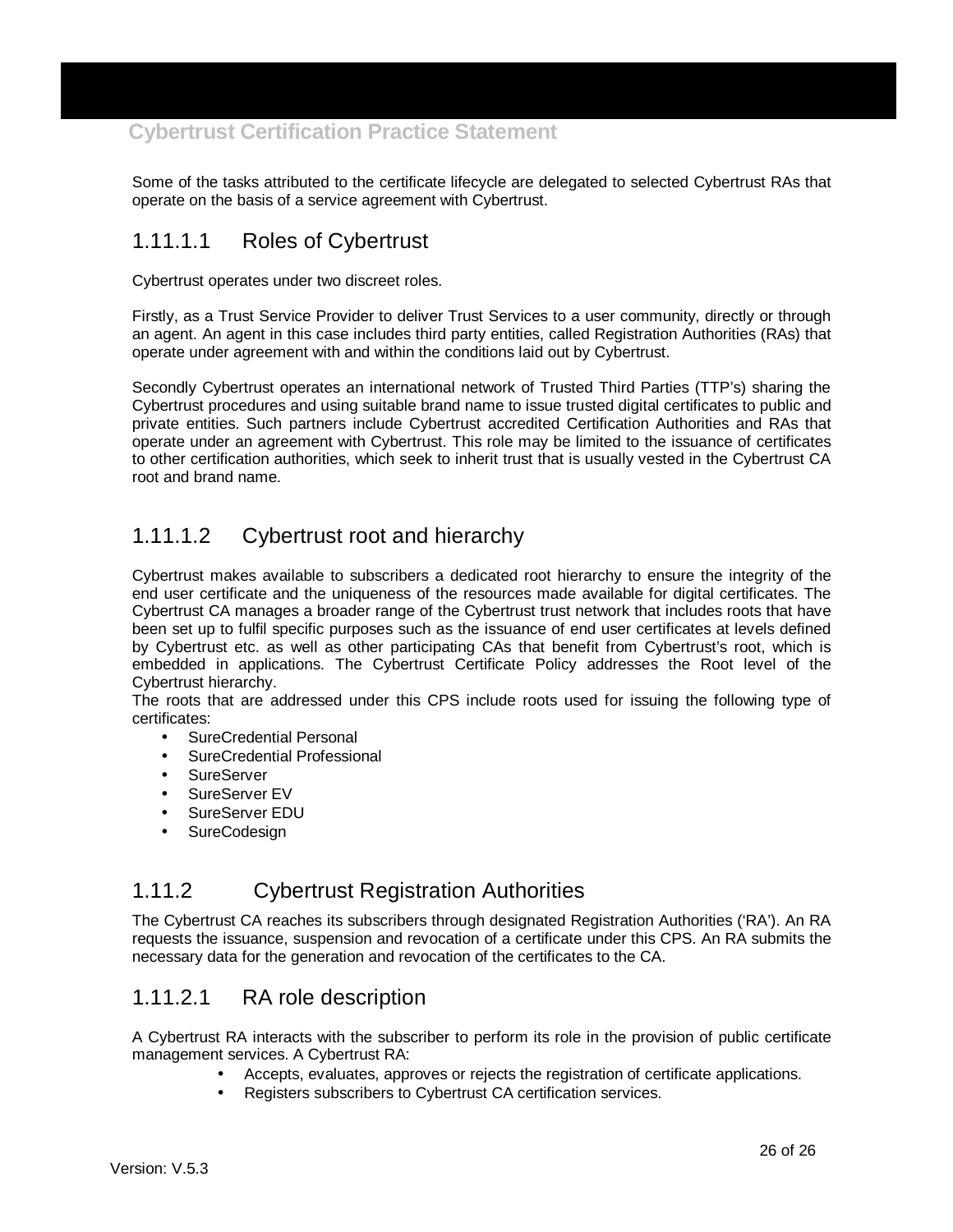- Attends all stages of the identification of subscribers as assigned by the Cybertrust CA according to the type of certificates they issue.
- Uses official, notarised or otherwise authorised documents to evaluate a subscriber application.
- Following approval of an application, notify the Cybertrust CA to issue a certificate.
- Initiates the process to suspend, or unsuspend or revoke a certificate and request a certificate revocation from the Cybertrust CA Root.

The Cybertrust RA acts pursuant to an agreement with Cybertrust under which it must act in accordance with the approved practices and procedures of the Cybertrust CA including this CPS and documented Cybertrust RA procedures.

In order to issue certain specific types of certificates, Cybertrust RAs might need to rely on certificates issued by third party certification authorities or other third party databases and sources of information. Identity cards and drivers licenses are such sources of authoritative subscriber information. Relying Parties are hereby prompted to seek specific information by referring to the appropriate certificate policies prevailing in managing specific certificate types issued under the Cybertrust Root.

If successful, the evaluation is followed by the issuance of the certificate to the applicant organisation.

Some RA functions are sometimes carried out by Local Registration Authorities (LRAs). LRAs act under the supervision and control of RAs.

#### **1.11.2.2 RA specific requirements for SureServer EV certificates**

For the issuance of SureServer EV certificates, Cybertrust contractually obligates each RA and/or subcontractor to comply with all applicable requirements in the EV Guidelines incorporated by reference herein and to perform them as required of the CA itself.

Under the terms of the EV Guidelines, Cybertrust may contractually authorize the Subject of a specified valid EV certificate to perform the RA function and authorize Cybertrust to issue additional EV Certificates at third and higher domain levels that contain the domain that was included in the original EV Certificate (also known as "Enterprise EV Certificates"). In such case, the Subject shall be considered an Enterprise RA, and shall not authorize the CA to issue any SureServer EV certificate at the third or higher domain levels to any Subject other than the Enterprise RA or a business that is owned or directly controlled by the Enterprise RA.

Cybertrust shall not delegate the performance of the Final Cross-Correlation and Due Diligence requirements of Section 24 of Extended Validation Guidelines, which are briefly described under this CPS (1.6.1.5 - final paragraph).

#### 1.11.3 Subscribers

Subscribers of Cybertrust services are natural or legal persons that successfully apply for a certificate. Subscribers use electronic signature services within the domain of the Cybertrust. Subscribers are parties that:

- Set the framework of providing certification services with the Cybertrust CA to the benefit of the subject mentioned in a certificate.
- Have ultimate authority over the private key corresponding to the public key that is listed in a subject certificate.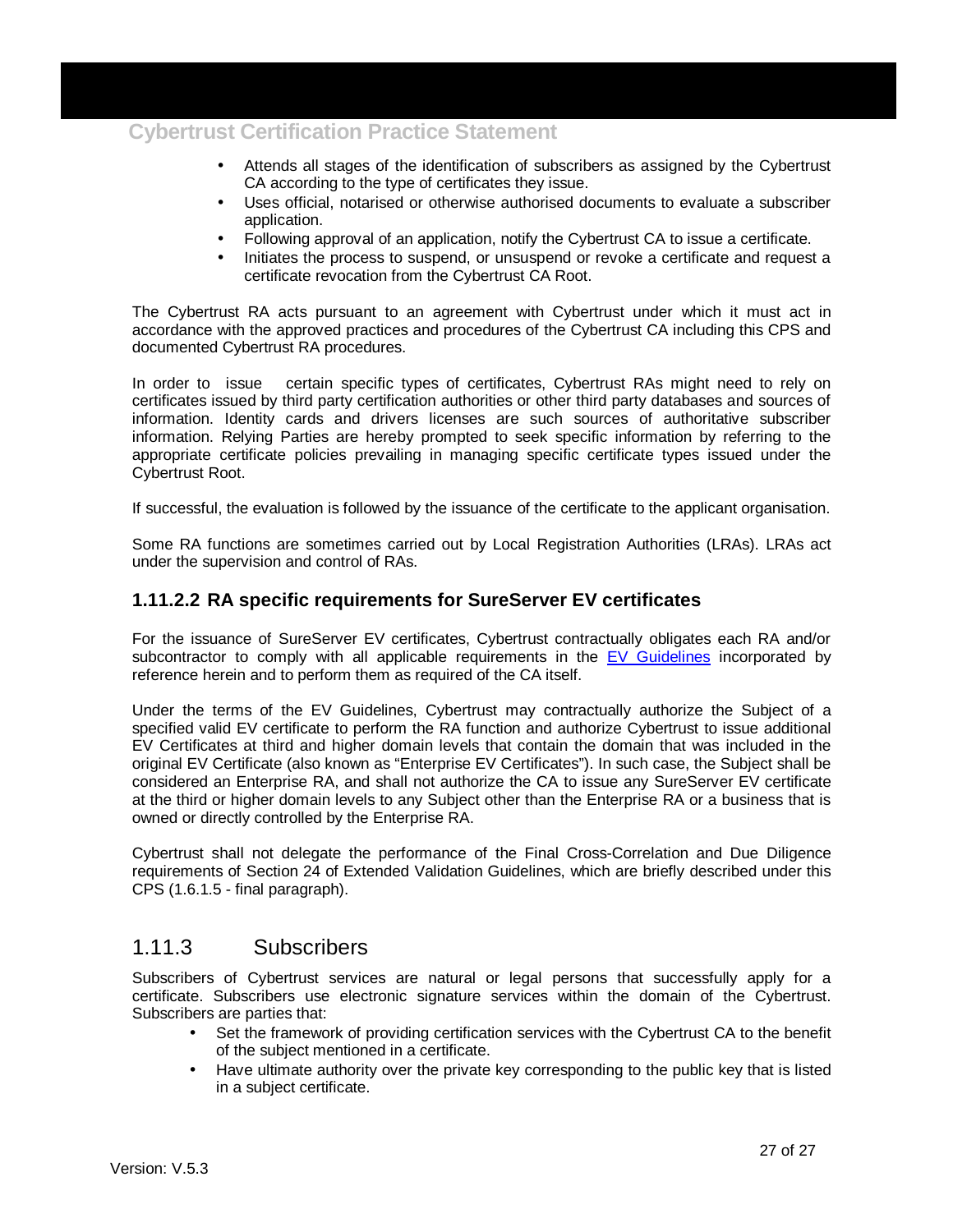Natural persons that are subscribers typically hold a valid identification document, such as an identity card, passport or equivalent, which is used as credential in order to issue electronic certificates.

Legal persons are identified on the basis of the published by-laws and appointment of Director as well as the subsequent government gazette or other third party databases. Self-employed are identified on the basis of proof of professional registration supplied by the competent authority in the country in which they reside.

For all categories of subscribers, additional credentials are required as explained on the online process for the application for a certificate.

Subscribers of end entity certificates issued under the Cybertrust CA include employees and agents involved in day-to-day activities within Cybertrust that require accessing Cybertrust network resources.

Subscribers are also sometimes operational or legal owners of signature creation devices that are issued with for the purpose of generating a key pair and storing a certificate.

It is expected that a subscriber organisation has an employment or service agreement or otherwise a pre-existing contract relationship with Cybertrust authorising it to carry out a specific function within the scope of an application that uses Cybertrust certificate services. Granting a certificate to a subscriber organisation is only permitted pursuant to such an agreement between Cybertrust and the subscribing end entity.

#### 1.11.4 Subjects

Subjects of Cybertrust CA certificates services are persons or entities that are subscribers or are associated with a subscriber. Subjects use electronic signature services under authorisation of and within the domain that is designated by the subscriber (if applicable). Subjects are parties that:

- Apply for a certificate.
- Are identified in a certificate.
- Hold the private key corresponding to the public key that is listed in a subscriber certificate.

A subject enrols with the Cybertrust RA or a Service Provider that requires it to use a certificate within the designated service. A subject nominates a named Certificate Applicant also called a Subscriber, to apply for a certificate. A certificate applicant can be any natural person acting on behalf of the subject.

Natural persons can be listed as subjects of the following certificates:

- SureCredential Personal
- SureCredential Professional

Legal entities created through all recognized forms of incorporation or government entities can be listed as subjects of the following certificates:

• SureServer EV

Legal persons or self-employed professionals can be listed as subjects of the following certificates:

- **SureServer**
- SureServer EDU
- **SureCodesign**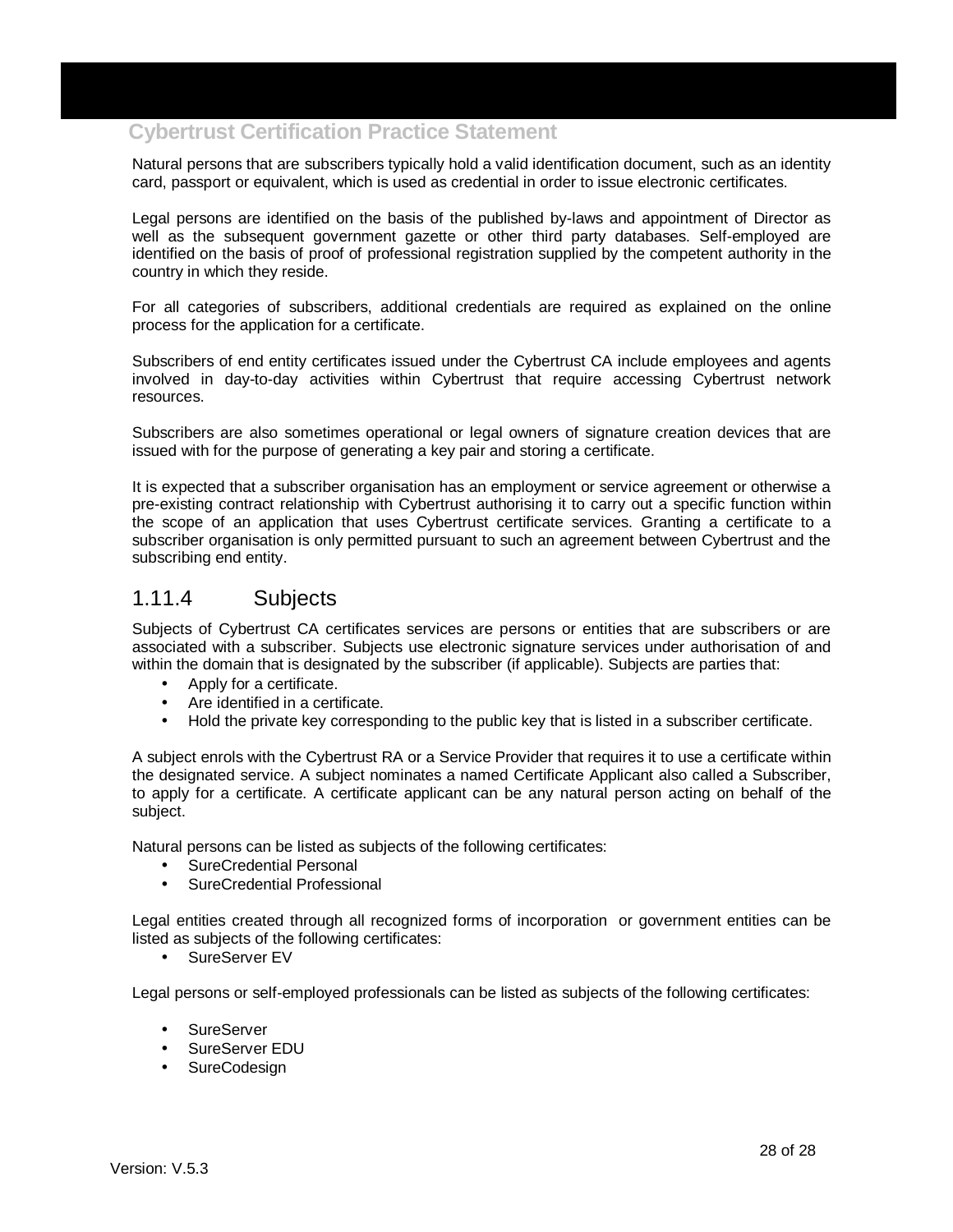### 1.11.5 Certificate Applicants

A certificate applicant is a party wishing to become a subscriber of a certificate. A certificate applicant is a party designated by the subject to act on the subject's behalf in:

- Applying for a certificate.
- Agreeing with and accepting the CA's subscriber agreement.

The applicant may be:

- The same as the subject itself, where this is a named individual.
- An individual employed by the subject.
- An individual employed by a contractor, or sub-contractor acting upon explicit authorisation.

#### 1.11.6 Relying Parties

Relying parties are natural or legal persons that rely on a certificate and/or a digital signature verifiable with reference to a public key listed in a subscriber's certificate. For example, the Cybertrust operators that receive signed requests from Cybertrust CA subjects are relying parties of the Cybertrust certificates.

To verify the validity of a digital certificate, relying parties must always refer to Cybertrust CA revocation information, currently a Certificate Revocation List (CRL). Certificate validation takes place prior to relying on information featured in a certificate. Alternatively, relying parties may refer to an automated response by using the OCSP protocol where available. Relying parties meet specific obligations as described in this CPS.

## **1.12 Certificate use**

Certain limitations apply to the use of Cybertrust CA certificates.

#### 1.12.1 Appropriate certificate usage

Certificates issued under the Cybertrust CA can be used for public domain transactions that require:

- Non-repudiation and
- Authentication
- **Confidentiality**

Additional uses are specifically designated once they become available to end entities. Unauthorised use of Cybertrust certificates will result in an annulment of warranties offered by the Cybertrust CA to subscribers and relying parties of Cybertrust certificates.

#### 1.12.2 Prohibited certificate usage

End entity certificate use is restricted by using certificate extensions on key usage and extended key usage. Any usage of the certificate inconsistent with these extensions is not authorised. Cybertrust certificates are not authorised for use within Closed Groups unless such Groups have notified Cybertrust thereof and Cybertrust has consented to it.

#### 1.12.3 Certificate extensions

Cybertrust issues certificates that contain extensions defined by the X.509 v.3 standard other standards as well as any other formats including those used by Microsoft and Netscape.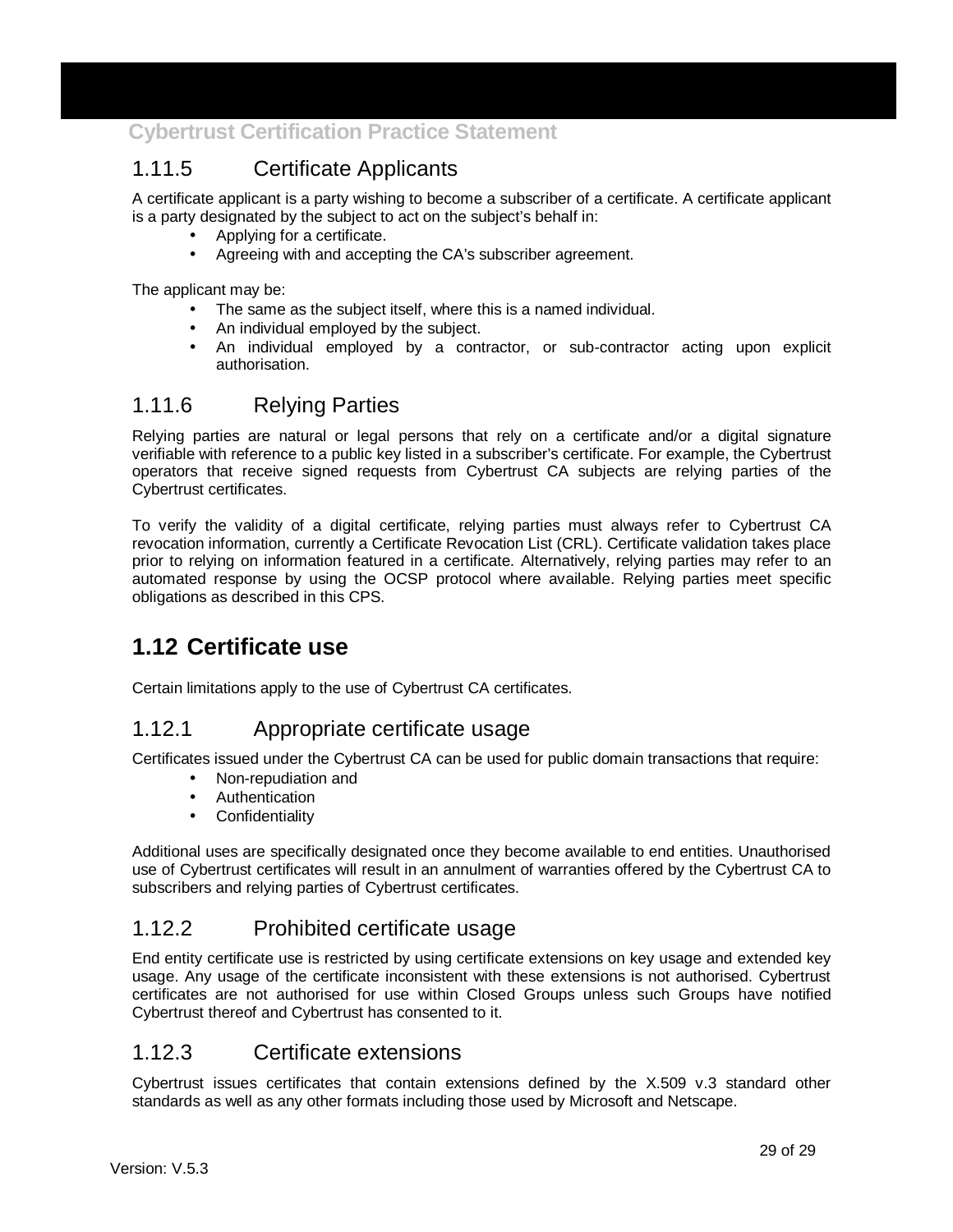Cybertrust uses certain constraints and extensions for its public PKI services as per the definition of the International Standards Organisation (ISO). Such constraints and extensions may limit the role and position of a CA or subscriber certificate so that such subscribers can be identified under varying roles.

As key usage extension limits the technical purposes for which a public key listed in a certificate may be used. Cybertrust's own certificates may contain a key usage extension that limits the functionality of a key to only signing certificates, certificate revocation lists, and other data.

A certificate policy extension limits the usage of a certificate to the requirements of a business or a legal context.

#### 1.12.4 Critical Extensions

Cybertrust uses certain critical extensions in the certificates it issues such as:

- A basic constraint in the key usage to show whether a certificate is meant for a CA or not.
- To show the intended usage of the key.
- To show the number of levels in the hierarchy under a CA certificate.

## **1.13 Policy Administration**

The Cybertrust CA is a top root authority (also known as trust anchor) that manages certificates services within its own domain. The Cybertrust CA might also interact with or seek recognition by third party certification authorities.

The Policy Managing Authority of the Cybertrust CA manages this Cybertrust CPS. The Cybertrust CA registers, observes the maintenance, and interprets this CPS. The Cybertrust CA makes available the operational conditions prevailing in the life-cycle management of certificates issued under the Cybertrust CA root.

#### 1.13.1 Scope

In an effort to invoke credibility and Trust in the Cybertrust CPS and to better correspond to accreditation and legal requirements, Cybertrust may make revisions and updates to its policies as it sees fit or required by the circumstances. Such updates become binding for all certificates issued on or after the date of the publication of the updated version of the CP and/or CPS.

#### 1.13.2 Cybertrust Policy Management Authority

New versions and publicized updates of Cybertrust policies are approved by the Cybertrust Policy Management Authority. The Cybertrust Policy Management Authority in its present organisational structure comprises members as indicated below:

- At least one member of the management of Cybertrust.
- At least two authorised agents directly involved in the drafting and development of Cybertrust practices and policies.

The Management member chairs the Cybertrust Policy Management Authority ex officio.

All members of the Cybertrust Policy Management Authority have one vote. There are no other voting rights reserved for any other party. In case of lock vote the vote of the Chair of the Cybertrust Policy Management Authority counts double.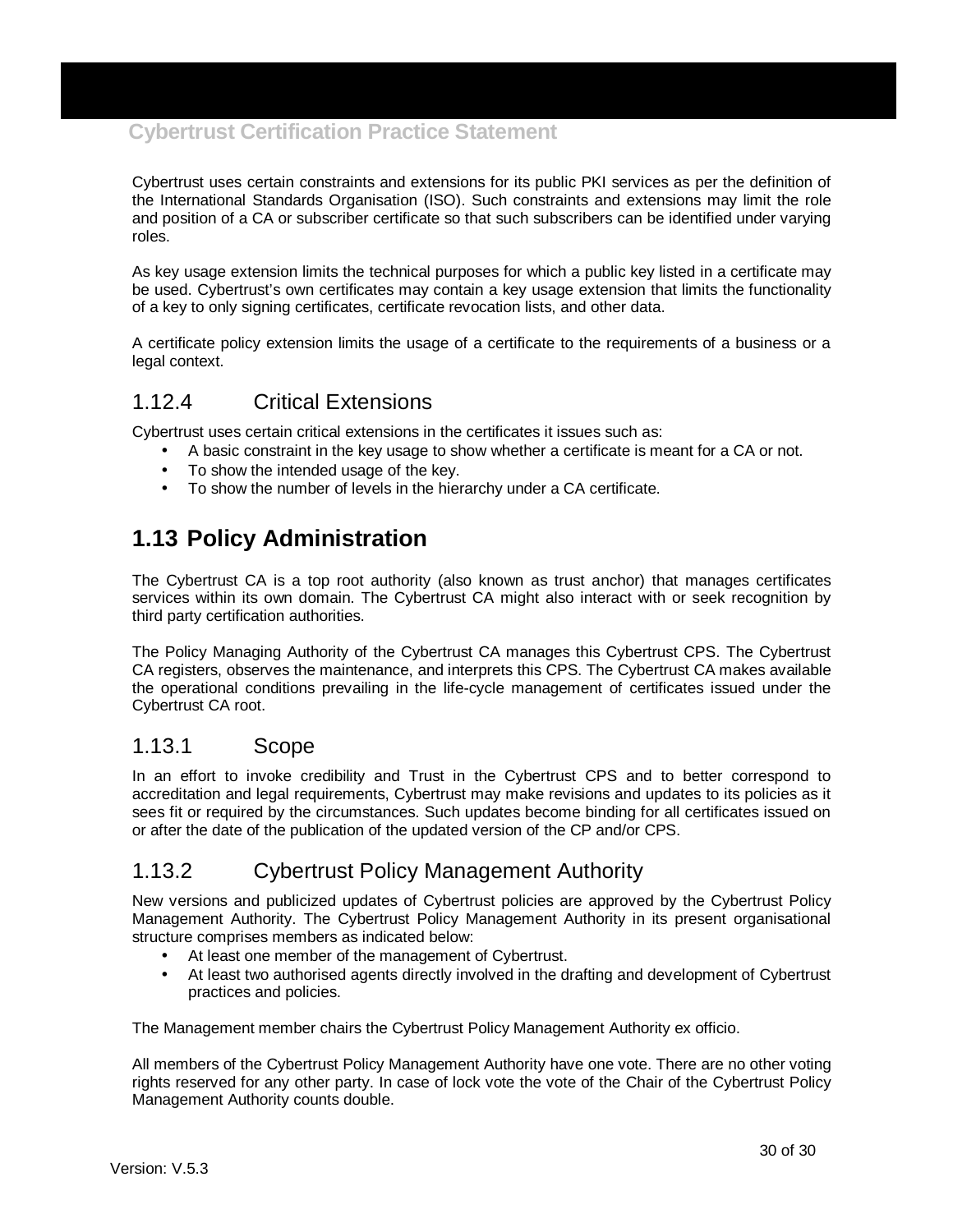## 1.13.3 Acceptance of Updated Versions of the CPS

Upon approval of a CPS update by the Cybertrust Policy Management Authority that CPS is published in the Cybertrust online Repository at http://cybertrust.omniroot.com/repository.

Cybertrust publishes a notice of such updates on its public web site, currently located at http://cybertrust.omniroot.com/repository. The updated version is binding against all existing and future subscribers unless notice is received within 30 days after communication of the notice. After such period the updated version of the CPS is binding against all parties including the subscribers and parties relying on certificates that have been issued under a previous version of the Cybertrust CPS.

Subscribers that are affected by changes may file comments with the policy administration organization within 15 days from notice. Only subscribers and the supervisory authority may submit objections to policy changes. Relying parties that are not subscribers do not have the right to submit objections and any such submissions will be regarded as never received.

Cybertrust publishes on its web site at least the current and immediately preceding versions of its CPS.

#### 1.13.3.1 Changes with notification

Updated versions of this CPS are notified to parties that have a legal duty to receive such updates, e.g. auditors with a specific mandate to do so.

#### 1.13.4 Version management and denoting changes

Changes are denoted through new version numbers for the CPS. New versions are indicated with an integer number followed by one decimal that is zero. Minor changes are indicated through one decimal number that is larger than zero. Minor changes include:

- Minor editorial corrections
- Changes to contact details

## **1.14 Definitions and acronyms**

A list of definitions can be found at the end of this CPS.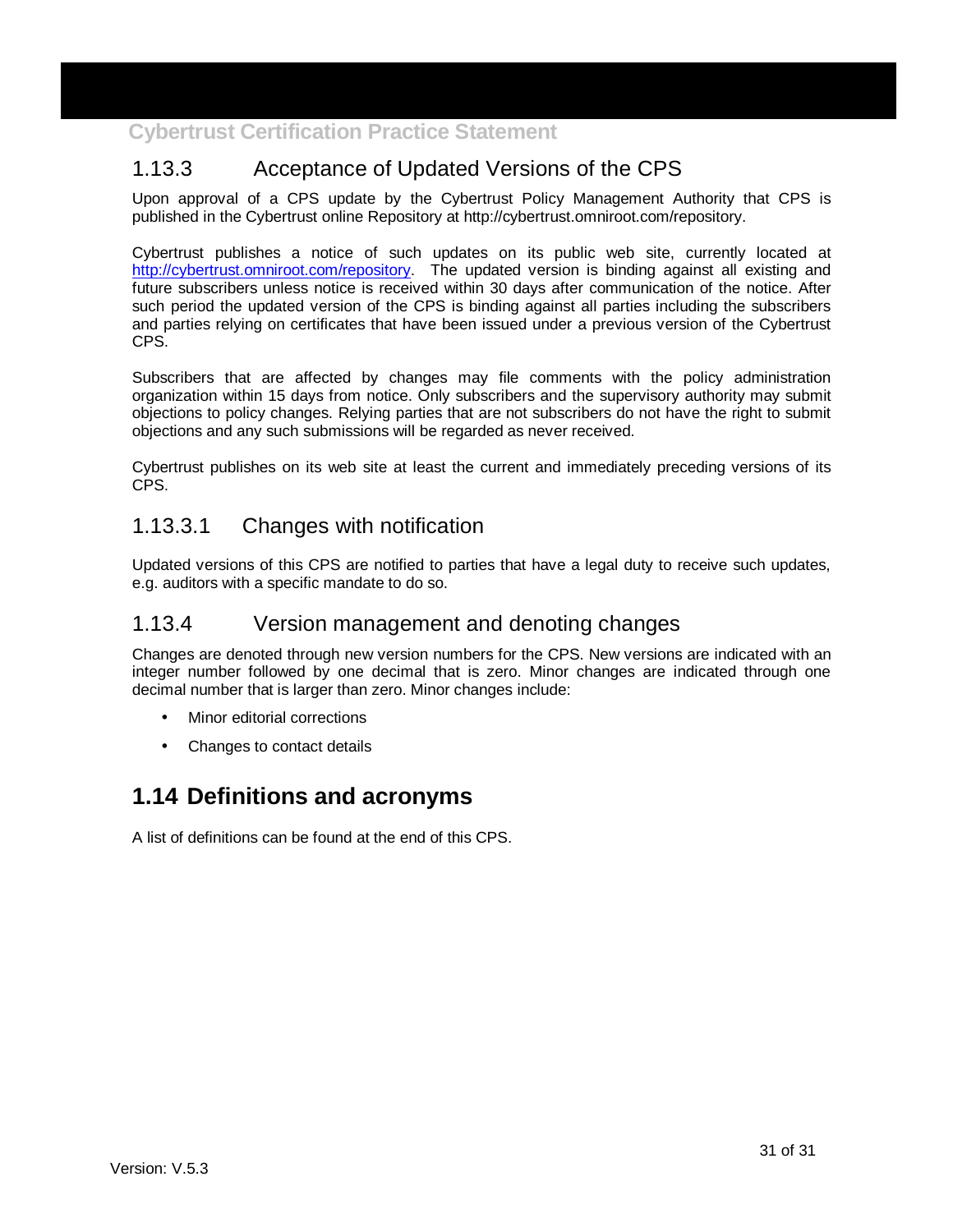# **2. Publication and Repository Responsibilities**

Cybertrust publishes information about the digital certificates that it issues in an online publicly accessible repository. Cybertrust reserves its right to publish certificate status information on third party repositories.

Cybertrust retains an online repository of documents where it makes certain disclosures about its practices, procedures and the content of certain policies including this CPS. Cybertrust reserves its right to make available and publish information on its policies by any appropriate means within the Cybertrust repository.

All parties who are associated with the issuance, use or management of Cybertrust certificates are hereby notified that Cybertrust may publish submitted information on publicly accessible directories in association with the provision of electronic certificate status information.

Cybertrust refrains from making publicly available certain elements of documents including security controls, procedures, internal security polices etc. However these elements are disclosed in audits associated with formal accreditation schemes that Cybertrust may subject itself to, such as Web Trust for CAs and EV WebTrust for CA.

## **2.1 Access control on repositories**

While Cybertrust strives to keep access to its public repository and access to its policy is (e.g. CP, CPS etc.) free of charge, it might charge for services such as the publication of status information on third party databases, private directories, etc.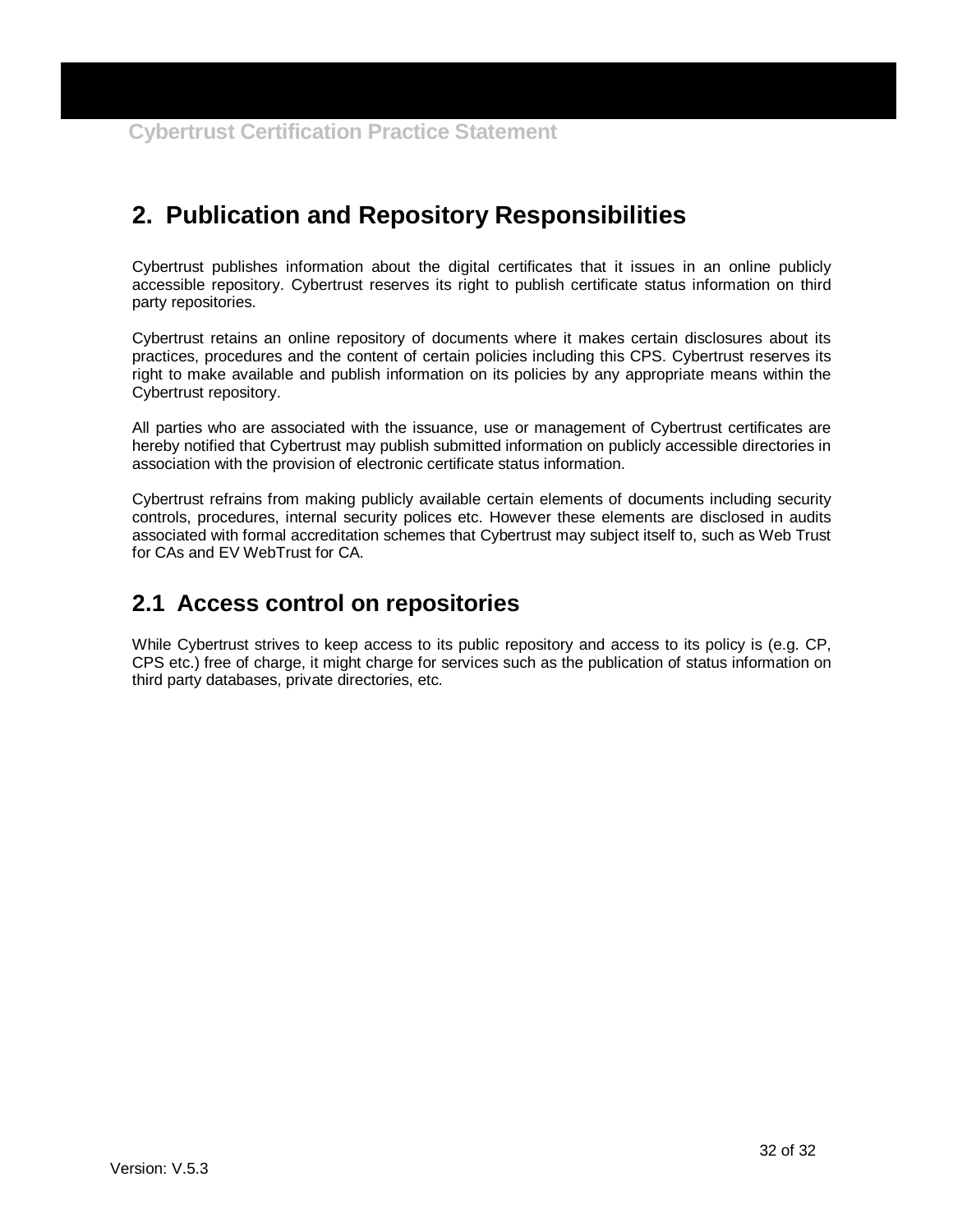# **3. Identification and Authentication**

Cybertrust operates RAs that verify and authenticate the identity and/or other attributes of an enduser certificate applicant for a certificate.

Prior to requesting the CA to issue a certificate, Cybertrust RAs verify the identity of applicants of a certificate.

Cybertrust RAs maintain appropriate procedures to address naming practices, including the recognition of trademark rights in certain names.

Cybertrust RAs authenticate the requests of parties wishing to revoke certificates under this policy.

## **3.1 Naming**

To identify a subscriber, the Cybertrust CA follows and the Cybertrust RAs apply certain naming and identification rules that include types of names assigned to the subject, such as X.500 distinguished names, RFC-822 names or X.400 names. The Cybertrust CA issues certificates to applicants that submit a documented application containing a verifiable name.

## **3.2 Initial Identity Validation**

The identification of the applicant for a certificate is carried out according to a documented procedure to be implemented by the Cybertrust RAs.

For the identification and authentication procedures of the initial subscriber registration Cybertrust takes the following steps:

- The natural person identified in the subject field must demonstrate possession of the private key corresponding to the public key presented to the Cybertrust CA. The subject itself or its designated representative must demonstrate this.
- Cybertrust RAs might rely on such resources as third party databases to identify and authenticate natural persons applying for a certificate.

For the identification and authentication of appropriately authorised third party agents applying for a Cybertrust certificate controls include the following:

- Controlling physical identification documents such as an identity card or passport issued by a designated authority in the country of origin of the applicant.
- Authenticating the identity of the applicant based on other documentation or credentials provided.
- Requesting an applicant to physically appear before a Cybertrust RA prior to issuing a certificate.
- Requesting a third party agent or his/her principal (e.g. a Cybertrust contractor) to produce evidence with regard to the relationship between Cybertrust and the third party agent (e.g. an outsource contract etc.).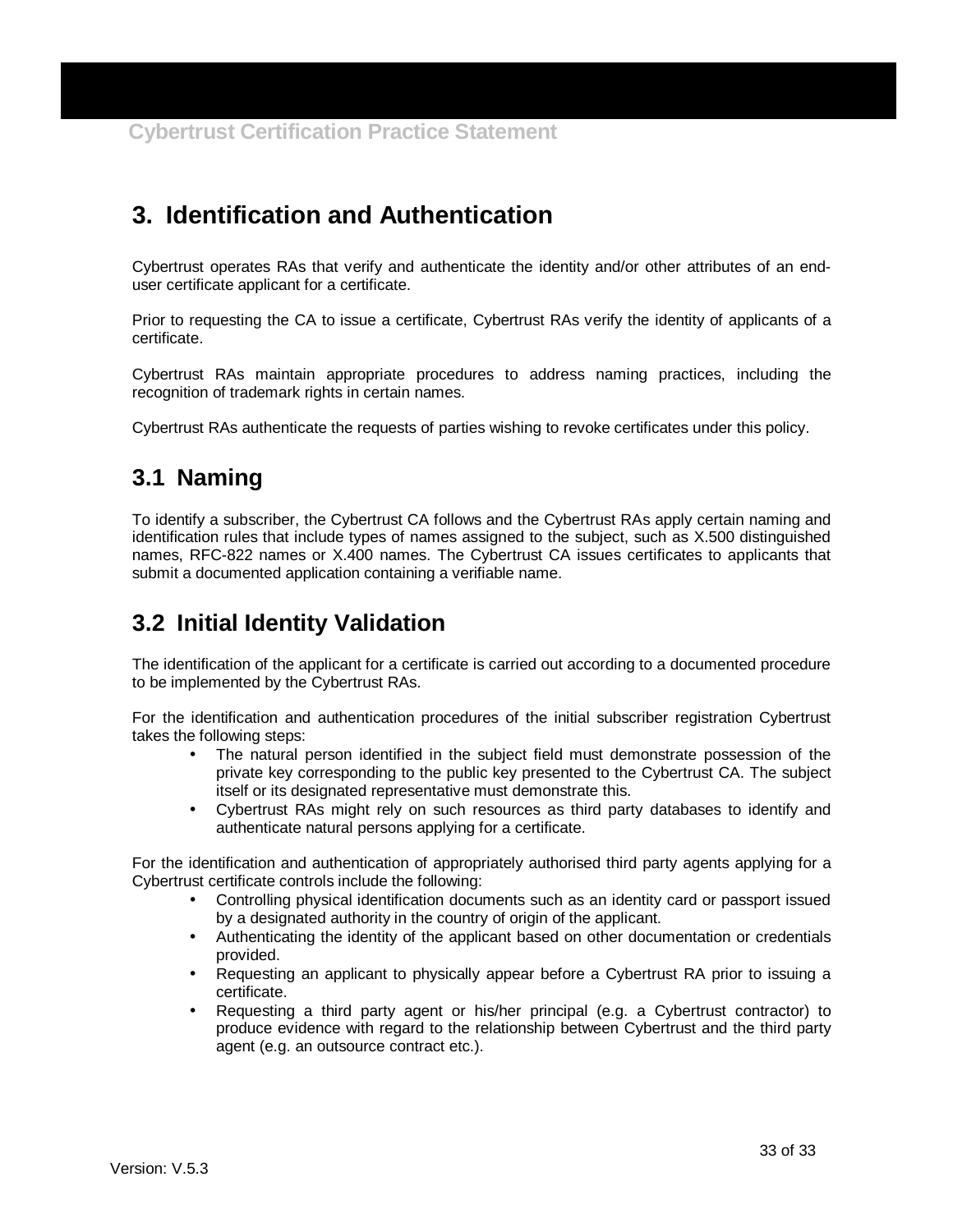A Cybertrust RA may refuse issuing a certificate to an applicant unless sufficient evidenced is produced with regard to the applicant's identity. If an application is rejected applicants may subsequently reapply.

To issue certificates, a Cybertrust RA endeavours to provide the applicant with sufficient credentials (enrolment URL, password) such that the enrolment process can then proceed online.

At Cybertrust's discretion any such credentials may be two-factor, communicated by independent channels using agreed and proven contact methods.

The identification of an applicant for a certificate is carried out according to a documented procedure to be implemented by the Cybertrust RAs.

## **3.3 Subscriber registration process**

Unless otherwise provided in this CPS in connection with the EV guidelines (SureServer EV certificates), the following rules applies as to the Subscriber Registration Process.

Cybertrust ensures that:

- Subscribers of certificates are properly identified and authenticated
- Subscriber certificate requests are complete, accurate and duly authorized.

In particular:

- Cybertrust provides notice to the applicant through its web site at www.cybertrust.com<br>and the dedicated policy framework published on its repository at and the dedicated policy framework published on its repository at cybertrust.omniroot.com/repository.
- Before entering any contractual relationship with the subscriber, Cybertrust makes available a subscriber agreement, which the applicant must approve prior to placing a request with Cybertrust. This agreement can also be consulted in advance on Cybertrust's repository at cybertrust.omniroot.com/repository.
- Cybertrust's policy framework is limited under data protection and consumer protection laws and applicable warranty limitations, as explained in the Cybertrust CPS.
- Cybertrust maintains documented contractual relationships with all third party registration authorities or outsourced agents it uses to deliver certificates.

#### 3.3.1 Documents used for subscriber registration

Cybertrust or an authorized Cybertrust RA typically verifies by appropriate means and on the basis of a documented procedure, the identity and, if applicable, all specific attributes thereof of applicants of certificates.

Evidence on identity is checked against a natural person either directly or indirectly using means which provide equivalent assurance to physical presence. Submitted evidence may be in the form of either paper or electronic documentation. Examples of evidence checked indirectly against a natural person is documentation presented for registration that was acquired as the result of an application requiring physical presence.

Evidence on identity of organizations is checked against documents presented to establish the existence of organizations or through independent verification through third-party databases. Submitted evidence may be in the form of either paper or electronic documentation.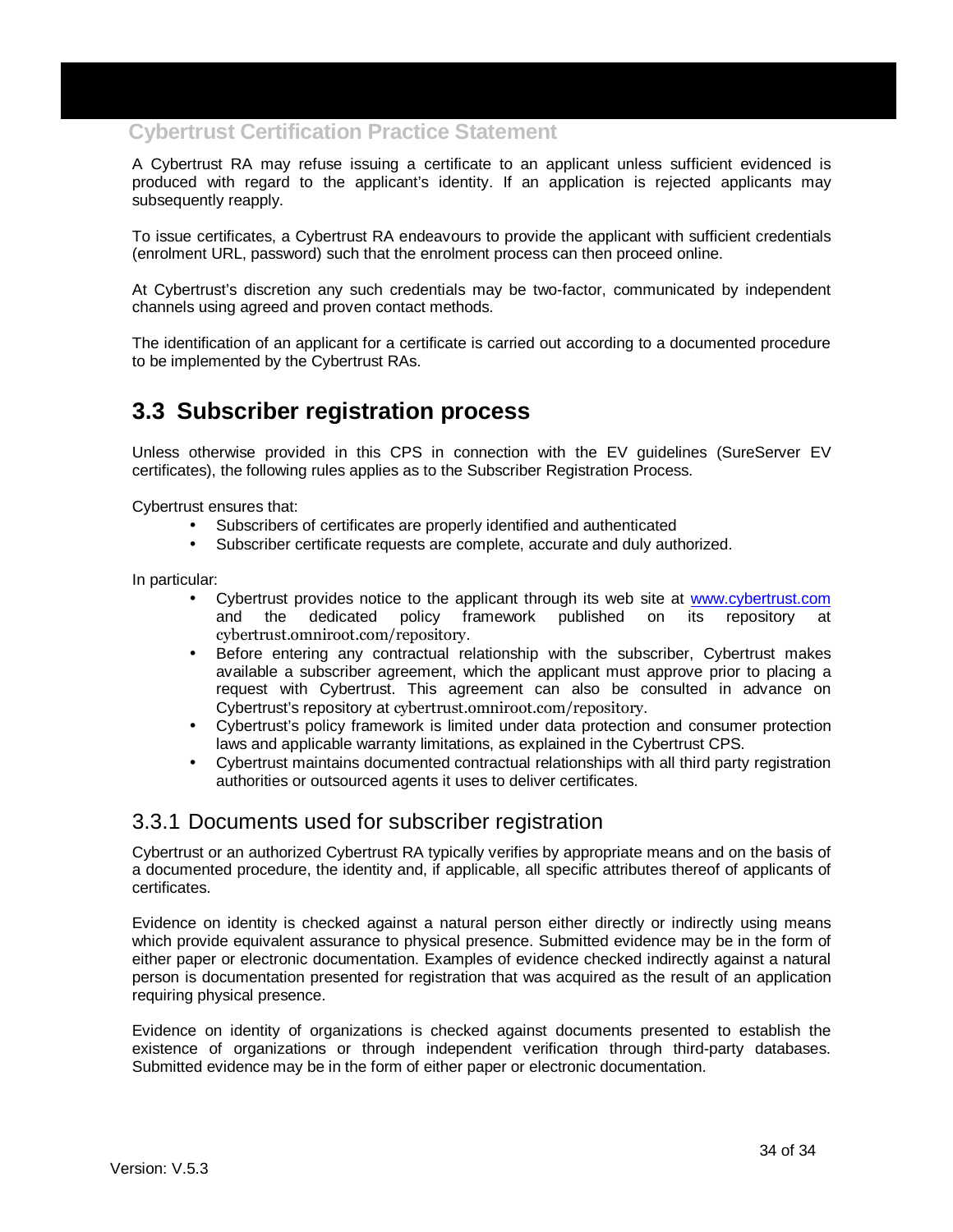Self-employed professionals that are eligible to be issued with certificates typically have to prove their identity as individuals as well as their professional registration.

Specific documents required include the following:

### 3.3.1.1 SureCredential Personal

The applicant must submit to a Cybertrust Registration Authority a signed copy of an identification document such as an identity card, driver's licence or passport.

### 3.3.1.2 SureCredential Professional

In all cases, the applicant must submit to a Cybertrust Registration Authority a signed registration form, a signed subscriber agreement and the articles of association or proof of professional context and a copy of identity proof.

Employees are required to submit the articles of association of their employer and obtain confirmation of their employment relationship.

For self-employed applicant who works independently of an association or professional group an extract of the register of commerce is required in addition to the above-mentioned documents.

For a self-employed applicant belonging to an association or professional group an official document from the professional group and a membership card is required in addition to the above-mentioned documents.

Cybertrust may require additional proof of identity in support of the verification of the applicant.

#### 3.3.1.3 SureServer

The applicant must submit to a Cybertrust Registration Authority a signed registration form, a signed subscriber agreement and the articles of association of the applying organisation. Cybertrust may prescribe additional identification proof in support of the verification of the applicant's identity.

#### 3.3.1.4 SureServer EV

The applicant (the Certificate Requester) must submit to a Cybertrust Registration Authority a registration form and a subscriber agreement, approved by the Certificate Approver and signed by the Certificate Signer to in accordance with the EV guidelines which are incorporated by reference herein. .

Cybertrust may require additional identification proof in support of the verification of the applicant's identity according to the EV Guidelines.

#### 3.3.1.5 SureServer EDU

The applicant must submit to Cybertrust Registration Authority a registration form and a Subscriber Agreement, both accepted and agreed to through a click-through acceptance process.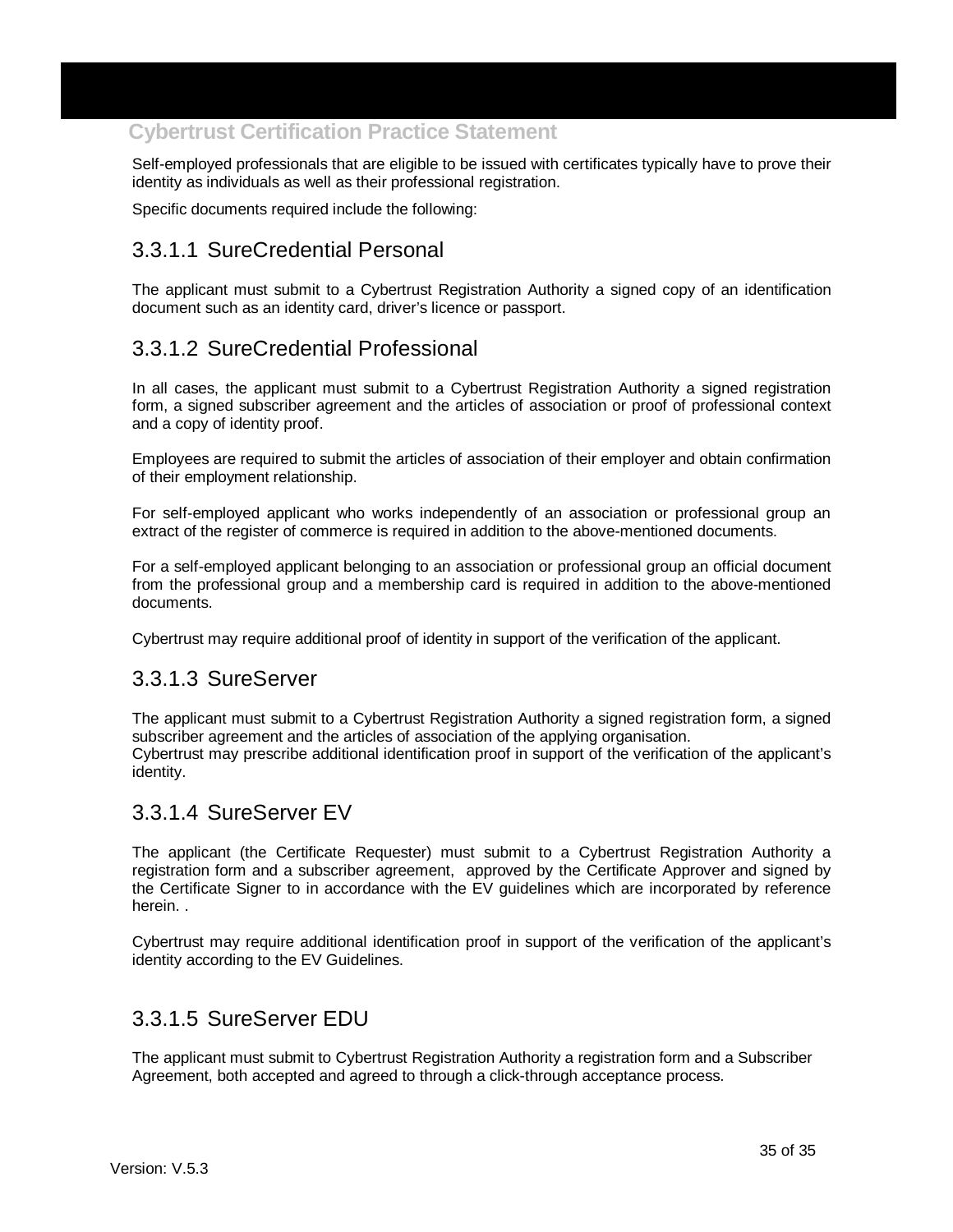Cybertrust may require additional identification proof in support of the verification of the applicant's identity.

## 3.3.1.6 SureCodesign

The applicant must submit to a Cybertrust Registration Authority a copy of identity proof such as an identity card, driver's license or passport and the articles of association of the applying organisation (if applicable).

Cybertrust may require additional identification proof in support of the verification of the applicant's identity.

### 3.3.2 Data needed for subscriber registration

Where an applicant is natural person evidence shall be provided of the following data prior to accepting an application for a certificate:

- Full name (including surname and given names).
- Date of birth
- Place of birth
- A nationally recognized identity number, or other attributes which may be used to, as far as possible, distinguish the person from others with the same name.

Where the subscriber is a person who is identified in association with an organizational entity, proof will be produced in terms of:

- Full name (including surname and given names) of the subscriber.
- Date and place of birth, a nationally recognized identity number, or other attributes of the subscriber which may be used to, as far as possible, distinguish the person from others with the same name.
- Full name and legal status of the associated legal person or other organizational entity.
- Any relevant existing registration information (e.g. company registration) of the associated legal person or other organizational entity.
- Evidence that the subscriber is associated with that organizational entity.

Where the subscriber is an organization, proof will be produced in terms of:

- Full name and legal status of the associated legal person of the organizational entity.
- Company registration number, VAT number or other attributes of the subscriber which may be used to, as far as possible, distinguish it from others with a similar same name.
- Any relevant existing registration information (e.g. company registration) of the associated legal person or other organizational entity.
- Evidence that any natural person involved in the application process is associated with that organizational entity.

Cybertrust neither recommends nor encourages any specific choice of an end user product. Applicants and subscribers are entirely responsible to make the appropriate requests for the issuance of their certificates.

#### 3.3.3 Pseudonyms

Cybertrust may conditionally accept the use of pseudonyms in its certificates. Cybertrust reserves its right to refuse granting a pseudonym certificate following a reasonably justified application assessment. Reasons for rejecting a pseudonym application include but are not limited to a pseudonym being: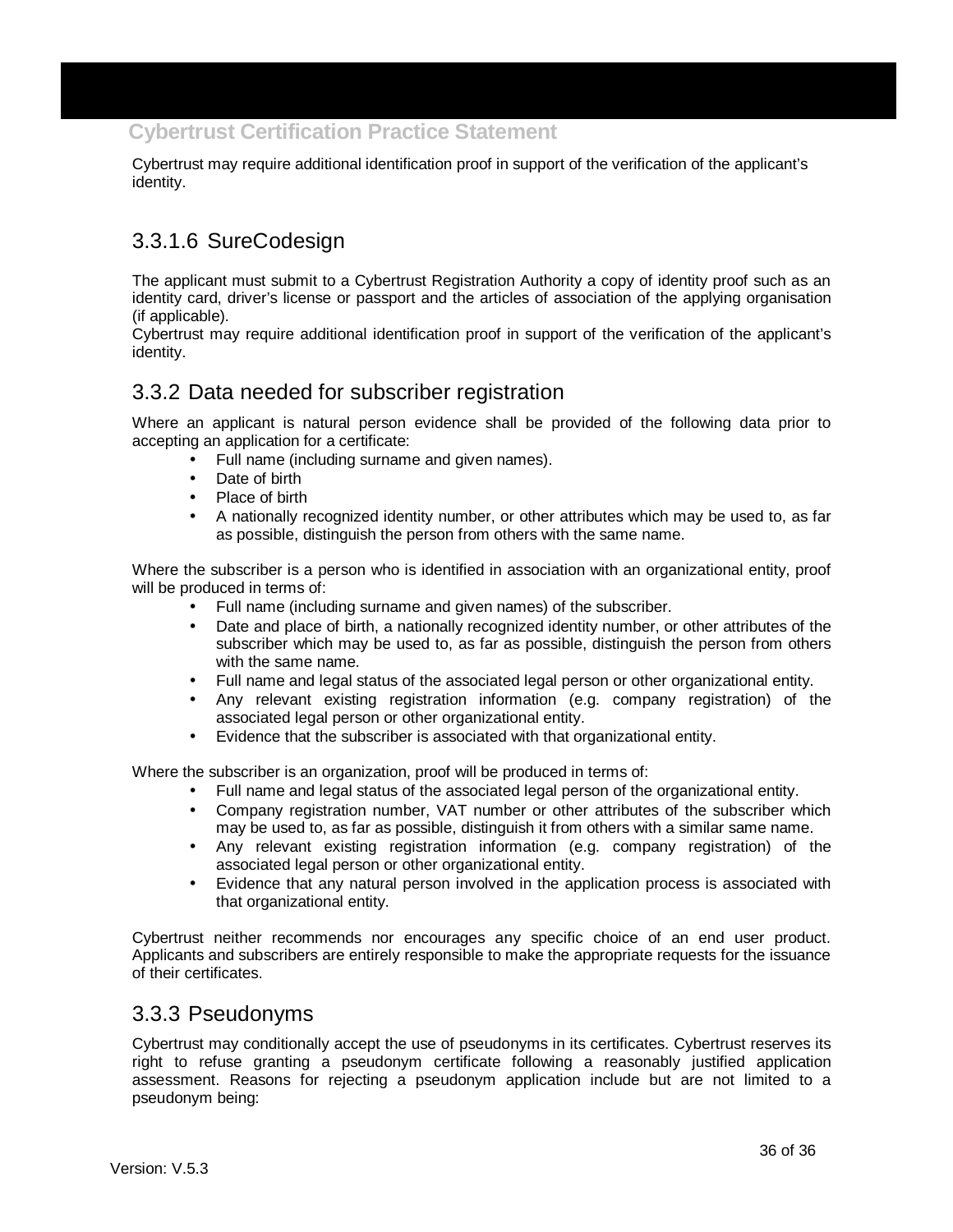- Already is use
- Violating third party rights
- Constituting slander etc.

Cybertrust maintains documented records of a pseudonym application and application rejections.

Notice is hereby given that Cybertrust may disclose the real identity of the pseudonym certificate holder to any party, which can demonstrate a justified and legitimate interest to it.

The subscriber provides a physical address, or other attributes, which describe how the subscriber may be contacted.

Cybertrust reserves its right to insert names with pseudonyms in its certificates on a case-by-case basis. Cybertrust might make such designations in guidance documentation supplied to its RAs

### 3.3.4 Records for subscriber registration

Cybertrust records all information used to verify the subscriber identity, including any reference number on the documentation used for verification, and any limitations on the validity thereof.

Cybertrust maintains records of the executed subscriber agreement and any material or documents that support the application which also include but are not limited to:

- Cybertrust subscriber agreement as approved of, and executed by, the applicant.
- Consent to the keeping of a record by Cybertrust of information used in registration and any subsequent certificate status change and passing of this information to third parties under the same conditions as required by this CPS in the case of the CA terminating its services.
- That information held in the certificate is correct and accurate.
- Full name of the subscriber.
- Date and place of birth, a nationally recognized identity number, or other attributes of the subscriber which may be used to, as far as possible, distinguish the person from others with the same name.
- A specifically designed attribute that uniquely identifies the applicant within the context of the Cybertrust CA.
- Proof of organization context where necessary.
- Full name and legal status of the associated legal person or other organizational entity.
- Any relevant registration information (e.g. company registration) of the associated legal person or other organizational entity.
- Evidence that the subscriber is associated with that organizational entity.
- Any evidence produced in support of an application with a pseudonym.

A Cybertrust RA maintains such records. For organizational purposes a Cybertrust RA may also maintain duplicates of these records for a shorter period of time.

## **3.4 Identification and Authentication for Revocation Requests**

For the identification and authentication procedures of revocation requests of its subject types (CA, RA, subscriber, and other participants) Cybertrust requires using an online authentication mechanism (e.g. digital certificate authentication, PIN etc.) and a request addressed to the Cybertrust CA or an RA.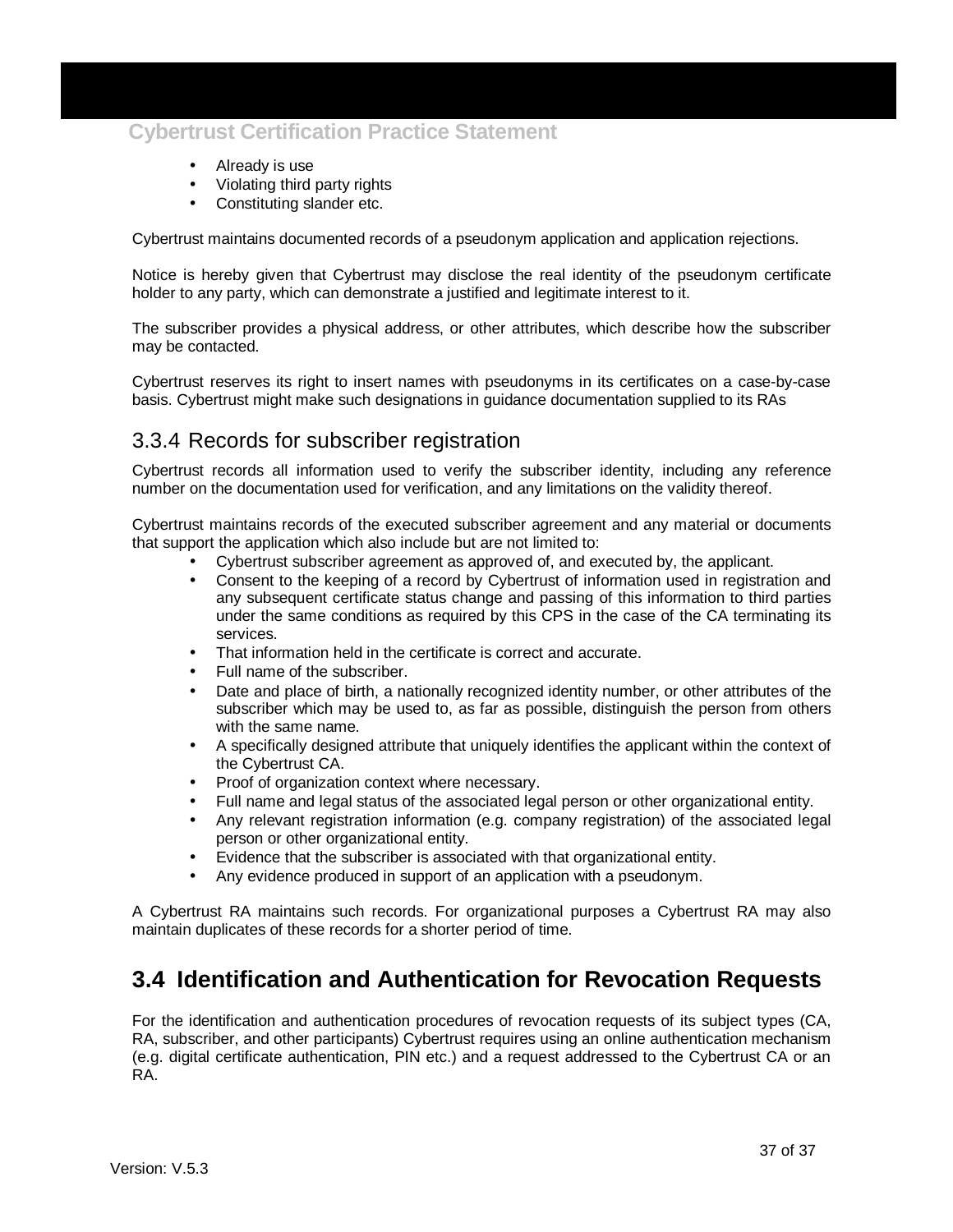# **4. Certificate Life-Cycle Operational Requirements**

Unless otherwise provided in this CPS in connection with the EV guidelines (SureServer EV certificates), the following operational requirements apply to Certificate Life-Cycle.

All entities within the Cybertrust domain including the RAs and subscribers or other participants have a continuous duty to inform the Cybertrust CA of all changes in the information featured in a certificate during the operational period of such certificate and until it expires or gets revoked.

The Cybertrust CA issues, revokes or suspends certificates following an authenticated and duly signed request issued by a Cybertrust RA.

To carry out its tasks Cybertrust may use third party agents. Cybertrust assumes full responsibility and accountability for all acts or omissions of all third party agents it may use to deliver services associated with CA operations within the Cybertrust CA.

## **4.1 Certificate Application**

A Cybertrust RA has the duty to provide the Cybertrust CA with accurate information on certificate requests it lodges on behalf of the end user applicants.

The Cybertrust CA acts upon request of an RA that has the authority to make a request to issue a certificate.

Subscribers undergo an enrolment process that requires:

- a. Filling out an application form.
- b. Generating a key pair, directly or through an agent.
- c. Delivering the generated public key corresponding to a private key to Cybertrust CA.
- d. Accepting the subscriber agreement.

In case of a subject that can be distinguished from a subscriber, then the above listed requirements (a) through to (d), are met by the subject; else, the subject's designated applicant meets them. The subscriber is required to accept the issuance terms by a subscriber agreement that will be executed with the Cybertrust CA. The subscriber agreement incorporates by reference this CPS.

In general, an online enrolment process will be sufficient, only as explicitly permitted by Cybertrust. In all other cases (including EV certificates) credentials are requested, as appropriate, in a way that the exact identity of the applicant can reasonably be established. This includes a manually signed copy of the subscriber agreement, and a copy of identity card, or physical appearance before the RA.

## **4.2 Certificate Application Processing**

A Cybertrust RA acts upon a certificate application to validate an applicant's identity. Subsequently, an RA either approves or rejects a certificate application. Such approval or rejection does not necessarily have to be justified to the applicant or any other party.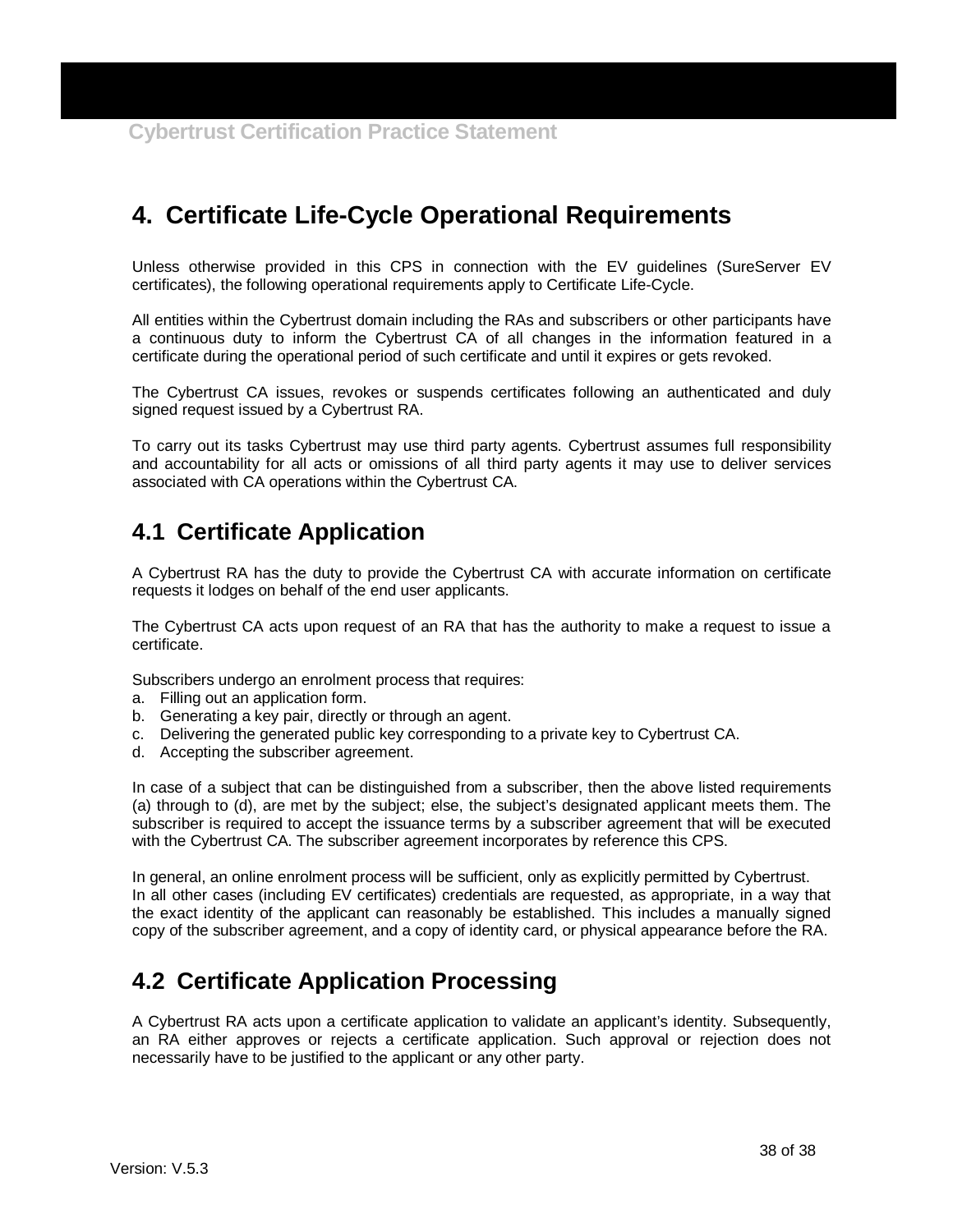The RA acts upon a certificate application to validate an applicant's identity as foreseen in a documented procedure.

Pursuant to a certificate application the RA either approves or rejects a certificate application. If the application is approved the RA transmits the registration data to Cybertrust.

For rejected applications of certificate requests, the RA notes the reason for rejecting the application.

## **4.3 Certificate Issuance**

The Cybertrust RA subsequently sends a certificate issuance request to the Cybertrust CA.

Requests from the RA are granted approval provided that they are validly made and they contain valid subscriber data, formatted according the Cybertrust CA specifications.

The Cybertrust CA verifies the identity of the Cybertrust RA on the basis of credentials presented (a special RA administrator certificate). The Cybertrust CA retains its right to reject the application, or any applicant for RA certificates.

Following issuance of the certificate, the Cybertrust CA delivers the issued certificate to the subscriber directly or through an agent.

## **4.4 Certificate generation**

With reference to the issuance and renewal of certificates Cybertrust represents towards all parties that certificates are issued securely according to the conditions set below:

- The procedure to issue a certificate is securely linked to the associated registration, including the provision of any subscriber generated public key.
- The confidentiality and integrity of registration data is ensured at all times through appropriate SSL (Secure Socket layer) links, especially when the applicant carries out CA/RA communications.
- The authentication of registrars is ensured through appropriate credentials issued to them.
- Certificate requests and generation are also supported by robust and tested procedures that have been scrutinized for compliance with the prevailing standards.
- Cybertrust verifies that registration data is exchanged with recognized registration service providers, whose identity is authenticated, in the event that external registration service providers are ever used.
- Cybertrust accepts independent audits of its services and practices.

## **4.5 Certificate Acceptance**

An issued Cybertrust CA certificate is deemed accepted by the subscriber when the RA confirms the acceptance of a certificate the CA issues.

Any objection to accepting an issued certificate must explicitly be notified to the Cybertrust CA. The reasoning for rejection including any fields in the certificate that contain erroneous information must also be submitted.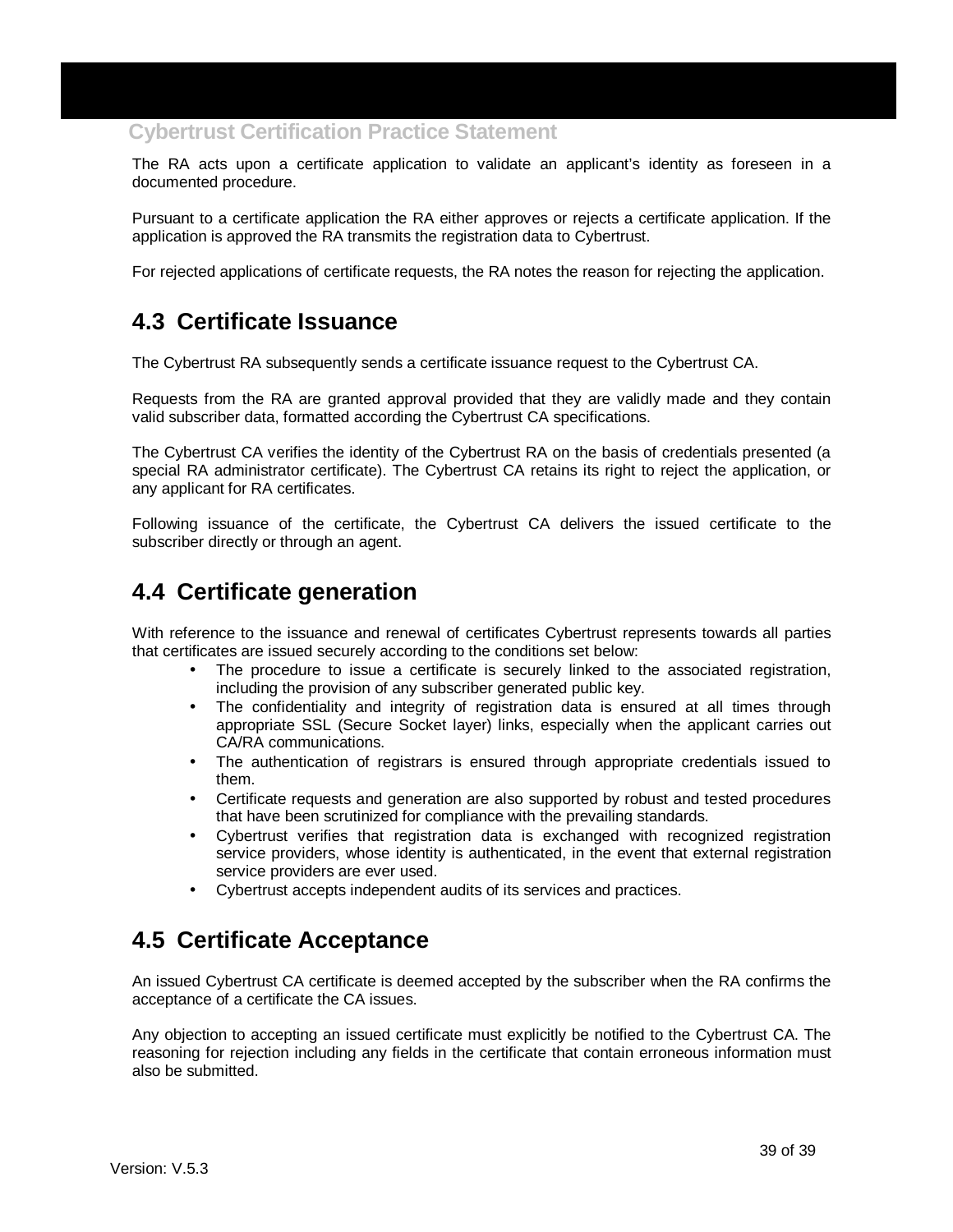The Cybertrust CA might posts the issued certificate on a repository (X.500 or LDAP). The Cybertrust CA also reserves its right to notify the certificate issuance by the Cybertrust CA to other entities.

## **4.6 Key Pair and Certificate Usage**

The responsibilities relating to the use of keys and certificates include the ones addressed below:

### 4.6.1 Subscriber

The obligations of the subscriber include the following ones:

#### 4.6.1.1 Subscriber duties

Unless otherwise stated in this CPS, the duties of subscribers include the following:

- 1. Accepting all applicable terms and conditions in the CPS of Cybertrust published in the Cybertrust Repository.
- 2. Notifying the Cybertrust CA or a Cybertrust RA of any changes in the information submitted that might materially affect the trustworthiness of that certificate.
- 3. Ceasing to use a Cybertrust certificate when it becomes invalid.
- 4. Using a Cybertrust certificate, as it may be reasonable under the circumstances.
- 5. Preventing the compromise, loss, disclosure, modification, or otherwise unauthorised use of their private key.
- 6. Using secure devices and products that provide appropriate protection to their keys.
- 7. For any acts and omissions of partners and agents subscribers use to generate, retain, escrow, or destroy any private keys.
- 8. Refraining from submitting to Cybertrust or any Cybertrust directory any material that contains statements that violate any law or the rights of any party.
- 9. Request the suspension or revocation of a certificate in case of an occurrence that materially affects the integrity of a Cybertrust CA certificate.
- 10. Refraining from tampering with a certificate.
- 11. Only using certificates for legal and authorised purposes in accordance with the CPS.
- 12. Refrain from using a certificate outside possible license restrictions imposed by Cybertrust.

The Subscriber has all above stated duties towards the CA at all times. When the subscriber applies on behalf of a different named Subject certain duties can be mitigated to the Subject, which in return shall have to inform the Subscriber of any eventualities affecting the life cycle of a certificate. In such case of mitigation, duties 2, 3, 4, 5, 6, 8, 9 10, 11 above apply to the Subject and not to the Subscriber.

#### **4.6.1.1.1 Certificate Life-Cycle Operational Requirements**

Subscribers are hereby notified of their continuous duty to inform directly a Cybertrust RA of any and all changes in the information featured in a certificate during the validity period of such certificate or of any other fact that materially affects the validity of a certificate. This duty can be exercised either directly by the subscriber or through an agent.

Cybertrust issues, revokes or suspends certificates only at the request of the RA following a successful application of a certificate applicant.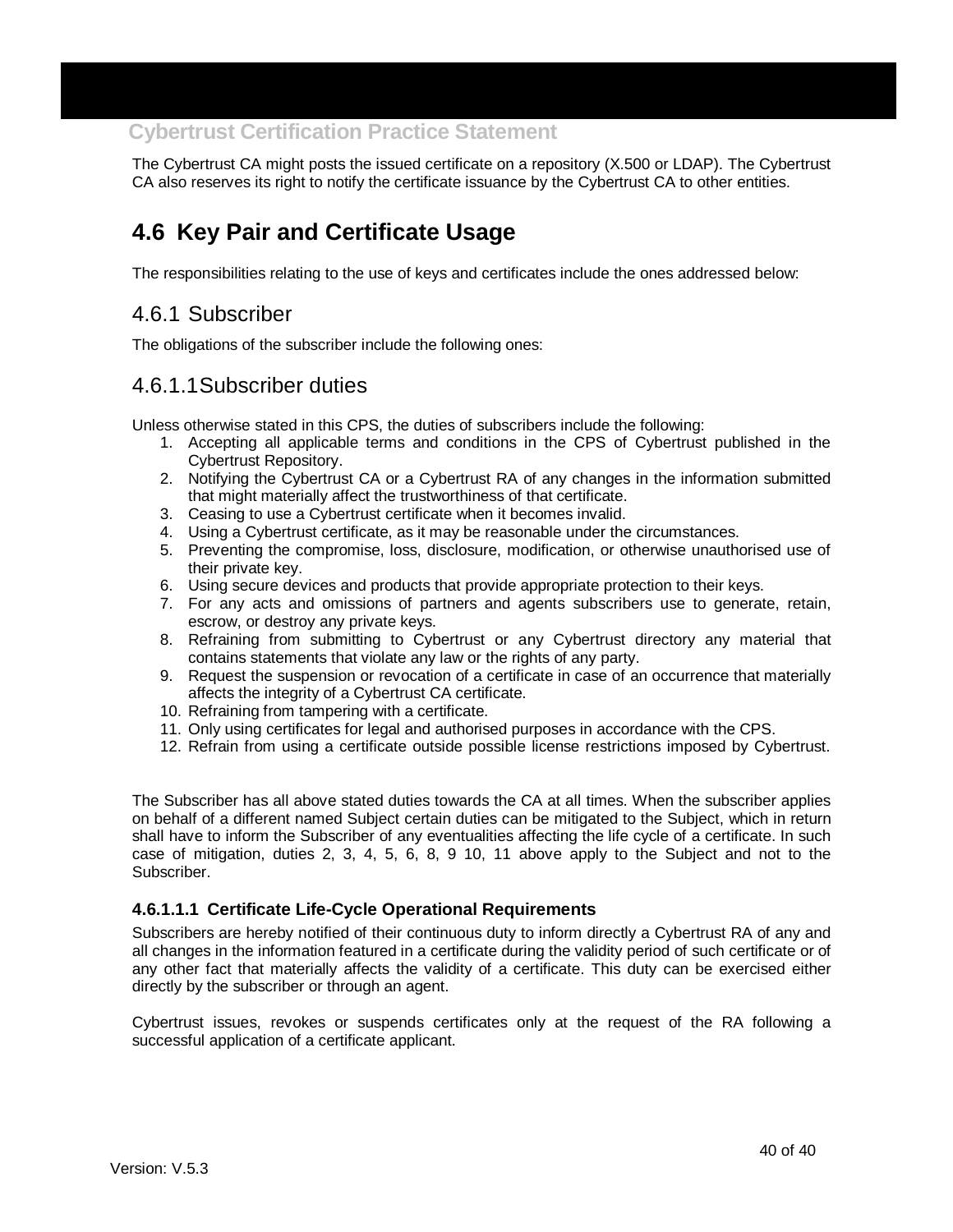## 4.6.1.2 Subscriber Duty Towards Relying Parties

Without limiting other subscriber obligations stated elsewhere in this CP, subscribers have a duty to refrain from any misrepresentations they make in certificates to third parties that reasonably rely on the representations contained therein.

### 4.6.1.3 Reliance at Own Risk

It is the sole responsibility of the parties accessing information featured in the Cybertrust CA repositories and web site to assess and rely on information featured therein. Parties acknowledge that they have received adequate information to decide whether to rely upon any information provided in a certificate. The Cybertrust CA takes steps necessary to update its records and directories concerning the status of the certificates and issue warnings about. Failure to comply with the conditions of usage of the Cybertrust CA Repositories and web site may result in terminating the relationship between the Cybertrust CA and the party.

### 4.6.2 Relying party

The duties of a relying party are as follows:

## 4.6.2.1 Relying party duties

A party relying on a Cybertrust certificate will:

- Receive notice of the Cybertrust CA and associated conditions for relying parties.
- Validate a Cybertrust certificate by using certificate status information (e.g. a CRL or OCSP) published by Cybertrust, in accordance with the certificate path validation procedure and validate at least those certificate attributes that materially affect the relying party's own signature policy if available.
- Trust a Cybertrust CA certificate only if all information featured on such a certificate can be verified via such a validation procedure as being correct and up to date.
- Rely on a Cybertrust certificate, only as it may be reasonable under the circumstances.
- Trust a certificate only if it has not been suspended or revoked.
- Validate at least those certificate attributes that materially affect the relying party's own signature policy or practices.

## 4.6.2.2 Cybertrust CA Repository and Web site Conditions

Parties, including subscribers and relying parties, accessing the Cybertrust CA Repository and web site agree with the provisions of this CPS and any other conditions of use that the Cybertrust CA may make available. Parties demonstrate acceptance of the conditions of usage of the CPS by submitting a query with regard to the status of a digital certificate or by anyway using or relying upon any such information or services provided:

- Obtaining information as a result of the search for a digital certificate.
- Verifying the status of digital signatures created with a private key corresponding to a public key included in a certificate.
- Validating the status of a digital certificate before encrypting data using the public key included in a certificate
- Obtaining information published on the Cybertrust CA web site.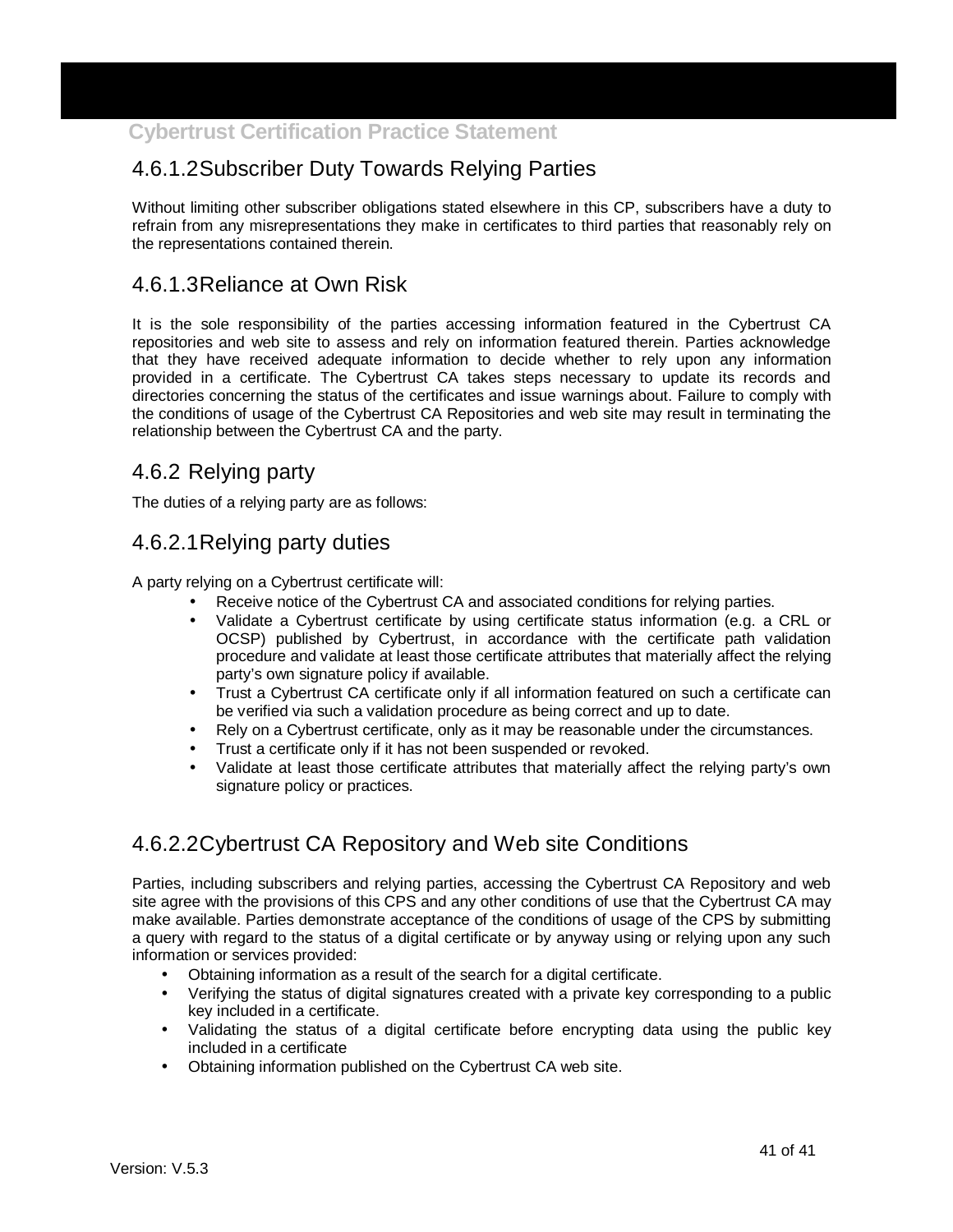# **4.7 Certificate Renewal**

Subscribers may request the renewal of Cybertrust certificates. To request the renewal of a Cybertrust certificate, an end user lodges an online request. The renewal of a Cybertrust certificate consists in in essence of re-keying : a new public key is digitally signed.

Requirements for renewal of certificates, where available, may vary from those originally required for subscribing to the service.

Before renewing a SureServer EV certificate, Cybertrust must perform all authentication and verification tasks required by the EV Guidelines to ensure that the renewal request is properly authorized by the Applicant and that the information displayed in the SureServer EV certificate is still accurate and valid.

## **4.8 Certificate Revocation and Suspension**

Cybertrust shall use reasonable efforts to publish clear guidelines for revoking certificates, and maintain a 24/7 ability to accept and respond to revocation requests.

The identification of the subscriber who applies for a revocation of a certificate is carried out according to an internal documented procedure. This procedure is subject to auditing by authorised parties in compliance with the requirements set by the accreditation schemes Cybertrust subjects to.

Subject to prior agreement with Cybertrust any Cybertrust RA may carry out the identification and authentication of holders seeking to revoke a certificate. To this effect an authenticated request is needed to initiate the procedure. The requesting party will have to be authenticated as the subscriber of that certificate or at least as an authorised agent of the subscriber of the certificate.

An RA might further challenge the requesting party until its identity is sufficiently established and distinguished from others.

Revocation and suspension requests can also be placed directly to the Cybertrust RA at the following correspondance address:

Cybertrust, Philipssite 5, B-3001, Leuven, Belgium or midsupport@Cybertrust.com.

Upon request from an RA, the Cybertrust CA revokes a digital certificate if:

- There has been loss, theft, modification, unauthorised disclosure, or other compromise of the private key of the certificate's subject.
- The certificate's subject or their appointed subscriber has breached a material obligation under this CPS.
- The performance of a person's obligations under this CPS is delayed or prevented by a natural disaster, computer or communications failure, or other cause beyond the person's reasonable control, and as a result, another person's information is materially threatened or compromised.
- There has been a modification of the information contained in the certificate of the certificate's subject.

The Cybertrust RA requests the revocation of a certificate promptly upon verifying the identity of the requesting party. Verification of the identity can be done through information elements featured in the identification data that the subscriber has submitted to the Cybertrust RA. Upon request by a Cybertrust RA, the Cybertrust CA takes prompt action to revoke the certificate.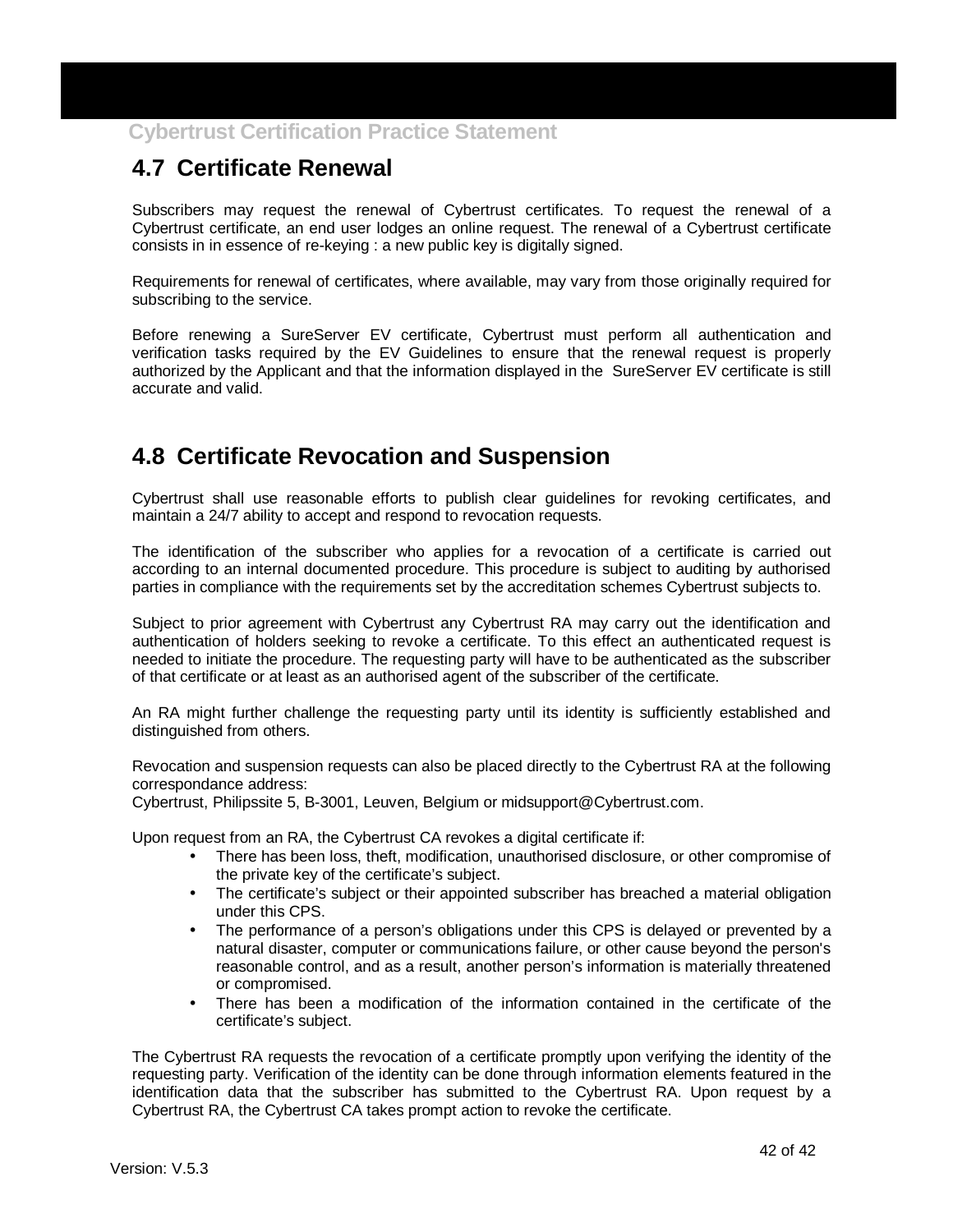Cybertrust does not provide suspension services to subscribers. Cybertrust is allowed to suspend a certificate for up to 7 calendar days if subscriber does not fulfil its obligations including financial compensation. Subscriber will be informed of a suspension and its reasons.

For SureServer EV certificates, revocation shall be mandatory when the Cybertrust CA determines, in its sole discretion that the certificate was not issued in accordance with the terms and conditions of the EV guidelines.

### 4.8.1 Term and Termination of Suspension and Revocation

Suspension may last for a maximum of seven calendar days to establish the conditions that caused the request of suspension.

The Cybertrust CA publishes notices of suspended or revoked certificates in the Cybertrust CA repository. The Cybertrust CA may publish its suspended or revoked certificates in its CRL and additionally, by any other means as it sees fit.

## **4.9 Certificate Status Services**

The Cybertrust CA makes available certificate status checking services including CRLs, , and appropriate Web interfaces.

CRL

A CRL lists all revoked and suspended certificates during the application period. CRLs for the different products are available from http://crl.omniroot.com/

A CRL is typically issued every 3 hours.

## **4.10 End of Subscription**

Subscriber subscription ends when a certificate is revoked, expired or the service is terminated.

## **4.11 Certificates Problem Reporting and Response Capability**

In addition to certificate revocation, Cybertrust provides Subscribers, Relying Parties, Application Software Vendors, and other third parties with clear instructions for reporting complaints or suspected Private Key compromise, certificate misuse, or other types of fraud, compromise, misuse, or inappropriate conduct related to certificates. Cybertrust shall use reasonable efforts to provide a 24x7 capability to accept and acknowledge and respond to such reports.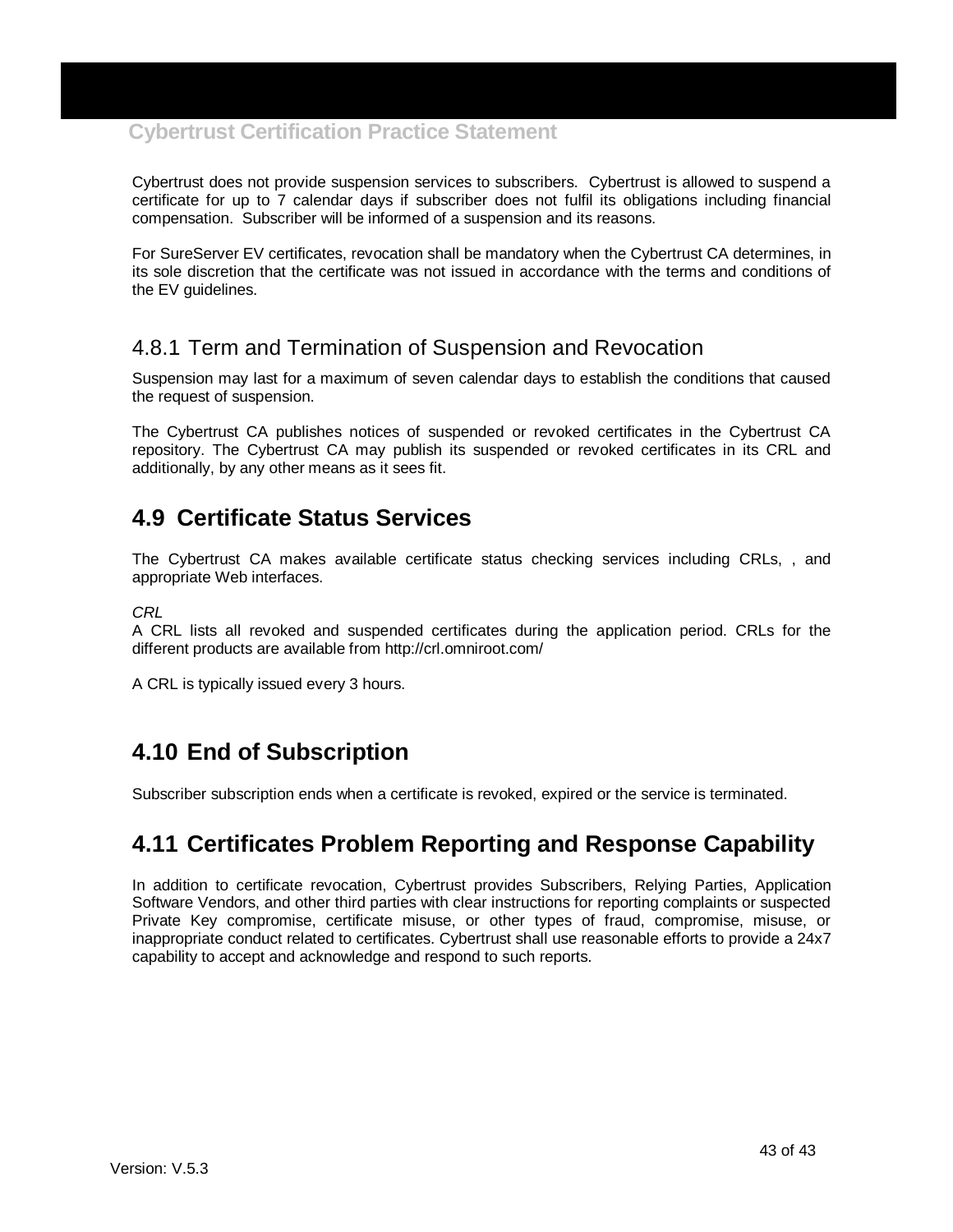# **5. Management, Operational, And Physical Controls**

This section describes non-technical security controls used by Cybertrust CA to perform the functions of key generation, subject authentication, certificate issuance, certificate revocation, audit, and archival.

Unless otherwise provided in this CPS in connection with the EV guidelines (SureServer EV certificates), the following requirements apply to management, operational, and physical controls:

## **5.1 Physical Security Controls**

The Cybertrust CA implements physical controls on its own, leased or rented premises.

The Cybertrust CA infrastructure is logically separated from any other certificate management infrastructure, used for other purposes.

Physical access is restricted by implementing mechanisms to control access from one area of the facility to another or access into high-security zones, such as locating CA operations in a secure computer room physically monitored and supported by security alarms and requiring movement from zone to zone to be accomplished using a token and access control lists.

The Cybertrust CA implements prevention and protection as well as measures against fire exposures.

Media are stored securely. Backup media are also stored in a separate location that is physically secure and protected from fire and water damages.

The Cybertrust CA implements a partial off-site backup.

The sites of the Cybertrust CA host the infrastructure to provide the Cybertrust CA services. The Cybertrust CA sites implement proper security controls, including access control, intrusion detection and monitoring. Access to the sites is limited to authorized personnel listed on an access list, which is subject to audit.

## **5.2 Procedural Controls**

The Cybertrust CA follows personnel and management practices that provide reasonable assurance of the trustworthiness and competence of the members of the staff and of the satisfactory performance of their duties in the fields of the electronic signature-related technologies.

The Cybertrust CA obtains a signed statement from each member of staff for maintaining confidentiality and protecting personal data.

All members of the staff operating the key management operations administrators, security officers, and system auditors or any other operations that materially affect such operations are considered as serving in a trusted position.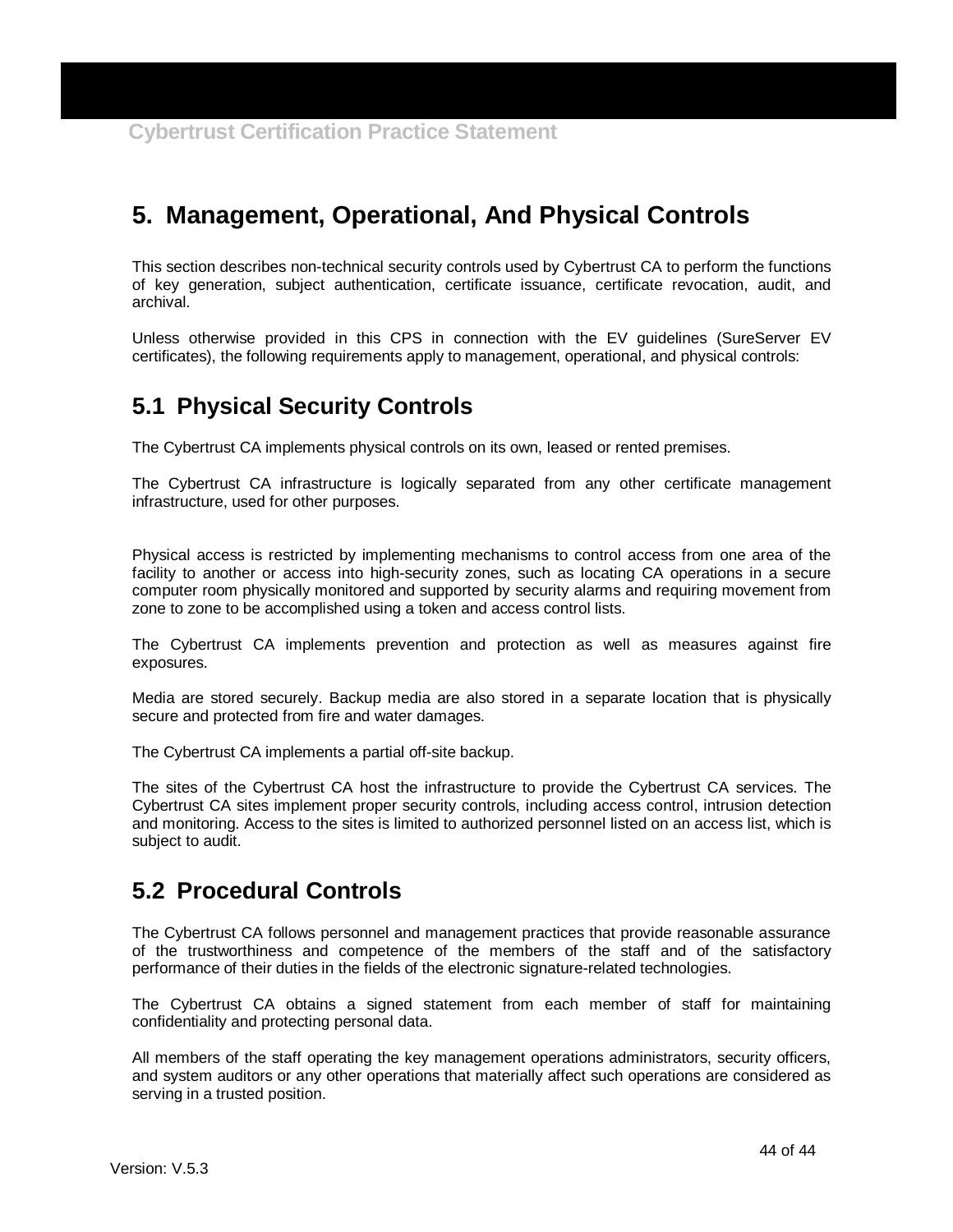The Cybertrust CA conducts an initial investigation of all members of staff who are candidates to serve in trusted roles to make a reasonable attempt to determine their trustworthiness and competence.

Where dual control is required at least two trusted members of the Cybertrust CA staff need to bring their respective and split knowledge in order to be able to proceed with an ongoing operation.

The Cybertrust CA ensures that all actions with respect to the Cybertrust CA can be attributed to the system and the person of the CA that has performed the action.

The Cybertrust CA implements dual control for critical CA functions.

## **5.3 Personnel Security Controls**

#### 5.3.1 Qualifications, Experience, Clearances

The Cybertrust CA performs checks to establish the background, qualifications, and experience needed to perform within the competence context of the specific job. Such background checks are specifically directed towards. Background checks may include:

- Search of criminal record
- Check of professional references
- Confirmation of previous employment
- Confirmation of the most relevant educational degree obtained
- Check of representations made by the candidate.
- Any other as it might be deemed necessary.

#### 5.3.2 Background Checks and Clearance Procedures

The Cybertrust CA makes the relevant checks to prospective employees by means of status reports issued by a competent authority, third-party statements or self-declarations.

#### 5.3.3 Training Requirements and Procedures

The Cybertrust CA makes available training for their personnel to carry out CA and RA functions.

#### 5.3.4 Retraining Period and Retraining Procedures

Periodic training updates might also be performed to establish continuity and updates in the knowledge of the personnel and procedures.

#### 5.3.5 Job Rotation

Not applicable.

#### 5.3.6 Sanctions against Personnel

Cybertrust CA sanctions personnel for unauthorized actions, unauthorized use of authority, and unauthorized use of systems for the purpose of imposing accountability on a participant's personnel, as it might be appropriate under the circumstances.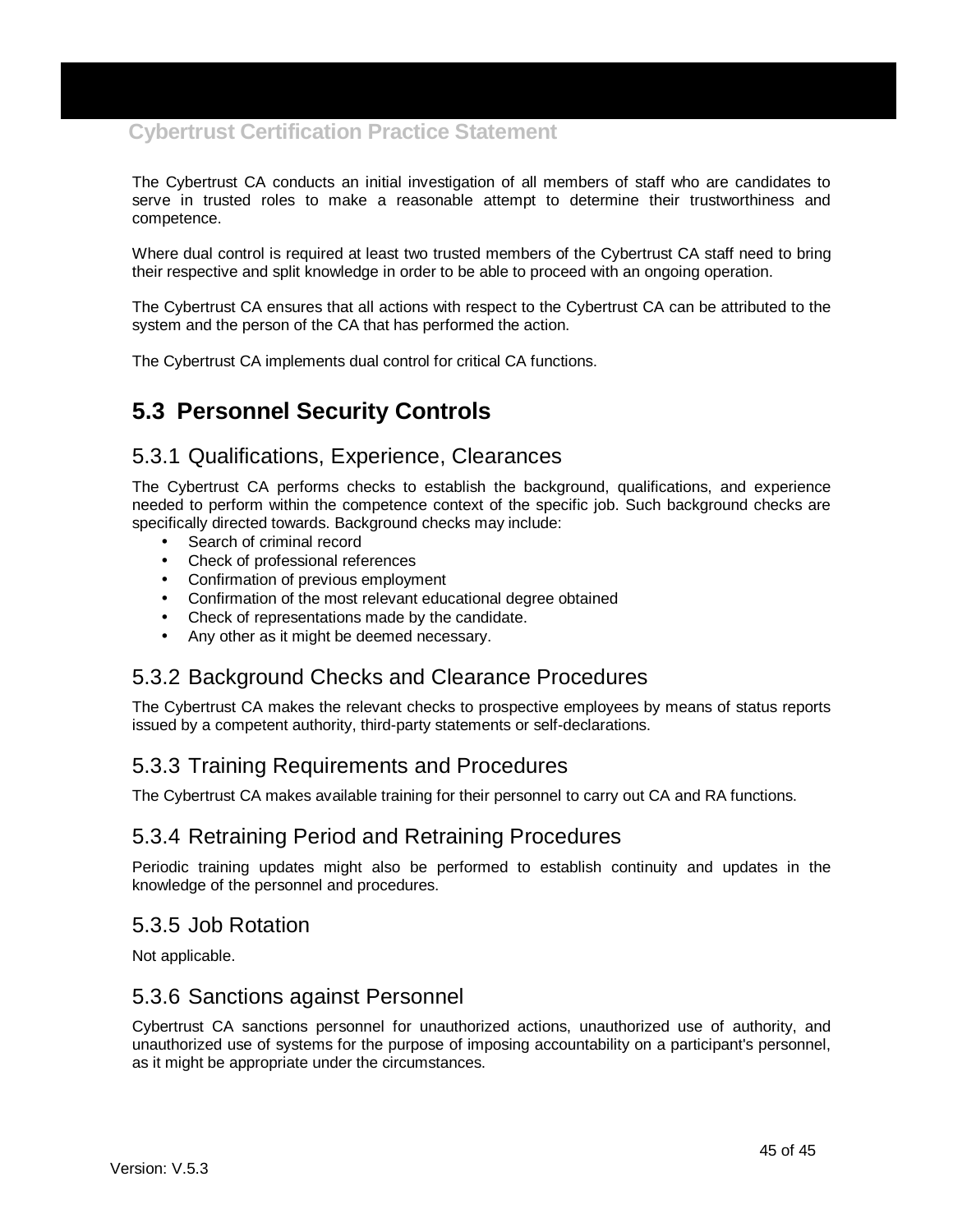### 5.3.7 Controls of independent contractors

Independent contractors and their personnel are subject to the same privacy protection and confidentiality conditions as Cybertrust CA personnel.

### 5.3.8 Documentation for initial training and retraining

The Cybertrust CA, and RAs make available documentation to personnel, during initial training, retraining, or otherwise.

## **5.4 Audit Logging Procedures**

Audit logging procedures include event logging and audit systems, implemented for the purpose of maintaining a secure environment.

Cybertrust CA implements the following controls:

Cybertrust CA audit records events that include but are not limited to

- Issuance of a certificate
- Revocation of a certificate
- Suspension of a certificate
- Publishing of a CRL

Audit trail records contain:

- The identification of the operation
- The data and time of the operation
- The identification of the certificate, involved in the operation
- The identification of the person that performed the operation
- A reference to the request of the operation.

Documents that are required for audits include:

- Infrastructure plans and descriptions.
- Physical site plans and descriptions.
- Configuration of hardware and software.
- Personnel access lists.

Cybertrust CA ensures that designated personnel reviews log files at regular intervals and detects and reports anomalous events.

Log files and audit trails are archived for inspection by the authorized personnel of Cybertrust CA, the RA and designated auditors. The log files should be properly protected by an access control mechanism. Log files and audit trails are backed up and must be available to independent auditors upon request.

Auditing events are not given log notice.

## **5.5 Records Archival**

Cybertrust CA keeps archives in a retrievable format.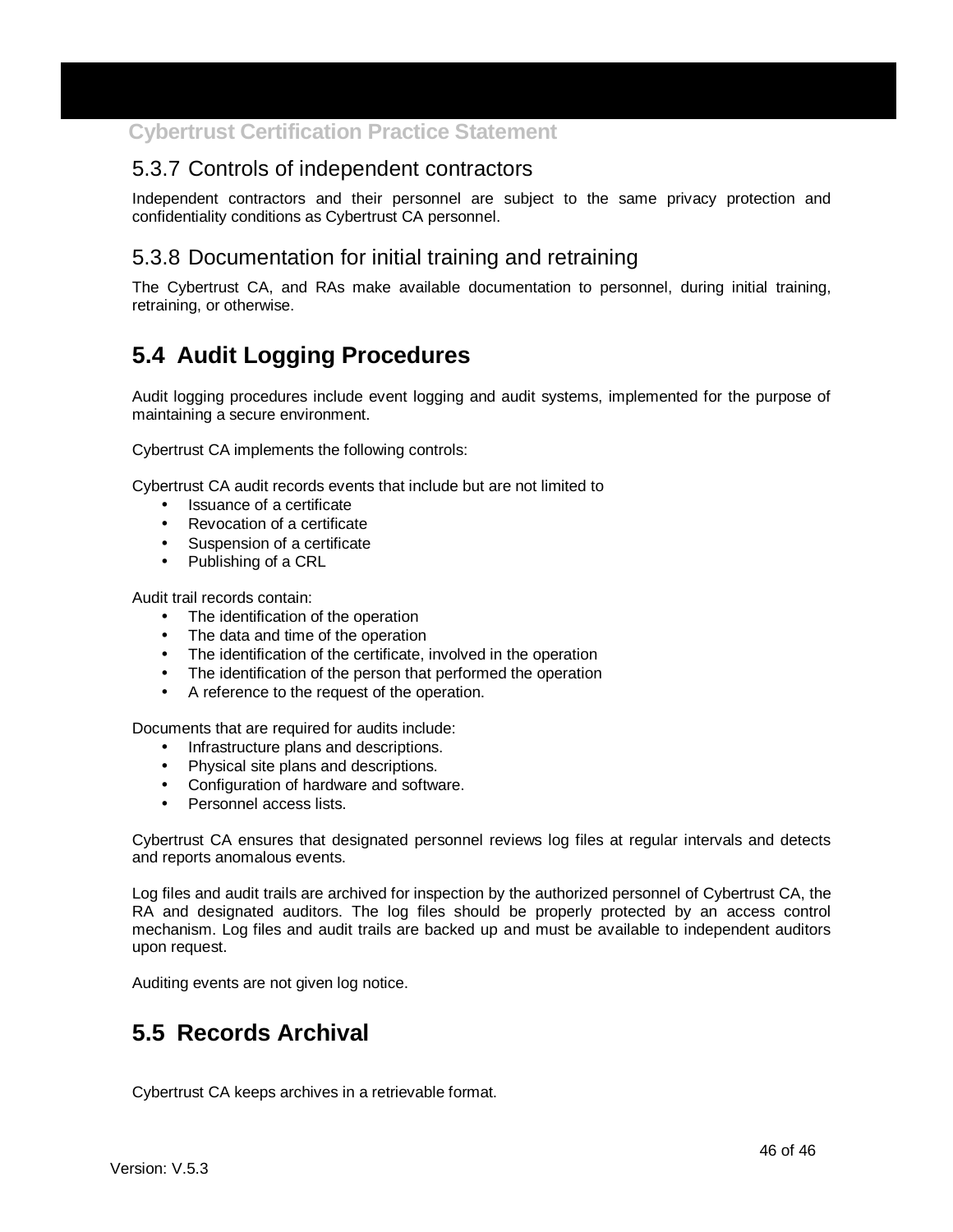Cybertrust CA ensures the integrity of the physical storage media and implements proper copying mechanisms to prevent data loss.

Archives are accessible to authorized personnel of Cybertrust CA and the RA as appropriate.

The Cybertrust CA keeps internal records of the following items:

- All certificates for a period of a minimum of 1 year after the expiration of the certificate.
- Audit trails on the issuance of certificates for a period of a minimum of 1 year after issuance of a certificate.
- Audit trail of the revocation of a certificate for a period of a minimum of 1 year following the revocation of a certificate.
- CRLs for a minimum of 1 year after expiration or revocation of a certificate.
- Support documents on the issuance of certificates for a period of 5 years after expiration of a certificate.

Cybertrust maintains records for a period of 5 years for the following products:

- SureCredential Professional
- **SureServer**
- **SureCodesign**

Cybertrust maintains records for a period of 7 years for the following products:

SureServer EV

As regards to such products, Cybertrust records in detail every action taken to process an EV Certificate Request and to issue an EV Certificate, including all information generated or received in connection with an EV Certificate Request, and every action taken to process the Request, including time, date, and personnel involved in the action. These records must be available as auditable proof of the CA's practices. The foregoing also applies to all registration agents (RAs) and subcontractors as well.

### 5.5.1 Types of records

Cybertrust CA retains in a trustworthy manner records of Cybertrust CA digital certificates, audit data, certificate application information, log files and documentation supporting certificate applications.

### 5.5.2 Retention period

Cybertrust CA retains in a trustworthy manner records of certificates for at least 1 year.

#### 5.5.3 Protection of archive

Conditions for the protection of archives include:

Only the records administrator (member of staff assigned with the records retention duty) may view the archive:

- Protection against modification of archive, such as storing the data on a write once medium.
- Protection against deletion of archive.
- Protection against deterioration of the media on which the archive is stored, such as a requirement for data to be migrated periodically to fresh media.

#### 5.5.4 Archive Collection

The Cybertrust CA archive collection system is internal.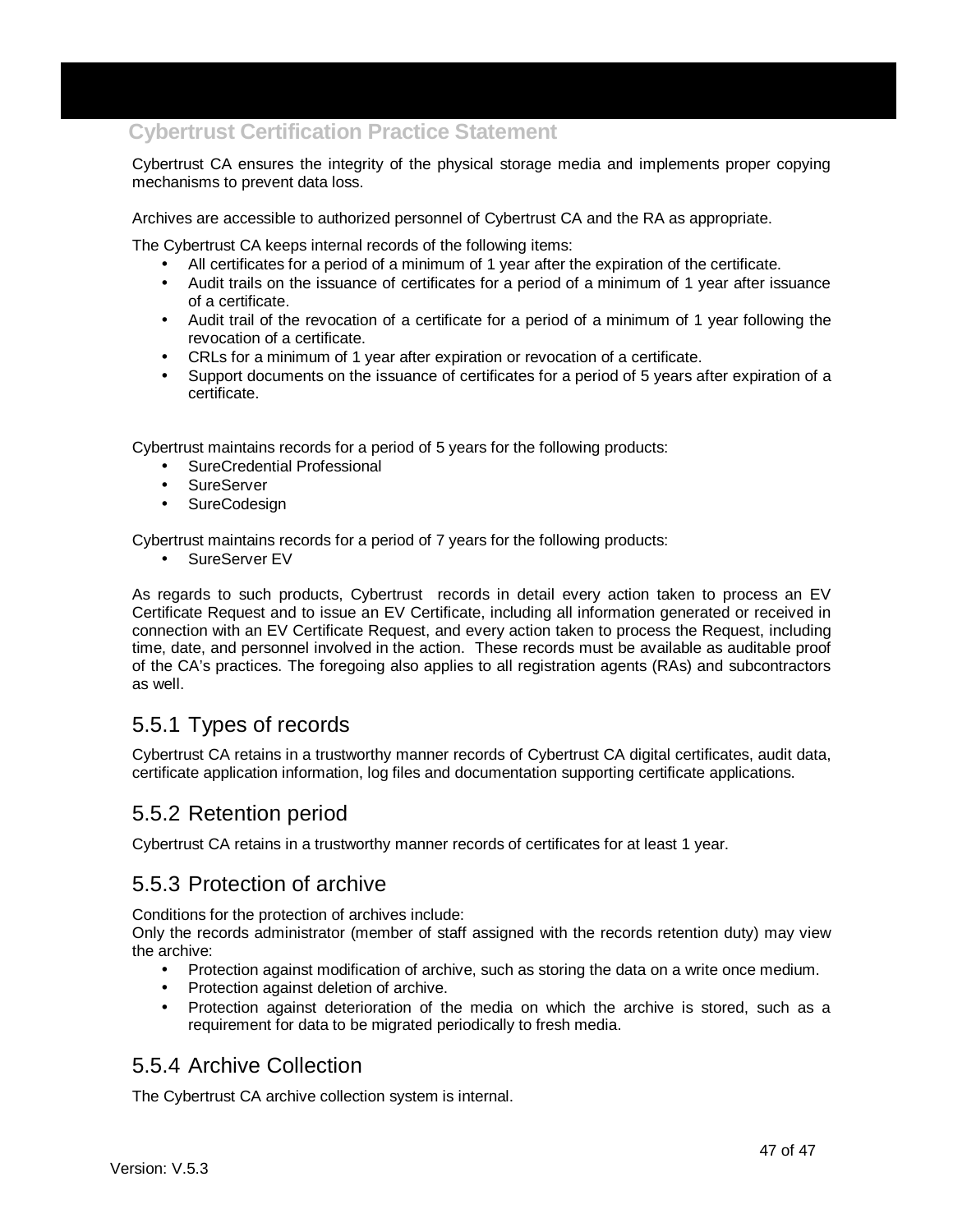### 5.5.5 Procedures to obtain and verify archive information

To obtain and verify archive information Cybertrust CA maintains records under clear hierarchical control.

The Cybertrust CA retains records in electronic or in paper-based format. The Cybertrust CA may require RAs, subscribers, or their agents to submit documents appropriately in support of this requirement.

Filing terms begin on the date of expiration or revocation. Such records may be retained in electronic or in paper-based format or any other format that the Cybertrust CA may see fit.

The Cybertrust CA may revise record retention terms as it might be required in order to comply with accreditation schemes including WebTrust for CAs, and the CA/browser forum EV Guidelines.

## **5.6 Compromise and Disaster Recovery**

In a separate internal document, the Cybertrust CA documents applicable incident, compromise reporting and handling procedures. The Cybertrust CA documents the recovery procedures used if computing resources, software, and/or data are corrupted or suspected of being corrupted.

The Cybertrust CA establishes the necessary measures to ensure full recovery of the service, in an appropriate time frame depending on the type of disruption, in case of a disaster, corrupted servers, software or data.

A business continuity plan has been implemented to ensure business continuity following a natural or other disaster.

In case of suspected or known compromise of Cybertrust CA private key, Cybertrust Crisis Management procedures are enacted according to the Incident Management process. and with approval from Cybertrust senior management. Notification to involved parties is performed through the communication plan and in CASE of CA Certificate revocation is required, the revoked status is communicated to relying parties through Cybertrust CRL Website at URL : http://crl.omniroot.com/.

Cybertrust has developed the capability to recover its CA operations within twelve (12) business hours following a disaster with support for all the key functions i.e. certificate issuance, certificate revocation, and publication of CRL information.

As to the products issued under the EV guidelines, Cybertrust undertakes to develop, implement, and maintain a comprehensive Security Program reasonably designed to protect the confidentiality, integrity, and availability of the EV Data and EV Processes and comply with other security requirements applicable to the CA by law.

Cybertrust comprehensive Security Program includes a security plan base on a risk assessments document whereby the CA develops, implements, and maintains a Security Plan consisting of security procedures, measures, and products designed to achieve the objectives set forth above and to reasonably manage and control the risks identified during the Risk Assessment, commensurate with the sensitivity of the EV Data and EV Processes, as well as the complexity and scope of the activities of the CA. Such Security Plan shall include administrative, organizational, technical, and physical safeguards appropriate to the size, complexity, nature, and scope of the CA's business and the EV Data and EV Processes. Such Security Plan shall also take into account then-available technology and the cost of implementing the specific measures, and must implement a reasonable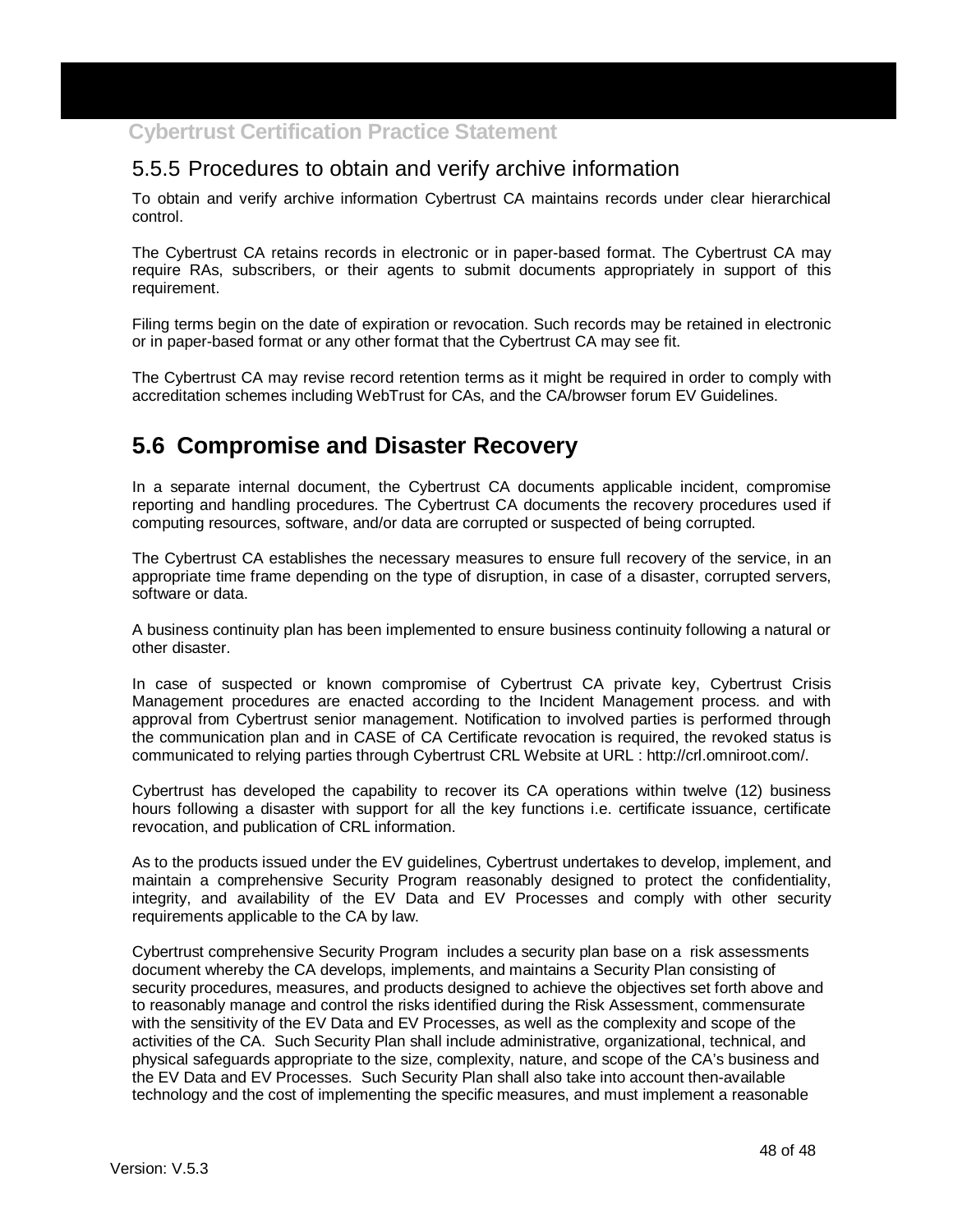level of security appropriate to the harm that might result from a breach of security and the nature of the data to be protected.CA or RA Termination

Before terminating its CA activities, the Cybertrust CA will take steps to transfer to a designated organisation the following information at the Cybertrust CA's own costs:

• All information, data, documents, repositories, archives and audit trails pertaining to the Cybertrust CA.

# **6. Technical Security Controls**

This section sets out the security measures taken by the Cybertrust CA to protect its cryptographic keys and activation data (e.g., PINs, passwords, or manually-held key shares).

## **6.1 Key Pair Generation and Installation**

The Cybertrust CA protects its private key(s) in accordance with this CPS. The Cybertrust CA uses private signing keys only for signing CRLs, and OCSP responses in accordance with the intended use of each of these keys.

The Cybertrust CA will refrain from using its private keys used within the Cybertrust CA in any way outside the scope of Cybertrust CA.

#### 6.1.1 Cybertrust CA Private Key Generation Process

The Cybertrust CA uses a trustworthy process for the generation of its root private key according to a documented procedure. The Cybertrust CA distributes the secret shares of its private key(s).

#### 6.1.1.1 Cybertrust CA Private Key Usage

The private keys of the Cybertrust CA are used to sign Cybertrust CA issued certificates, Cybertrust CA certification revocation lists and OCSP responses. Other usages are restricted.

#### 6.1.1.2 Cybertrust CA Private Key Type

For the CA Root key it uses, the Cybertrust CA makes use of the RSA algorithm with a key length of 1024 or 2048 bits and a validity period of at least 14 years.

For the operational CA keys it uses the Cybertrust CA makes use of the RSA algorithm with a key length of 1024 or 2048 bits and a validity period of up to 7 years.

#### 6.1.2 Cybertrust CA Key Generation

The Cybertrust CA securely generates and protects its own private keys, using a trustworthy system, and takes necessary precautions to prevent the compromise or unauthorised usage of them. The Cybertrust CA implements and documents key generation procedures, in line with this CPS.

The Cybertrust key generation is carried out using an algorithm recognized as being fit for the purposes of certificates. Cybertrust uses RSA SHA-1.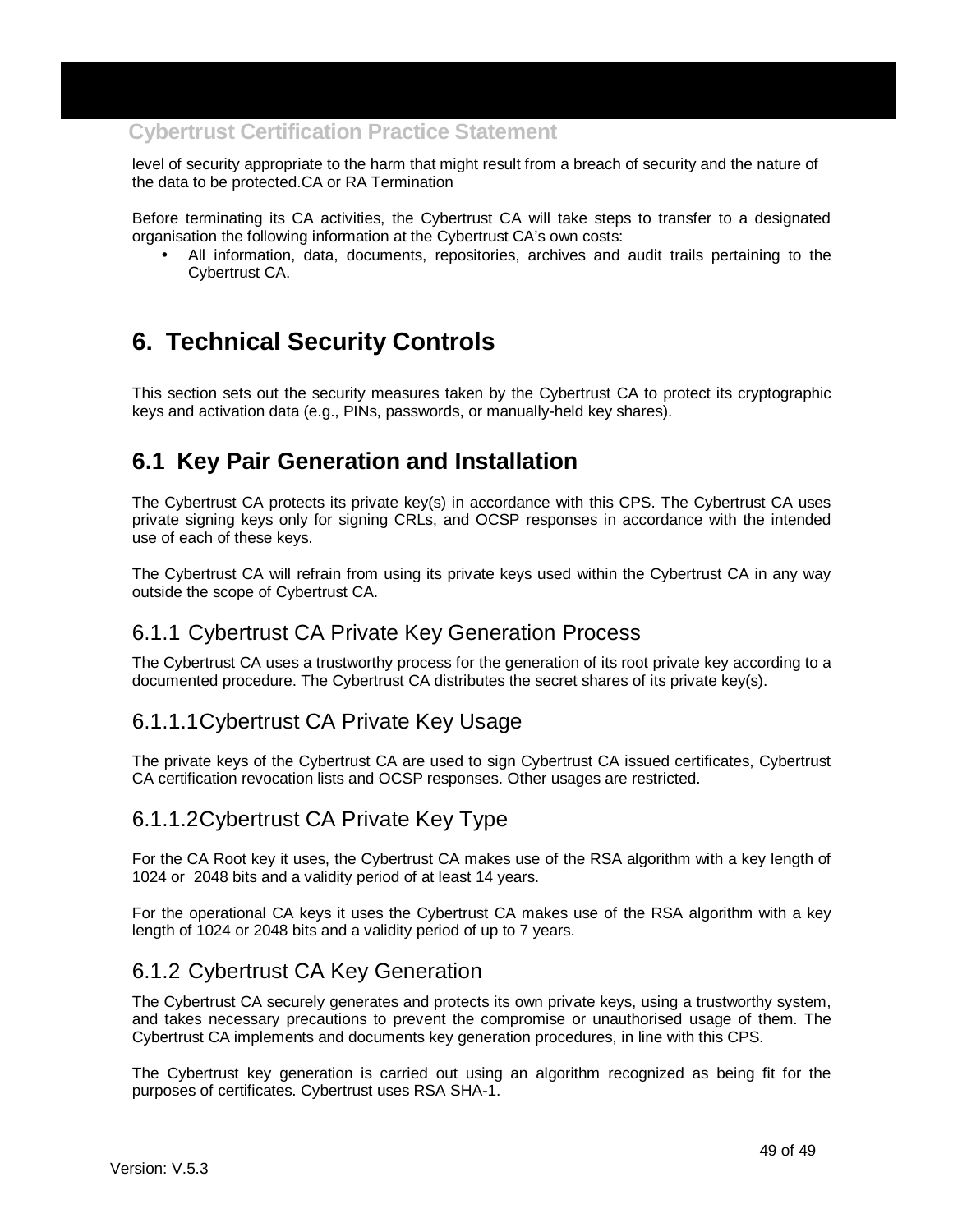The selected key length and algorithm for CA signing key is recognized as being fit for the purposes of certificates as issued by the CA.

## 6.1.3 Cybertrust Key Generation Audit (EV Guidelines)

For root keys generated after the release of EV Guidelines, Cybertrust Qualified Auditor witness the root key generation ceremony in order to observe the process and the controls over the integrity and confidentiality of the CA root keys produced. The Qualified Auditor then issues a report opining that the CA, during its root key and certificate generation process:

- Documented its Root CA key generation and protection procedures in its Certificate Policy , version, date and its Certification Practices Statement, version, date (CP and CPS);
- Included appropriate detailed procedures and controls in a documented plan of procedures to be performed for the generation of the root certification authority key pair (the "Root Key Generation Script") for the Root CA;
- Maintained effective controls to provide reasonable assurance that the Root CA was generated and protected in conformity with the procedures described in its CP/CPS and with its Root Key Generation Script; and
- Performed, during the root key generation process, all the procedures required by its Root Key Generation Script.
- A video of the entire key generation ceremony may be recorded for auditing purposes.

## **6.2 Key Pair re-generation and re-installation**

The Cybertrust CA decommissions and destroys keys used in the past as well as the active tamperresistant devices and all backup or escrowed copies of its private keys.

## 6.2.1 Cybertrust CA Key Generation Devices

The generation of the private keys of the Cybertrust CA occurs within a secure cryptographic device.

### 6.2.1.1 Cybertrust CA Key Generation Controls

The generation of the private key of the Cybertrust CA requires the control of more than one appropriately authorised member of staff serving in trustworthy positions. This action entails dual control.

#### 6.2.2 Cybertrust CA Private Key Storage

The Cybertrust CA uses a secure cryptographic device to store its private keys meeting the appropriate requirements of ISO.

When outside the signature-creation device the Cybertrust private signing key for a certificate is encrypted at all times.

### 6.2.2.1 Cybertrust CA Key Storage Controls

The storage of the private key of the Cybertrust CA requires multiple controls by appropriately authorised members of staff serving in trustworthy positions. This action entails dual control.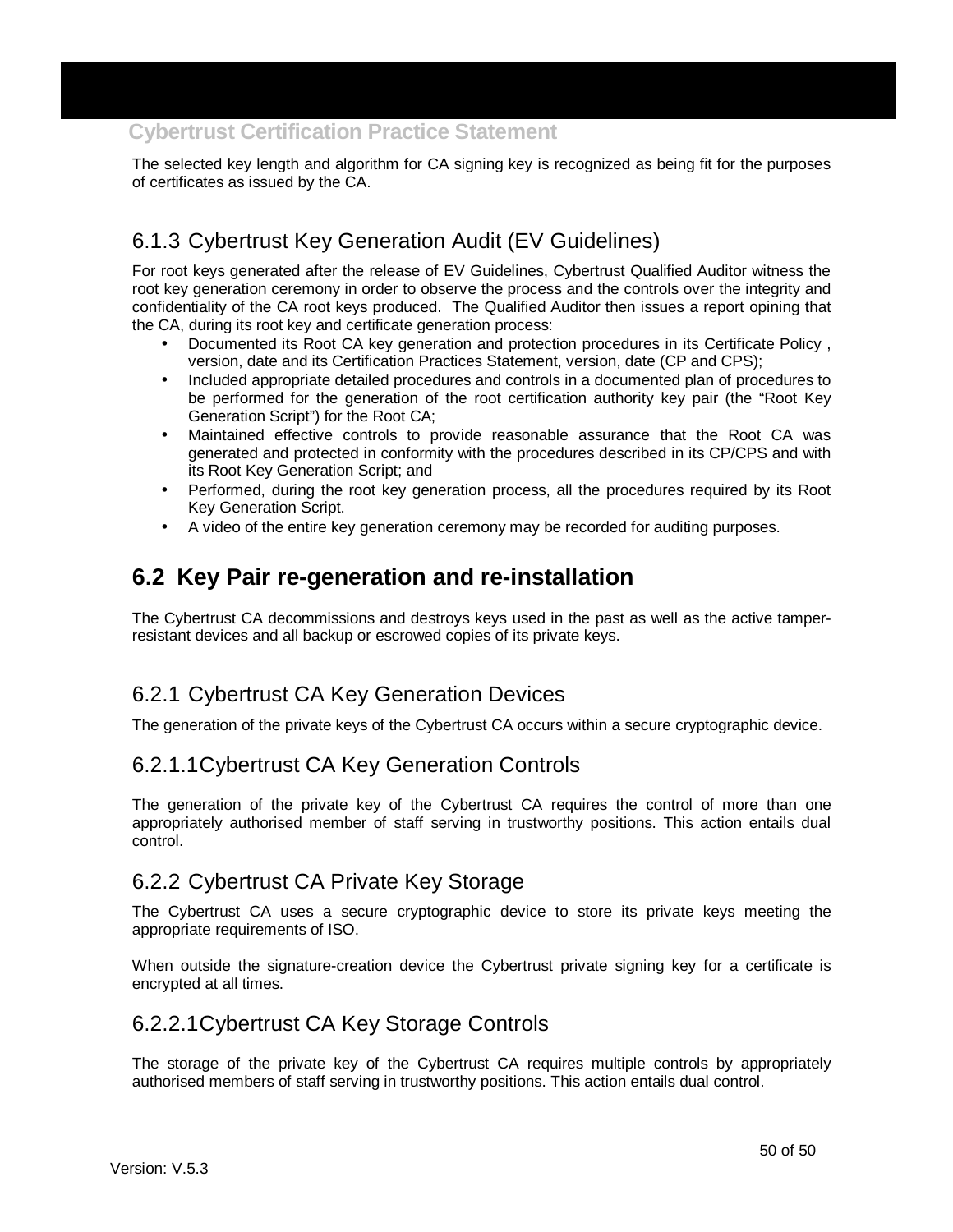## 6.2.2.2 Cybertrust CA Key Back Up

The Cybertrust CA's private keys are backed up, stored and recovered by multiple and appropriately authorised members of staff serving in trustworthy positions. This action entails dual control.

### 6.2.2.3 Secret Sharing

The Cybertrust CA secret shares use multiple authorised holders, to safeguard and improve the trustworthiness of private keys and provide for key recovery. The Cybertrust CA stores its own private keys in several tamper-resistant devices. This action entails dual control.

### 6.2.2.4 Acceptance of Secret Shares

A secret shareholder receives the secret share within a physical medium, such as a Cybertrust CA approved hardware cryptographic module..

### 6.2.3 Cybertrust CA Public Key Distribution

Cybertrust CA Public Key and Certificates are made available to Subscribers and Relying Parties through their inclusion in web browser software. Cybertrust provides new root CA to the browser manufacturers for inclusion in browser updates.

## 6.2.4 Cybertrust CA Private Key Destruction

Cybertrust CA private keys are destroyed by at least two trusted operatives present at the end of their lifetime in order to guarantee that they cannot ever be retrieved and used again.

Key destruction process is documented and associated records are archived.

## **6.3 Private Key Protection and Cryptographic Module Engineering Controls**

The Cybertrust CA uses appropriate cryptographic devices to perform CA key management tasks. Those cryptographic devices are known as Hardware Security Modules (HSMs).

Such devices meet formal requirements (FIPS 140-1 level 3 as minimum), which guarantee, amongst other things, that device tampering is immediately detected; and private keys cannot leave devices unencrypted.

Hardware and software mechanisms that protect CA private keys are documented. The document demonstrates that CA key protection mechanisms are of at least equivalent strength to the CA keys they are protecting.

Cybertrust CA custodians are assigned with the task to activate and deactivate the private key. The key is then active for a defined time period.

The Cybertrust CA private keys can be destroyed at the end of their lifetimes.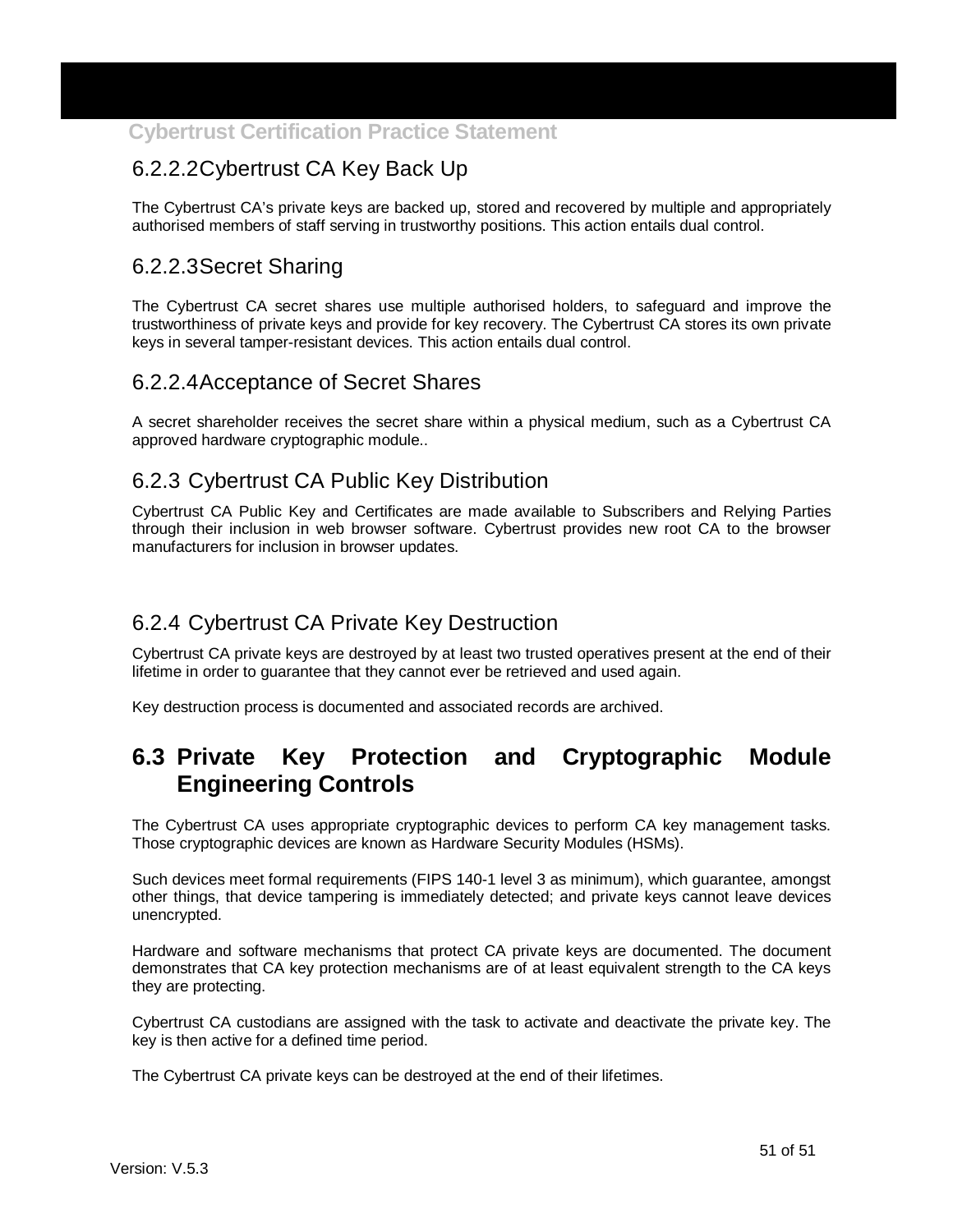## **6.4 Other Aspects of Key Pair Management**

The Cybertrust CA archives its own public keys. The Cybertrust CA issues subscriber certificates with usage periods as indicated on such certificates.

#### 6.4.1 Computing resources, software, and/or data are corrupted

The Cybertrust CA establishes the necessary measures to ensure full recovery of the service in case of a disaster, corrupted servers, software or data.

If resources or services are not retained under the control of the Cybertrust CA, the CA ensures that any agreement with the resource owner or services provider is compliant with the requirements for disaster recovery.

#### 6.4.2 CA public key revocation

If a Cybertrust CA public key is revoked the Cybertrust CA will immediately:

• Notify all CAs with which it is cross-certified.

#### 6.4.3 CA private key is compromised

If the private key of the Cybertrust CA is compromised, the corresponding certificate will immediately be revoked. Additional measures will be taken including the revocation of all end user certificates.

## **6.5 Activation Data**

The Cybertrust CA securely stores and archives activation data associated with its own private key and operations.

## **6.6 Computer Security Controls**

The Cybertrust CA implements computer security controls.

## **6.7 Life Cycle Security Controls**

The Cybertrust CA performs periodic development controls and security management controls.

## **6.8 Network Security Controls**

The Cybertrust CA maintains a high-level network of systems security including firewalls. Network intrusions are detected. In specific: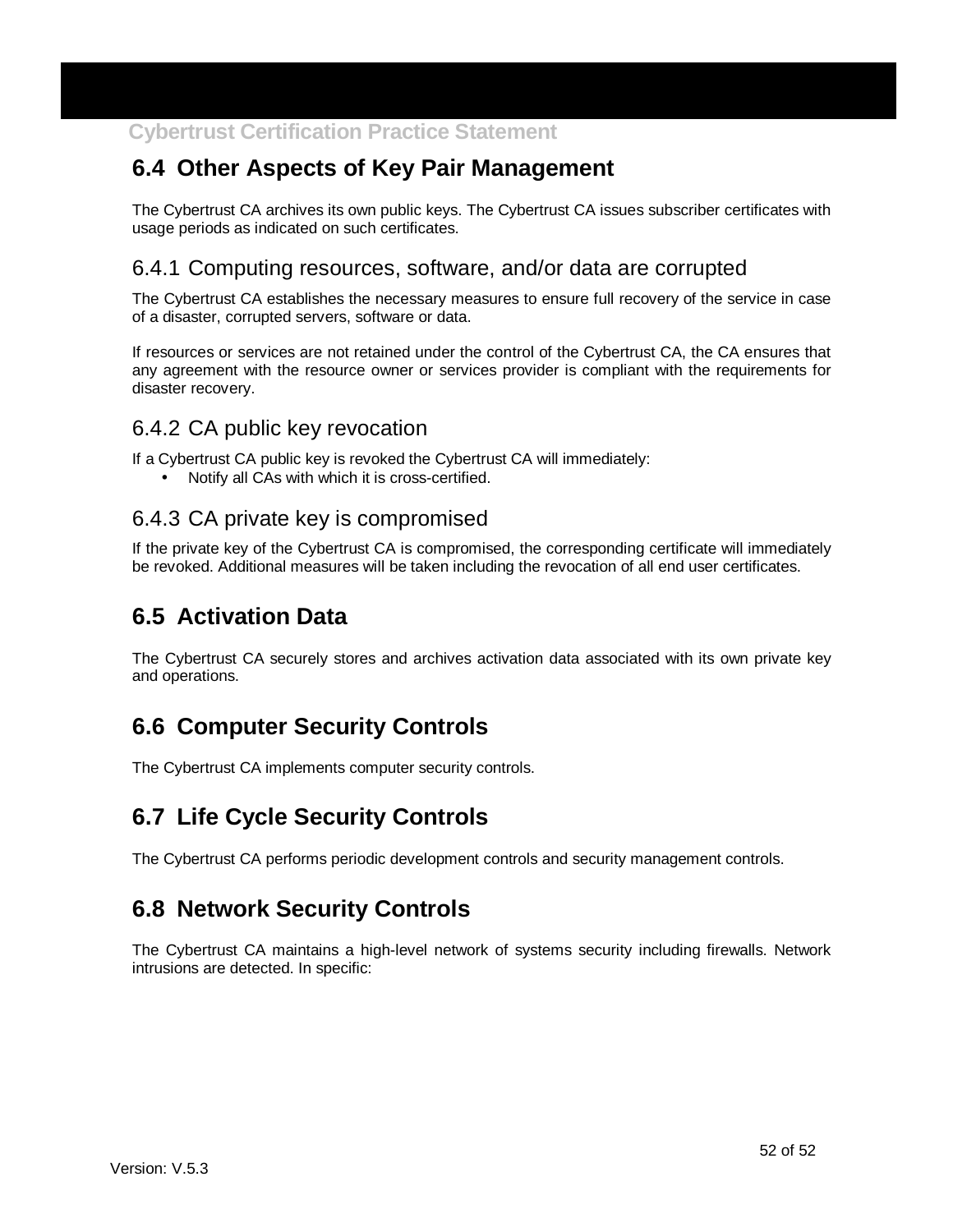- The Cybertrust CA encrypts connections to the RA, using dedicated administrative certificates.
- The Cybertrust CA website provides certificate based Secure Socket Layer connections and anti-virus protection.
- The Cybertrust CA network is protected by a managed firewall and intrusion detection system.
- Accessing Cybertrust CA databases from outside the CAs network is prohibited.
- Internet sessions for request and delivery of information are encrypted.

## **6.9 Time-stamping**

Not applicable.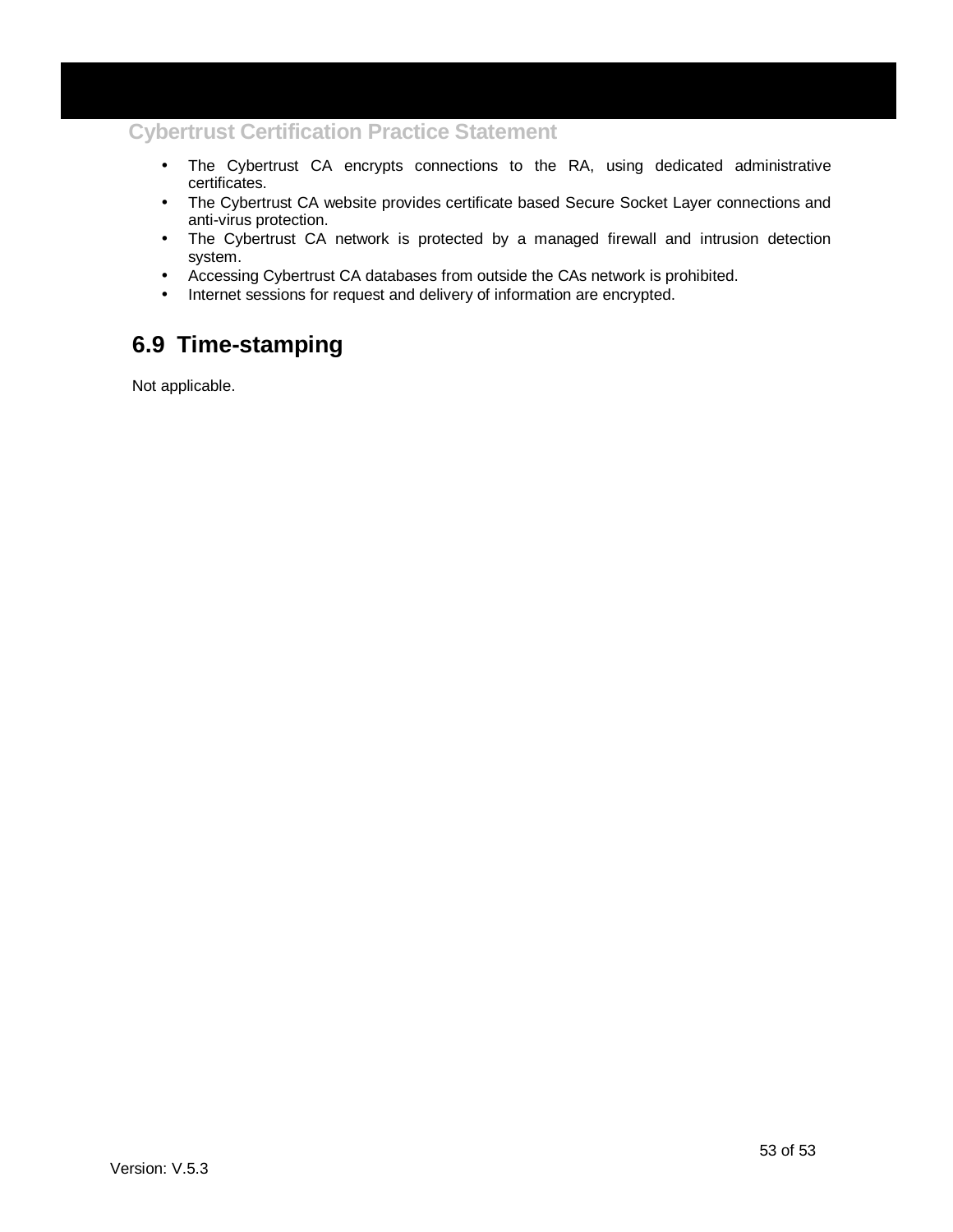# **7. Certificate and CRL Profiles**

This section specifies the certificate format, CRL and OCSP formats.

## **7.1 Certificate Profile**

Cybertrust certificate profiles are available upon request.

# **7.2 CRL Profile**

The Cybertrust CA maintains a record of the CRL profile it uses in an independent technical document. This will be made available at the discretion of the Cybertrust CA, on request from parties explaining their interest.

# **7.3 OCSP Profile**

The Cybertrust CA maintains a record of the OCSP profile it might use in an independent technical document. This will be made available at the discretion of the Cybertrust CA, on request from parties explaining their interest.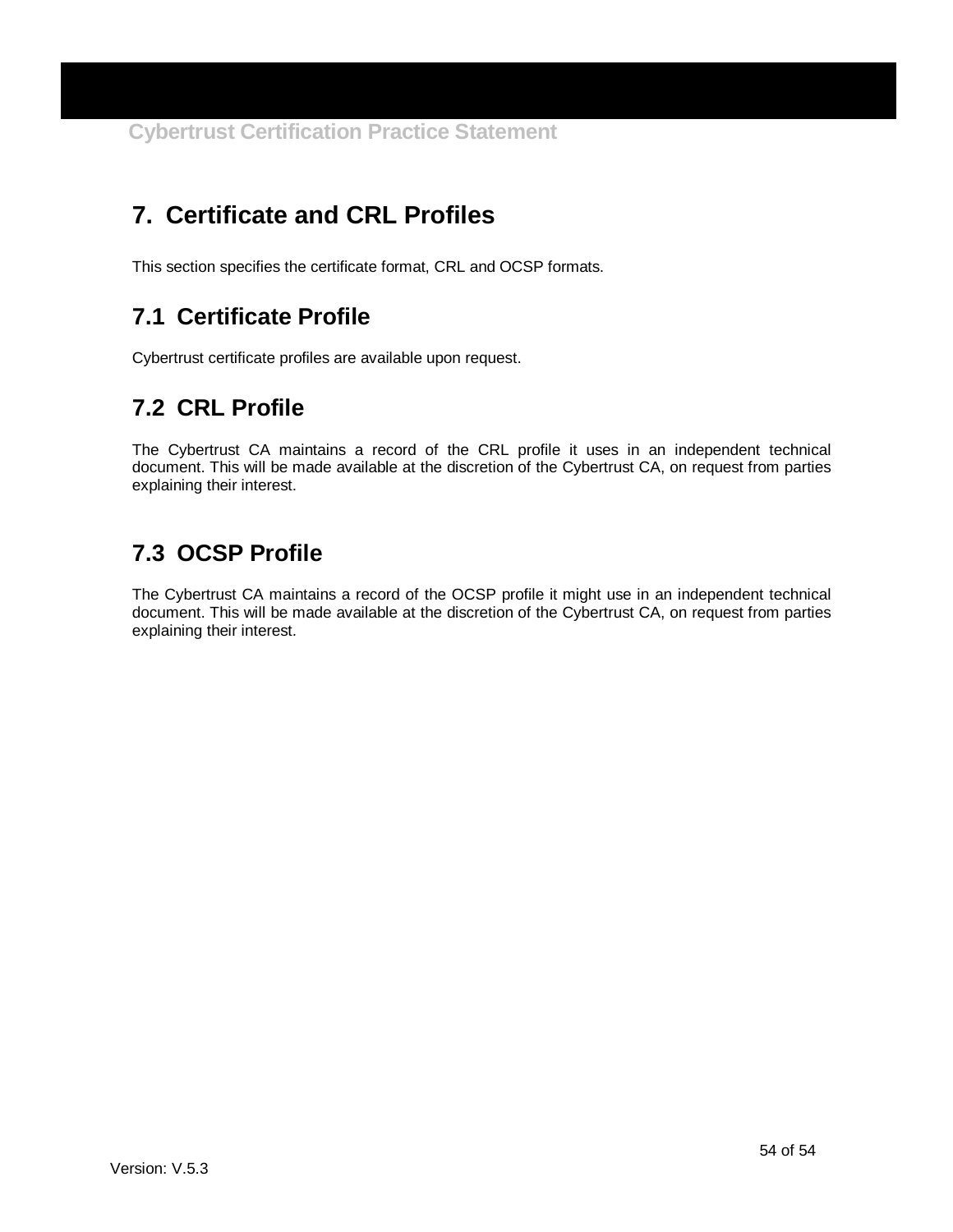## **8. Compliance Audit And Other Assessment**

The Cybertrust CA accepts under separate terms and conditions the auditing of practices and procedures it does not publicly disclose. The Cybertrust CA gives further consideration and evaluates the results of such audits before possibly implementing them.

Following its own approval with regard to the scope and content the Cybertrust CA may subject to compliance audits to ensure it meets requirements, standards, procedures and service levels according to this CPS and certain accreditation schemes it seeks to obtain and/or maintain compliant status.

## **8.1 Compliance Audit And Other Assessment**

Information on Cybertrust's conformance with the requirements of any other accreditation scheme can be sought by the organization of such accreditation scheme directly.

During the period in which it issues SureServer EV certificates, Cybertrust shall perform self audits as required by the EV Guidelines..

#### 8.1.1 Audit process conditions

To carry out the audits there will be an independent auditor appointed who will not be affiliated directly or indirectly in any way with Cybertrust nor having any conflicting interests thereof.

An audit is carried out in areas that include but are not limited to the following ones:

- Compliance of Cybertrust operating procedures and principles with the procedures and service levels defined in the CPS.
- Management of the infrastructure that implements CA services.
- Management of the physical site infrastructure.
- Adherence to the CPS.
- Adherence to relevant laws.
- Asserting agreed service levels.
- Inspection of audit trails, logs, relevant documents etc.
- Cause of any failure to comply with the conditions above.

### 8.1.1.1 Business Partnerships

To better respond to the diverse certification needs of the distributed population of electronic commerce service providers and users, Cybertrust may co-operate with selected business partners to deliver certain services associated with PKI, including certification and registration. Cybertrust may outsource in part or whole certain aspects of the delivery of its services. Regardless of the partner or agent selected to manage certain parts of the certificate life cycle or operations, Cybertrust remains ultimately in charge of the whole process.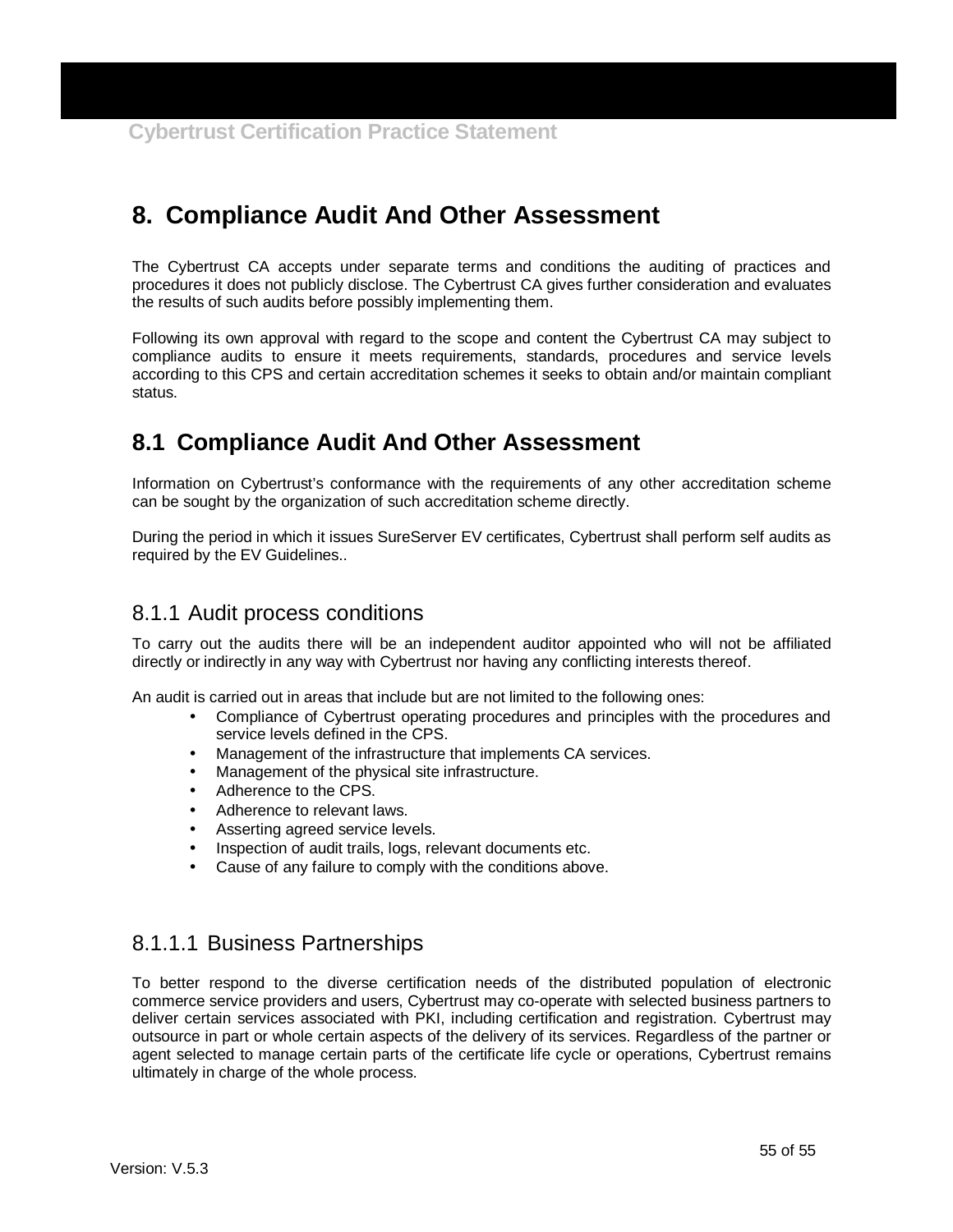## 8.1.1.2 Secure Devices and Private Key Protection.

Cybertrust supports the use of secure devices and tamperproof equipment to securely issue, manage and store certificates. Cybertrust uses accredited trustworthy hardware to prevent compromise of its private key.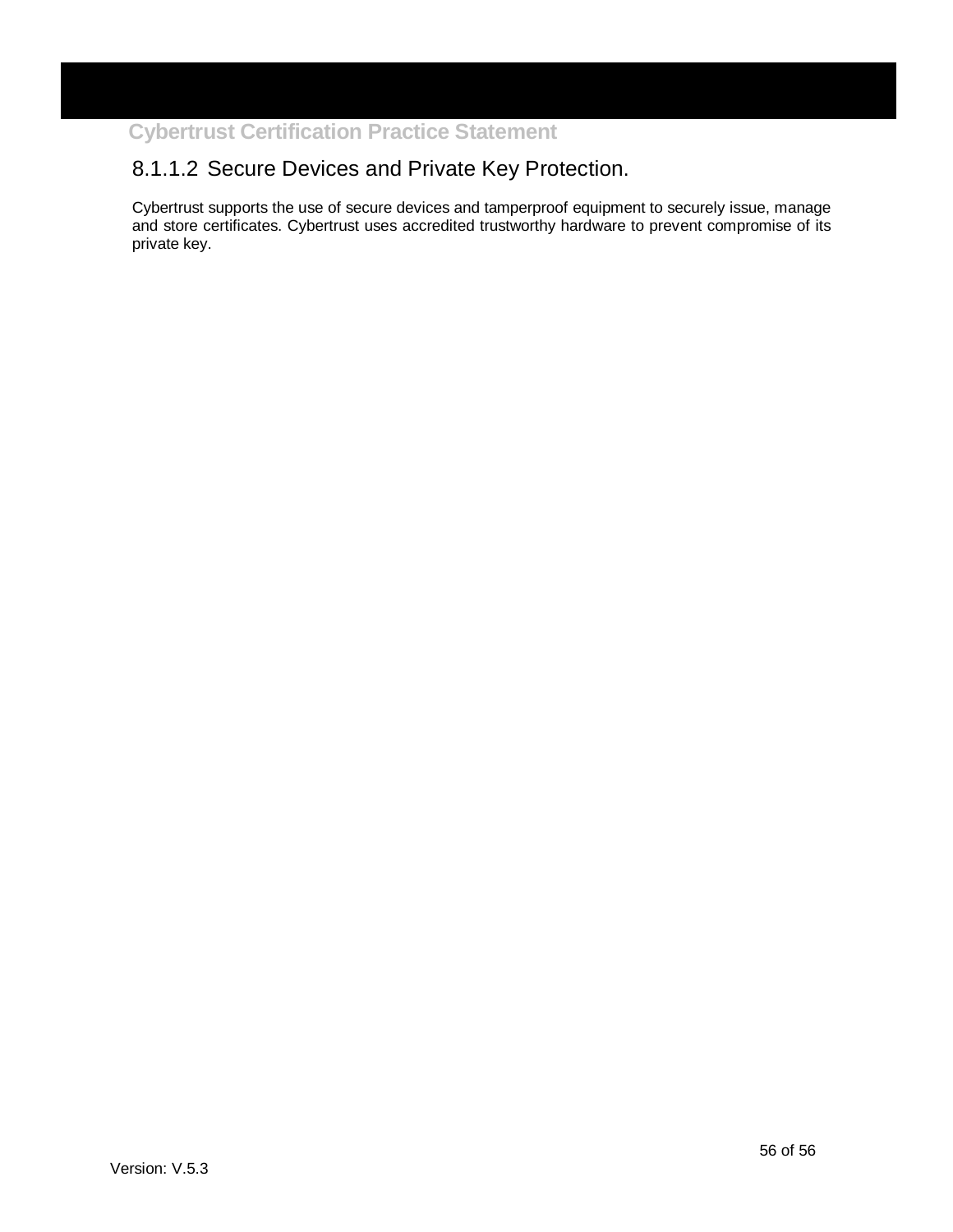## **9. Other Business and Legal Matters**

Certain Legal conditions apply to the issuance of the Cybertrust CA certificates under this CPS as described in this section.

## **9.1 Fees**

The issuance and management of Cybertrust CA certificates is, in general, subject to payment of fees as announced on the Cybertrust web site cybertrust.omniroot.com or through requested quotes.

#### 9.1.1 Refund policy

In general, having regard to the unique character of a certificate, Cybertrust does not accept requests for refund.

## **9.2 Financial Responsibility**

Cybertrust maintains sufficient resources to meet its perceived obligations under this CPS. The Cybertrust CA makes this service available on an "as is" basis. Warranties are provided and liability is accepted to the extent explicitly set forth in the relevant agreements entered into with Cybertrust (such as, for example, the subscriber agreement). All other warranties and liabilities are disclaimed to the maximum extent permitted by applicable law.

## **9.3 Confidentiality of Business Information**

The Cybertrust CA observes personal data privacy rules and confidentiality rules as described in the Cybertrust CPS. Confidential information includes:

- Any personal identifiable information on subscribers, other than that contained in a certificate.
- Reason for the revocation or suspension of a certificate, other than that contained in published certificate status information.
- Audit trails.
- Correspondence regarding CA services.
- CA Private key(s).

The following items are not confidential information:

- Certificate and their content.
- Status of a certificate.

Parties requesting and receiving confidential information are granted permission on the assumption that they use it for the requested purposes, secure it from compromise, and refrain from using it or disclosing it to third parties. Cybertrust may require that such parties enter into a confidentiality undertaking or similar form of security agreement.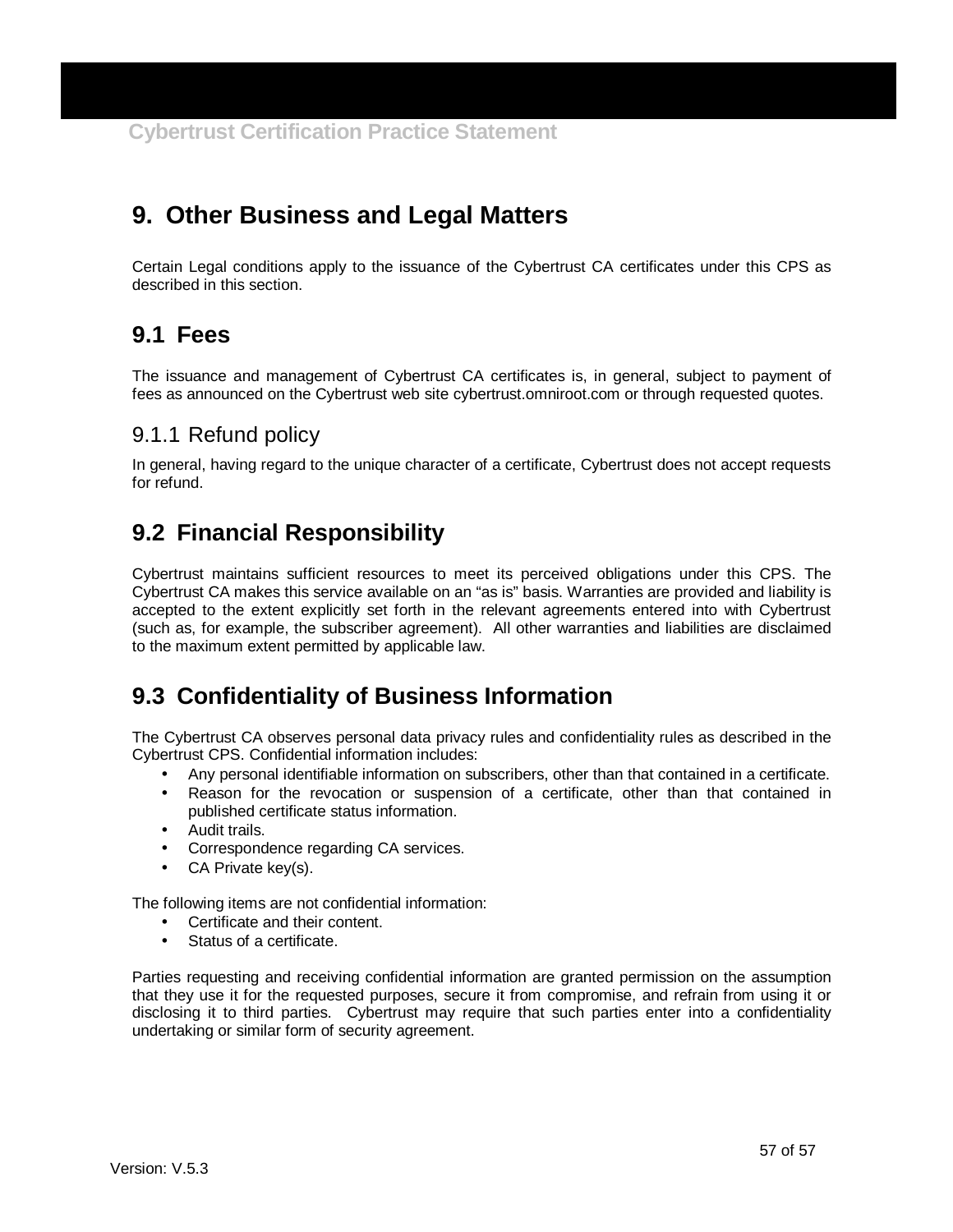#### 9.3.1 Disclosure Conditions

Non-confidential information can be disclosed to any subscriber and relying party under , for example, the following conditions:

- Only a single certificate is delivered per inquiry by subscriber or relying party.
- The status of a single certificate is provided per inquiry by a subscriber or relying party.
- Subscribers can consult the information the CA holds about them.

The Cybertrust CA properly manages the disclosure of information to the CA personnel.

The Cybertrust CA authenticates itself to any party requesting the disclosure of information by:

- Presenting an authentication certificate at the request of the subscriber or relying party
- Signing responses to OCSP requests and CRLs.

The Cybertrust CA encrypts certain communications of confidential information including:

- The communications link between the CA and the RAs.
- Sessions to deliver certificates and certificate status information.

To incorporate information by reference the Cybertrust CA uses computer-based and text-based pointers that include URLs, etc.

## **9.4 Privacy of Personal Information**

The Cybertrust CA makes available a specific Data Protection Policy for the protection of personal data of the applicant applying for a Cybertrust CA certificate that they make available through their web site. The Cybertrust CA maintains a Privacy Policy which can be consulted at http://cybertrust.omniroot.com/repository.cfm.

## **9.5 Intellectual Property Rights**

The Cybertrust CA owns and reserves all intellectual property rights associated with its databases, web sites, Cybertrust CA digital certificates and any other publication whatsoever originating from Cybertrust CA including this CPS.

The Distinguished names of all CAs of the Cybertrust CA, remain the sole property of Cybertrust.

Certificates are and remain property of the Cybertrust CA. The Cybertrust CA permits the reproduction and distribution of certificates on a non-exclusive provided that they are reproduced and distributed in full, except that certificates are not published in any publicly accessible repository or directory without the express, prior written permission of the Cybertrust CA.

The Cybertrust CA owns and reserves all intellectual property rights associated with its own products and services.

# **9.6 Representations and Warranties**

Unless otherwise provided in this CPS in connection with the EV guidelines, warranties and representations shall be as set forth in the applicable agreement entered into by or with Cybertrust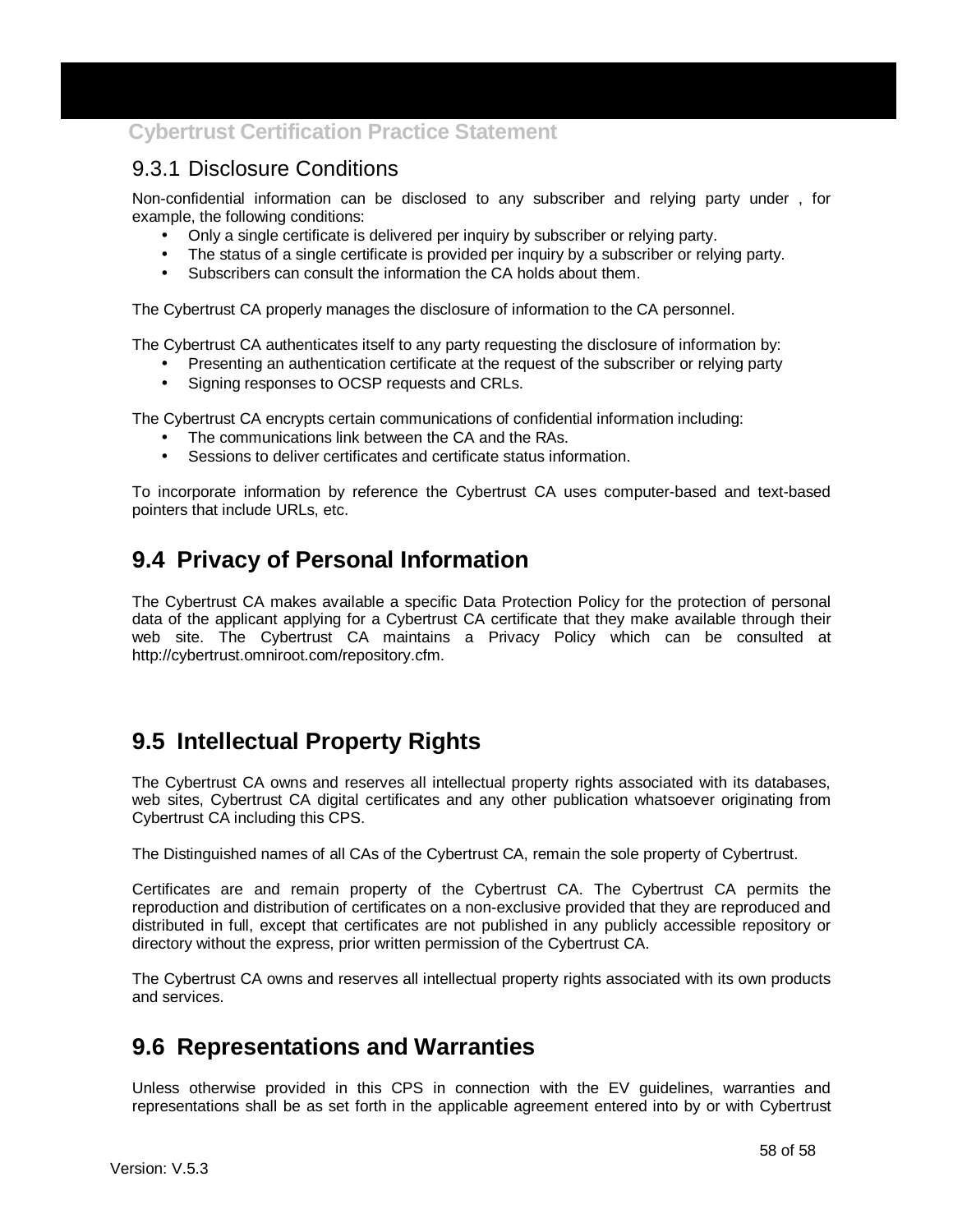regarding its certificate services (such as, for example, the subscriber agreement). Subscriber **Obligations** 

Unless explicitly stated otherwise in this CPS or in the subscriber agreement, subscribers are responsible for having knowledge and, if necessary, seeking training on using digital certificates.

- Generating securely their private-public key pair, using a trustworthy system.
- Providing correct and accurate information in their communications with the Cybertrust CA.
- Ensuring that the public key submitted to the Cybertrust CA correctly corresponds to the private key used.
- Accepting all terms and conditions in the Cybertrust CA CPS and associated policies published in the Cybertrust CA Repository.
- Refraining from tampering with a Cybertrust CA certificate.
- Using Cybertrust CA certificates for legal and authorised purposes in accordance with this CPS.
- Notifying Cybertrust CA or a Cybertrust RA of any changes in the information submitted.
- Ceasing to use a Cybertrust CA certificate if any featured information becomes invalid.
- Ceasing to use a Cybertrust CA certificate when it becomes invalid.
- Removing a Cybertrust CA certificate when invalid from any applications and/or devices they have been installed on.
- Using a Cybertrust CA certificate, as it may be reasonable under the circumstances.
- Preventing the compromise, loss, disclosure, modification, or otherwise unauthorised use of their private key.
- For any acts and omissions of partners and agents subscribers use to generate, retain, escrow, or destroy any private keys.
- Refraining from submitting to Cybertrust CA or any Cybertrust CA directory any material that contains statements that violate any law or the rights of any party.
- Requesting the revocation of a certificate in case of an occurrence that materially affects the integrity of a Cybertrust CA certificate.
- Notifying the appropriate RA immediately, if a subscriber becomes aware of or suspects the compromise of a private key.

## 9.6.1 Relying Party Obligations

Unless explicitly stated otherwise in this CPS, each party relying on a Cybertrust CA certificate shall:

- Have the technical capability to use digital certificates.
- Receive notice of the Cybertrust CA and associated conditions for relying parties.
- Validate a Cybertrust CA certificate by using certificate status information (e.g. a CRL) published by the Cybertrust CA in accordance with the proper certificate path validation procedure.
- Trust a Cybertrust CA certificate only if all information featured on such certificate can be verified via such a validation procedure as being correct and up to date.
- Rely on a Cybertrust CA certificate, only as it may be reasonable under the circumstances.
- Notify the appropriate RA immediately, if the relying party becomes aware of or suspects that a private key has been compromised.
- Verify the validity, suspension or revocation of the certificate using current revocation status information as indicated to the relying party.
- Take account of any limitations on the usage of the certificate indicated to the relying party either in the certificate or this CPS.
- Take any other precautions prescribed in the subscriber agreement, Cybertrust certificate as well as any other policies or terms and conditions made available in the application context a certificate might be used.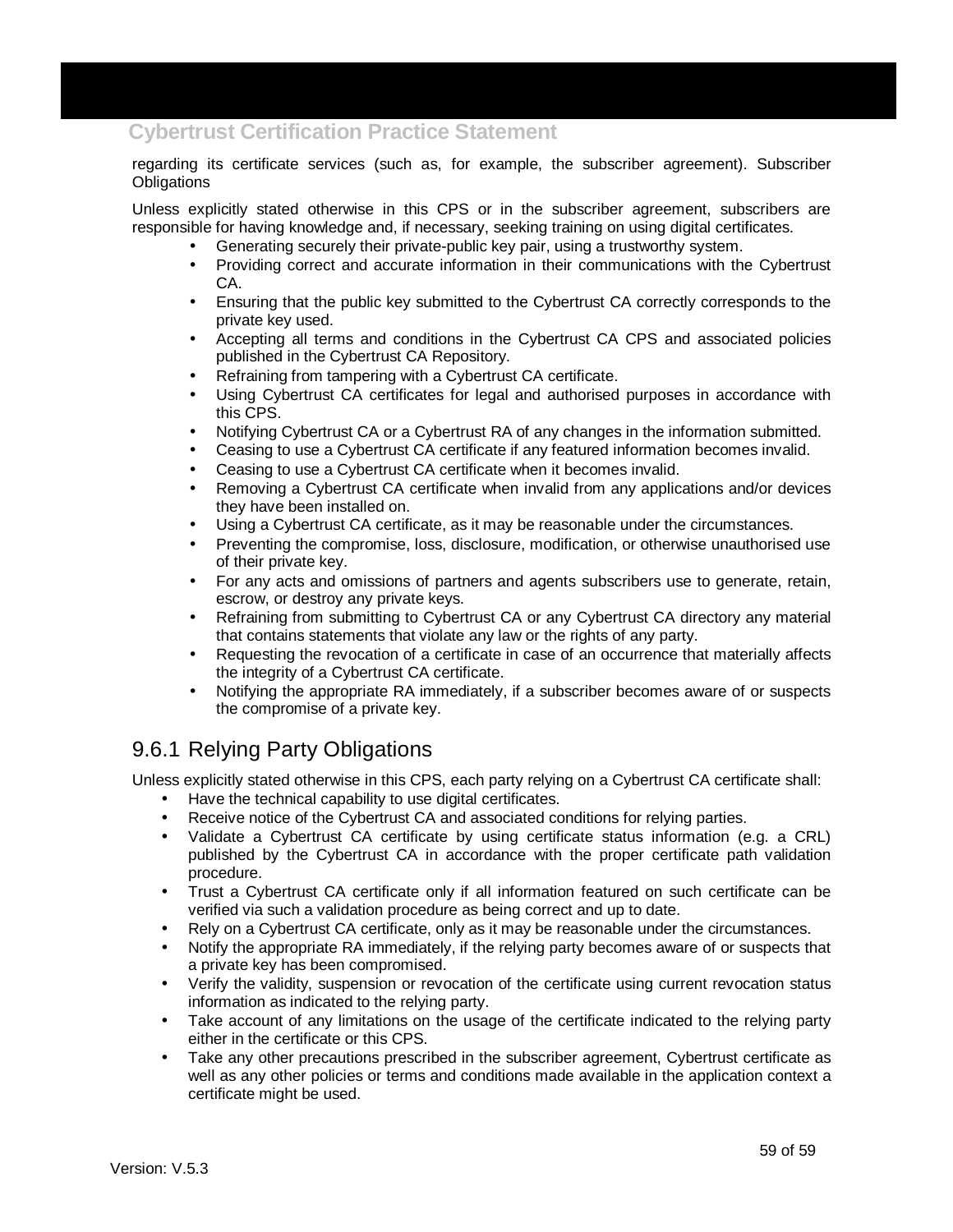Relying parties must at all times establish that it is reasonable to rely on a certificate under the circumstances taking into account circumstances such as the specific application context a certificate is used in.

## 9.6.1.1 Conveying Relying party obligations

In order to give uninhibited access to revocation information and subsequently invoke Trust in its own services, Cybertrust refrains from implementing an agreement with the relying party with regard to controlling the validity of certificate services with the purpose of binding relying parties to their obligations.

Much like it applies to any other participant of Cybertrust public services, however, the use of Cybertrust resources that relying parties make is implied to be governed by the conditions set out in Cybertrust policy framework instigated by the Cybertrust CP and the Cybertrust CPS.

Relying parties are hereby notified that the conditions prevailing in this CPS are binding upon them each time they consult a Cybertrust resource for the purpose of establishing trust and validating a certificate.

### 9.6.2 Subscriber Liability towards Relying Parties

Without limiting other subscriber obligations stated elsewhere in this CP, subscribers are liable for any misrepresentations they make in certificates to third parties that, reasonably rely on the representations contained therein.

## 9.6.3 Cybertrust CA Repository and Web site Conditions

Parties (including subscribers and relying parties) accessing the Cybertrust CA Repository and web site agree with the provisions of this CPS and any other conditions of usage that Cybertrust may make available. Parties demonstrate acceptance of the conditions of usage of the CPS by submitting a query with regard to the status of a digital certificate or by anyway using or relying upon any such information or services provided. The Cybertrust CA Repositories include or contain:

- Information provided as a result of the search for a digital certificate.
- Information to verify the status of digital signatures created with a private key corresponding to a public key listed in a certificate.
- Information to verify the status of a digital certificate before encrypting data using the public key included in a certificate
- Information published on the Cybertrust CA web site.
- Any other services that Cybertrust CA might advertise or provide through its web site.
- If a repository becomes aware of or suspects the compromise of a private key, it will immediately notify the appropriate RA. The party that operates a Repository has exclusive responsibility of all acts or omissions associated with it.

The Cybertrust CA maintains a certificate repository during the application period and for a maximum of ten years after the expiration or revocation of a certificate. To verify its integrity the complete repository will be made available to the Cybertrust RAs for queries at any time.

Additionally, the Cybertrust CA repository is available to relying parties.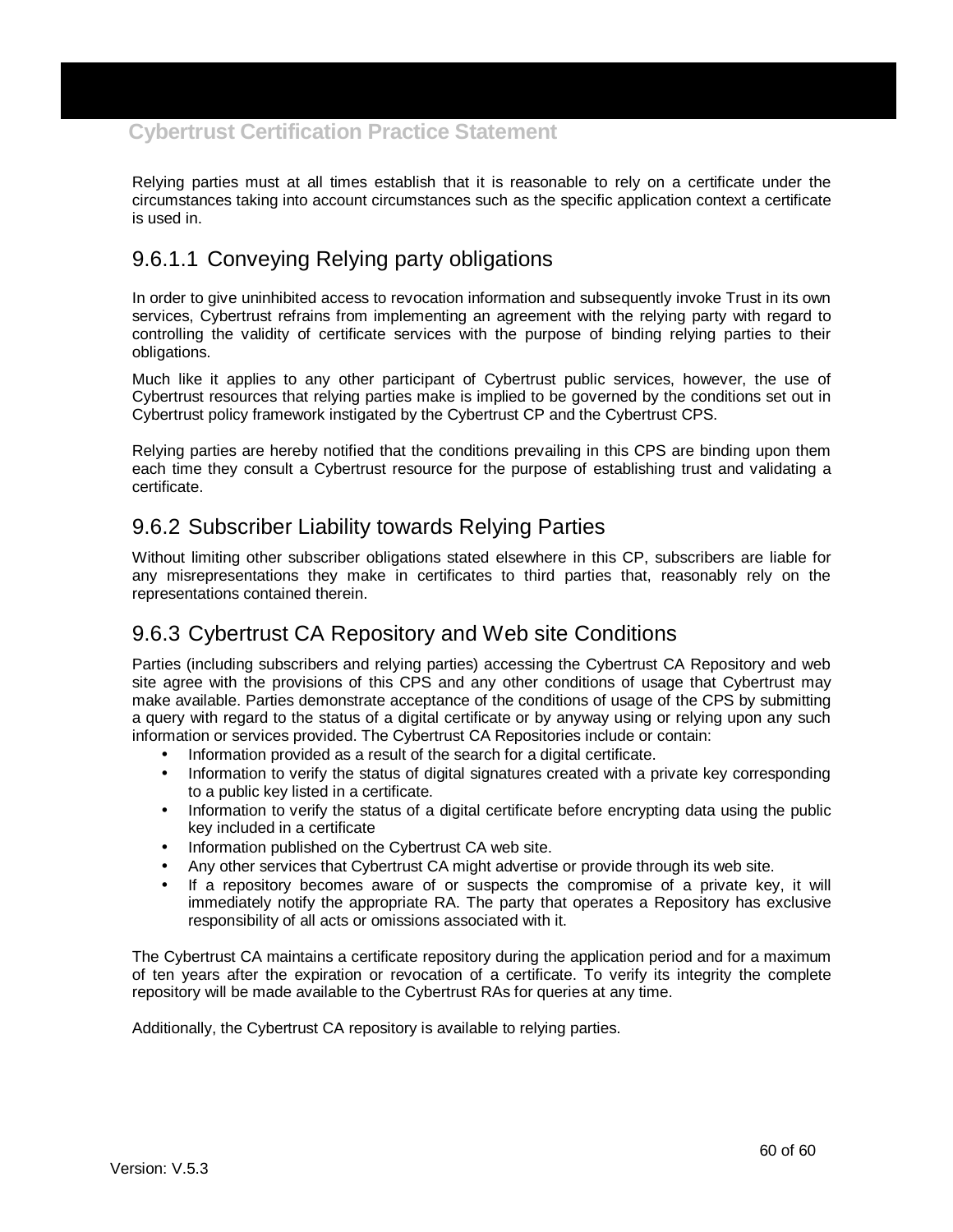## 9.6.3.1 Reliance at Own Risk

It is the sole responsibility of the parties accessing information featured in the Cybertrust CA Repositories and web site to assess and rely on information featured therein. Parties acknowledge that they have received adequate information to decide whether to rely upon any information provided in a certificate. The Cybertrust CA takes steps necessary to update its records and directories concerning the status of the certificates and issue warnings about. Failure to comply with the conditions of usage of the Cybertrust Repositories and web site may result in terminating the relationship between the Cybertrust CA and the party.

## 9.6.3.2 Accuracy of Information

The Cybertrust CA makes reasonable efforts to ensure that parties accessing its repositories receive accurate, updated and correct information.

## 9.6.4 Cybertrust CA Obligations

To the extent specified in the relevant sections of the CP, the Cybertrust CA promises to:

- Comply with this CPS and its amendments as published under http://cybertrust.omniroot.com/repository.
- Provide infrastructure and certification services, including the establishment and operation of the Cybertrust CA Repository and web site for the operation of public certificate management services.
- Provide Trust mechanisms, including a key generation mechanism, key protection, and secret sharing procedures regarding its own infrastructure.
- Provide prompt notice in case of compromise of its own private key(s).
- Provide and validate application procedures for the various types of certificates that it makes publicly available.
- Issue electronic certificates in accordance with this CPS and fulfil its obligations presented herein.
- Revoke certificates issued according to this CPS upon receipt of a valid and authenticated request to revoke a certificate from an RA.
- Publish accepted certificates in accordance with this CPS.
- Provide support to subscribers and relying parties as described in this CPS.
- Provide for the expiration and renewal of certificates according to this CPS.
- Publish CRLs and/or OCSP responses of all suspended and revoked certificates on a regular basis in accordance with this CPS.
- Provide appropriate service levels according to a service agreement.
- Notify relying parties of certificate revocation by publishing CRLs on the Cybertrust CA repository.

To the extent permitted by law the Cybertrust CA cannot be held liable for:

- Any use of certificates, other than specified in this CPS.
- Falsification of transactions.
- Improper use or configuration of equipment, not operated under the responsibility of the CA, used in a transaction involving certificates.
- Compromise of private keys associated with the certificates.
- Loss, exposure or misuse of PIN code(s) etc. protecting private keys associated with the certificates.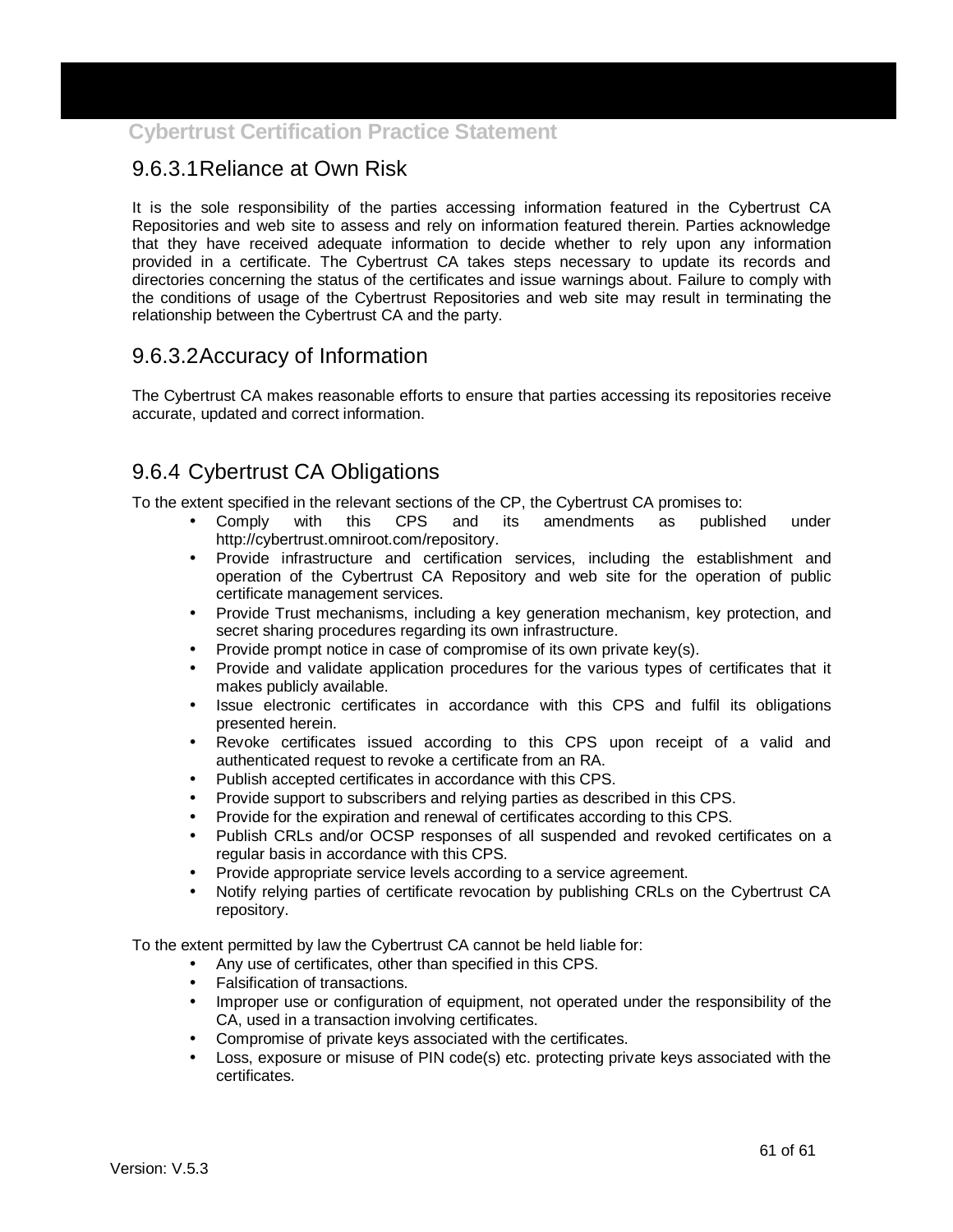- The submission of erroneous or incomplete data from an RA, including identification data, serial numbers and public key values
- Erroneous or incomplete requests for operations on certificates by the RA.
- Acts of God.
- The use of certificates.
- The use of public or private keys of cross-certified (non-subordinate) CA's and their relying parties.

The Cybertrust CA has no further obligations under this CPS.

## 9.6.5 Registration Authority Obligations

A Cybertrust RA operating within the Cybertrust network promises to:

- Generate securely an RA administrator key pair, using a trustworthy system directly or through an agent.
- Provide correct and accurate information in their communications with the Cybertrust CA.
- Ensure that the public key submitted to Cybertrust CA is the correct one (if applicable).
- Generating a new, secure key pair to be used in association with a certificate that they request from Cybertrust CA.
- Receive applications for the Cybertrust CA certificates in accordance with this Cybertrust CPS.
- Carry out all verification and authenticity actions prescribed by the Cybertrust CA procedures and this CPS.
- Submit to the Cybertrust CA the applicant's request in a signed message (certificate request).
- Receive, verify and relay to the Cybertrust CA all requests for revocation of a Cybertrust CA certificate in accordance with the Cybertrust CA procedures and the Cybertrust CA CPS.
- Verify the accuracy and authenticity of the information provided by the subscriber at the time of renewal of a certificate according to this CPS.

### 9.6.6 Information incorporated by reference into a digital certificate

The following information is incorporated by reference in every digital certificate it issues:

- Terms and conditions of the Cybertrust CA CPS.
- Any other applicable certificate policy as may be stated on an issued Cybertrust certificate.
- The mandatory elements of the standard X.509.
- Any non-mandatory but customised elements of the standard X.509.
- Content of extensions and enhanced naming that are not fully expressed within a certificate.
- Any other information that is indicated to be so in a field of a certificate.

The following information is also incorporated by reference in every SureServer EV digital certificate it issues:

• The CA/Browser Forum Guidelines for Extended Validation Certificates.

### 9.6.7 Pointers to incorporate by reference

To incorporate information by reference Cybertrust uses computer-based and text-based pointers. Cybertrust may use URLs, OIDs etc.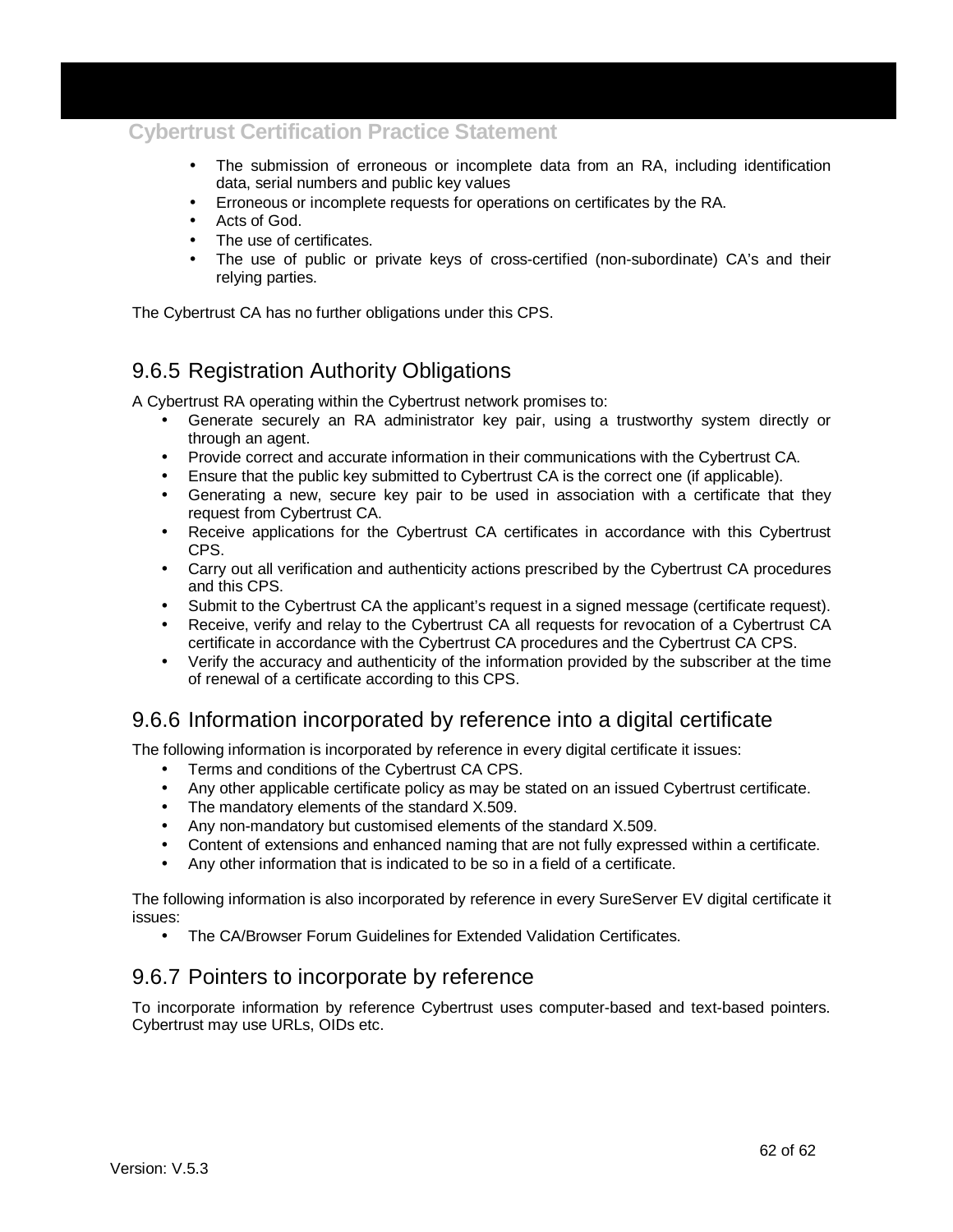# **9.7 Disclaimers of Warranties**

This section includes disclaimers of express warranties, without prejudice to any further limitations set forth in any applicable agreement (such as, for example, a subscriber agreement).

## 9.7.1 Limitation for Other Warranties

The Cybertrust CA does not warrant:

- The accuracy of any unverifiable piece of information contained in certificates except as it may be stated in the relevant product description below in this CPS (in particular, products issued under the Guidelines for Extended Validation Certificates) and in the Cybertrust CA warranty policy, if available.
- The accuracy, authenticity, completeness or fitness of any information contained in, free, test or demo certificates.

### 9.7.2 Exclusion of Certain Elements of Damages

In no event (except for fraud or wilful misconduct) is the Cybertrust CA liable for:

- Any loss of profits.
- Any loss of data.
- Any indirect, consequential or punitive damages arising from or in connection with the use, delivery, license, and performance or non-performance of certificates or digital signatures.
- Any transactions or services offered or within the framework of this CPS.
- Any other damages except for those due to reliance on the verified information in a certificate, except for information featured on, free, test or demo certificates.
- Any liability incurred in any case if the error in such verified information is the result of fraud or wilful misconduct of the applicant.

## **9.8 Limitations of Liability**

The total liability of the Cybertrust is limited to the maximum extent permitted by applicable law and further in accordance with the limits set forth in the applicable agreement.

Notice is hereby given that a Cybertrust certificate must not solely be relied upon for transactions involving a monetary value exceeding the following limits:

| <b>SureCredential Personal Certificates</b> | \$5000            |
|---------------------------------------------|-------------------|
| SureCredential Professional Certificates    | \$5000            |
| <b>SureServer Certificates</b>              | \$100000          |
| <b>SureCodesign Certificates</b>            | \$100000          |
| <b>SureServer EV Certificates</b>           | cf. section 9.8.1 |
| <b>SureServer EDU Certificates</b>          | 0                 |

#### 9.8.1 Limitations on SureServer EV Certificate Liability

(1) Subscribers and Relying Parties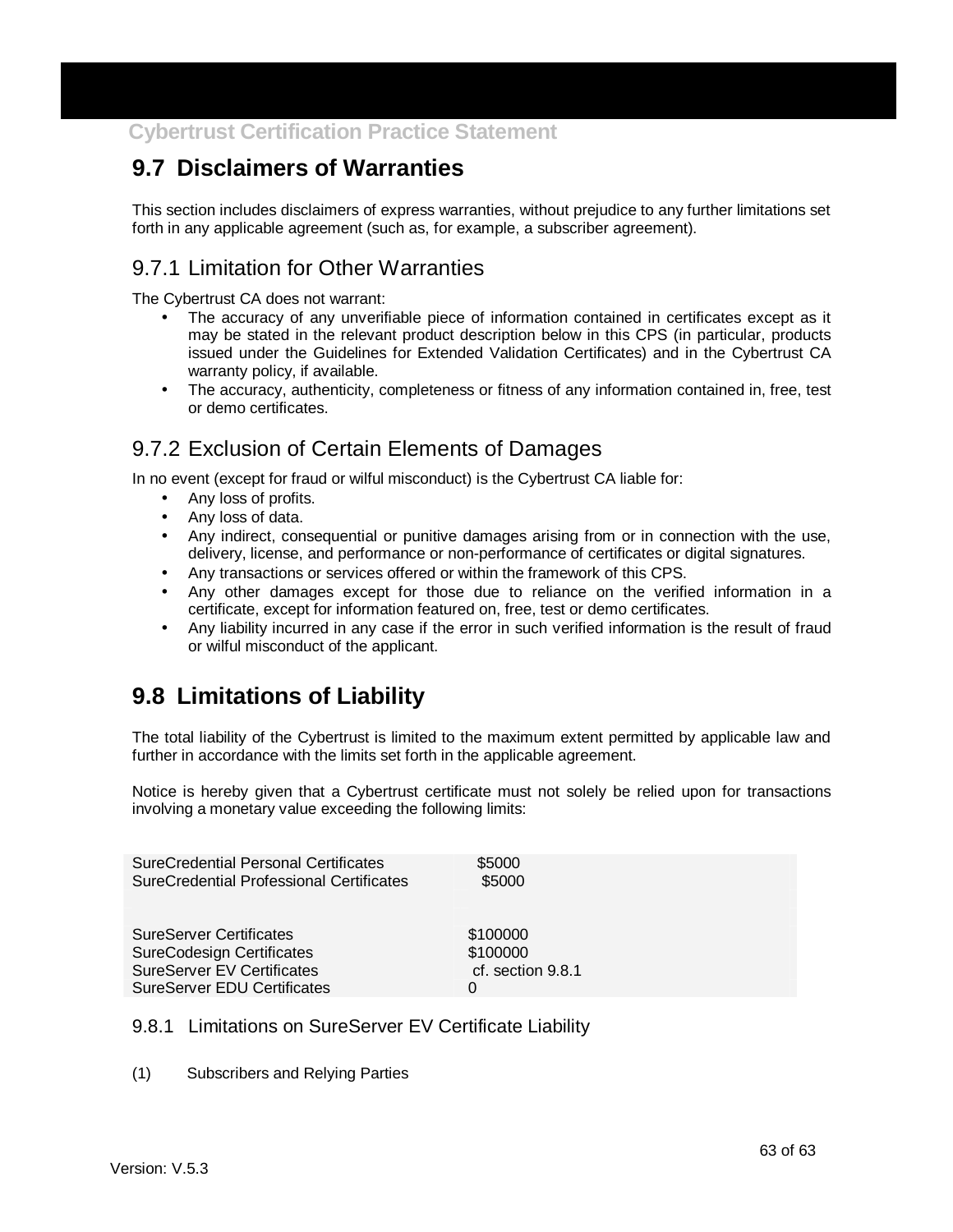In cases where Cybertrust has issued and managed SureServer EV certificates or any other product in compliance with the EV Guidelines, Cybertrust shall not be liable to the SureServer EV Certificate Beneficiaries or any other third parties for any losses suffered as a result of use or reliance on such certificate beyond those specified in the CA's EV Policies.

In cases where Cybertrust has not issued or managed the Certificate in complete compliance with the EV Guidelines, Cybertrust may seek to limit its liability to the Subscriber and to Relying Parties for any cause of action or legal theory involved for any and all claims, losses or damages suffered as a result of the use or reliance on such SureServer EV certificate, provided that all such purported limitations must also be specified in Cybertrust CPS, and provided further that in no event shall Cybertrust seek to limit its liability to Subscribers or Relying Parties for legally recognized and provable claims to a monetary amount less than \$2,000 per Subscriber or Relying Party per Sure Server certificate.

(2) Indemnification of Application Software Vendors

Notwithstanding any limitations on its liability to Subscribers and Relying Parties, Cybertrust acknowledges that the Application Software Vendors who has a root certificate distribution agreement in place do not assume any obligation or potential liability of Cybertrust under these Guidelines or that otherwise might exist because of the issuance or maintenance of Sure Server certificates or reliance thereon by Relying Parties or others.

Thus, Cybertrust shall defend, indemnify, and hold harmless each Application Software Vendor for any and all claims, damages, and losses suffered by such Application Software Vendor related to a SureServer EV Certificate, regardless of the cause of action or legal theory involved.

This shall not apply, however, to any claim, damages, or loss suffered by such Application Software Vendor related to a SureServer EV certificate issued by Cybertrust where such claim, damage, or loss was directly caused by such Application Software Vendor's software displaying as not trustworthy a SureServer EV certificate this is still valid, or displaying as trustworthy: (1) a SureServer EV certificate that has expired, or (2) a SureServer EV certificate that has been revoked (but only in cases where the revocation status is currently available from the CA online, and the browser software either failed to check such status or ignored an indication of revoked status).

## **9.9 Indemnities**

This section contains the applicable indemnities and apply without prejudice to any additional indemnification obligations set forth in any applicable agreement (such as, for example, a subscriber agreement).

To the extent permitted by law the subscriber must indemnify and hold the Cybertrust CA harmless from any acts or omissions resulting in liability, any loss or damage, and any suits and expenses of any kind, including reasonable attorneys' fees that Cybertrust may incur as a result of:

- Failure to protect the subscriber's private key,
- Use a trustworthy system as required
- Taking precautions necessary to prevent the compromise, loss, disclosure, modification, or unauthorised use of the subscriber's private key

## **9.10 Term and Termination**

This CPS remains in force until notice of the opposite is communicated by the Cybertrust CA on its web site or repository.

Following publications, changes become applicable 30 days thereafter.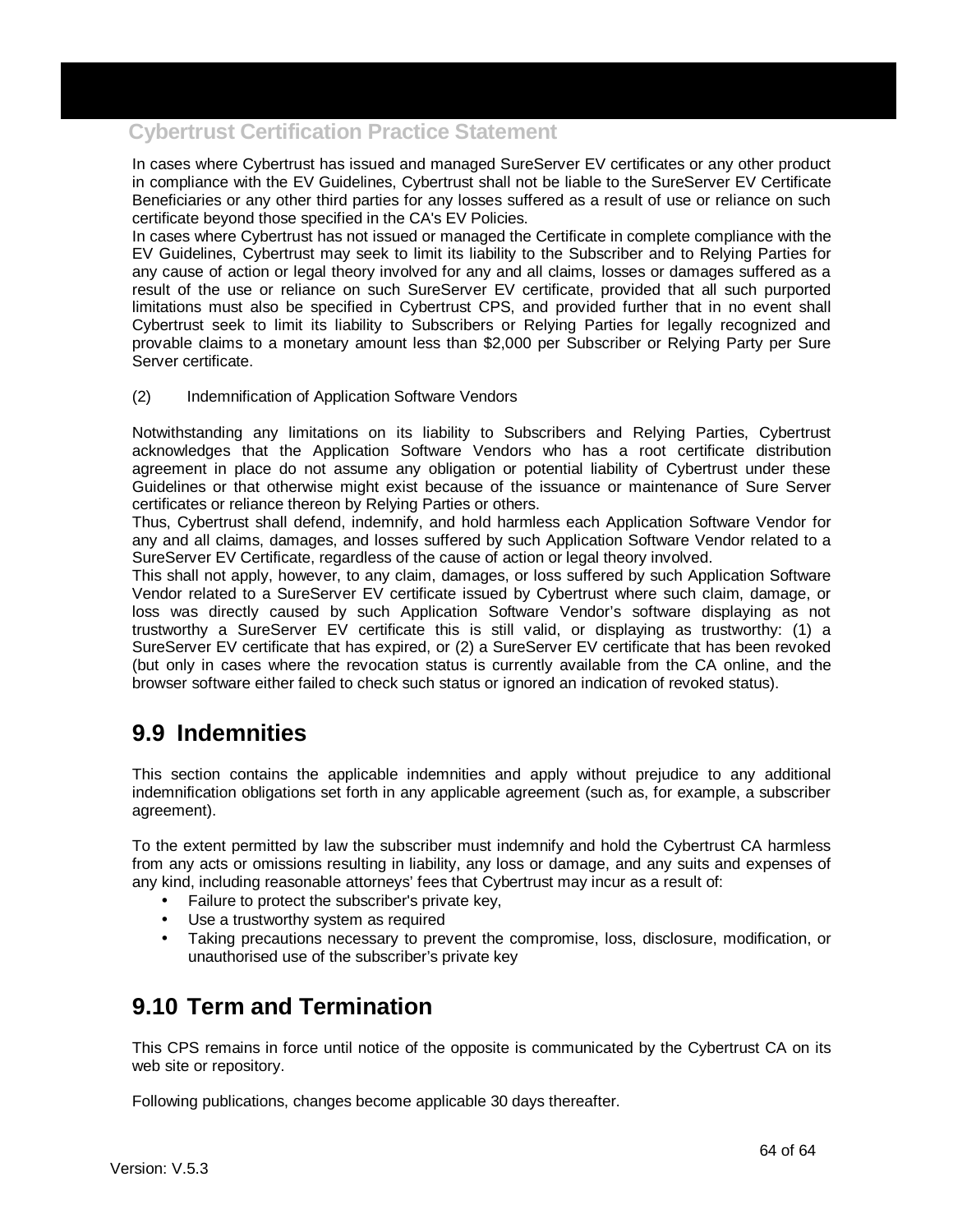# **9.11 Individual notices and communications with participants**

The Cybertrust CA accepts notices related to this CPS by means of digitally signed messages or in paper form. Upon receipt of a valid, digitally signed acknowledgment of receipt from Cybertrust CA the sender of the notice deems its communication effective. The sender must receive such acknowledgment within twenty (20) business days, or else written notice must then be sent in paper form through a courier service that confirms delivery or via certified or registered mail, postage prepaid, return receipt requested, addressed as follows.

## **9.12 Amendments**

Changes to this CPS are indicated by appropriate numbering.

## **9.13 Dispute Resolution Procedures**

Before resorting to any dispute resolution mechanism including adjudication or any type of Alternative Dispute Resolution (including without exception mini-trial, arbitration, binding expert's advice, cooperation monitoring and normal expert's advice) parties agree to notify Cybertrust of the dispute with a view to seek dispute resolution.

Upon receipt of a Dispute Notice, Cybertrust convenes a Dispute Committee that advises Cybertrust management on how to proceed with the dispute. The Dispute Committee convenes within twenty (20) business days from receipt of a Dispute Notice. The Dispute Committee is composed by a counsel, a data protection officer, a member of Cybertrust operational management and a security officer. The counsel or data protection officer chair the meeting. In its resolutions the Dispute Committee proposes a settlement to the Cybertrust executive management. The Cybertrust executive management may subsequently communicate the proposed settlement to the resting party.

#### 9.13.1 Arbitration

If the dispute is not resolved within twenty (20) business days after initial notice pursuant to CPS, parties submit the dispute to arbitration, in accordance with art. 1676-1723 of the Belgian Judicial Code.

There will be 3 arbitrators of whom each party proposes one while both parties of the dispute choose the third arbitrator. The place of the arbitration is Leuven, Belgium and the arbitrators determine all associated costs.

For all technology related disputes and disputes related to this CPS the parties accept the arbitration authority of the Belgian branch of Stichting Geschillenoplossing Automatisering (Foundation for the Settlement of Automation Disputes) with registered offices in:

J. Scheepmansstraat 5,

3050 Oud-Heverlee, Belgium.

Tel.: +32-47-733 82 96, Fax: + 32-16-32 54 38.

# **9.14 Governing Law**

This CPS is governed, construed and interpreted in accordance with the laws of Belgium. This choice of law is made to ensure uniform interpretation of this CPS, regardless of the place of residence or place of use of Cybertrust digital certificates or other products and services. The law of Belgium apply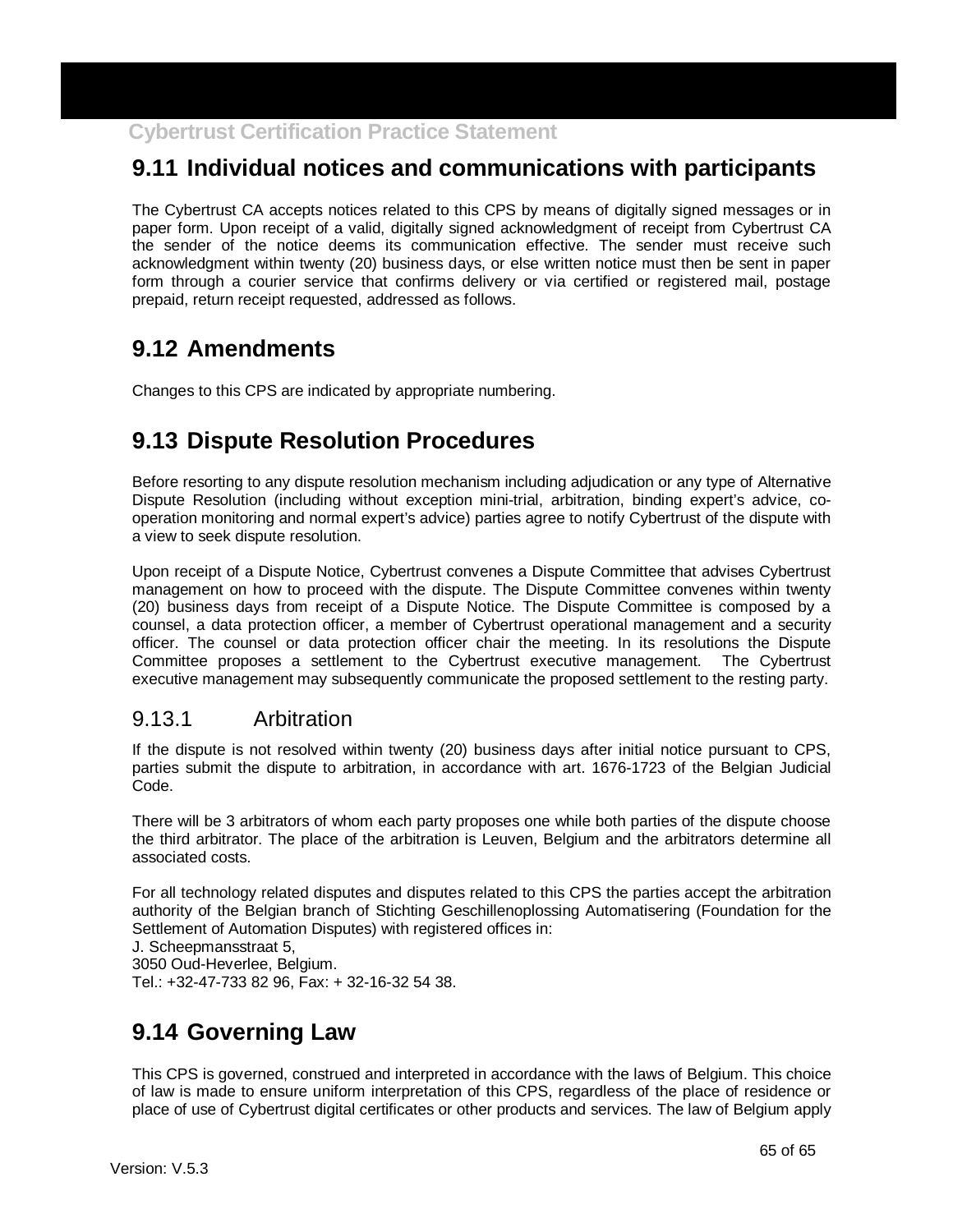also to all Cybertrust commercial or contractual relationships in which this CPS may apply or quoted implicitly or explicitly in relation to Cybertrust products and services where the Cybertrust acts as a provider, supplier, beneficiary receiver or otherwise.

Each party, including Cybertrust partners, subscribers and relying parties, irrevocably submit to the jurisdiction of the district courts of Leuven, Belgium.

## **9.15 Compliance with Applicable Law**

Cybertrust CA complies with applicable laws of Belgium. Export of certain types of software used in certain Cybertrust CA public certificate management products and services may require the approval of appropriate public or private authorities. Parties (including the Cybertrust CA, subscribers and relying parties) agree to conform to applicable export laws and regulations as pertaining in Belgium.

## **9.16 Miscellaneous Provisions**

#### 9.16.1 Survival

The obligations and restrictions contained under section "Legal Conditions" survive the termination of this CPS.

#### 9.16.2 Severability

If any provision of this CPS, including limitation of liability clauses, is found to be invalid or unenforceable, the remainder of this CPS be interpreted in such manner as to effect the original intention of the parties.

.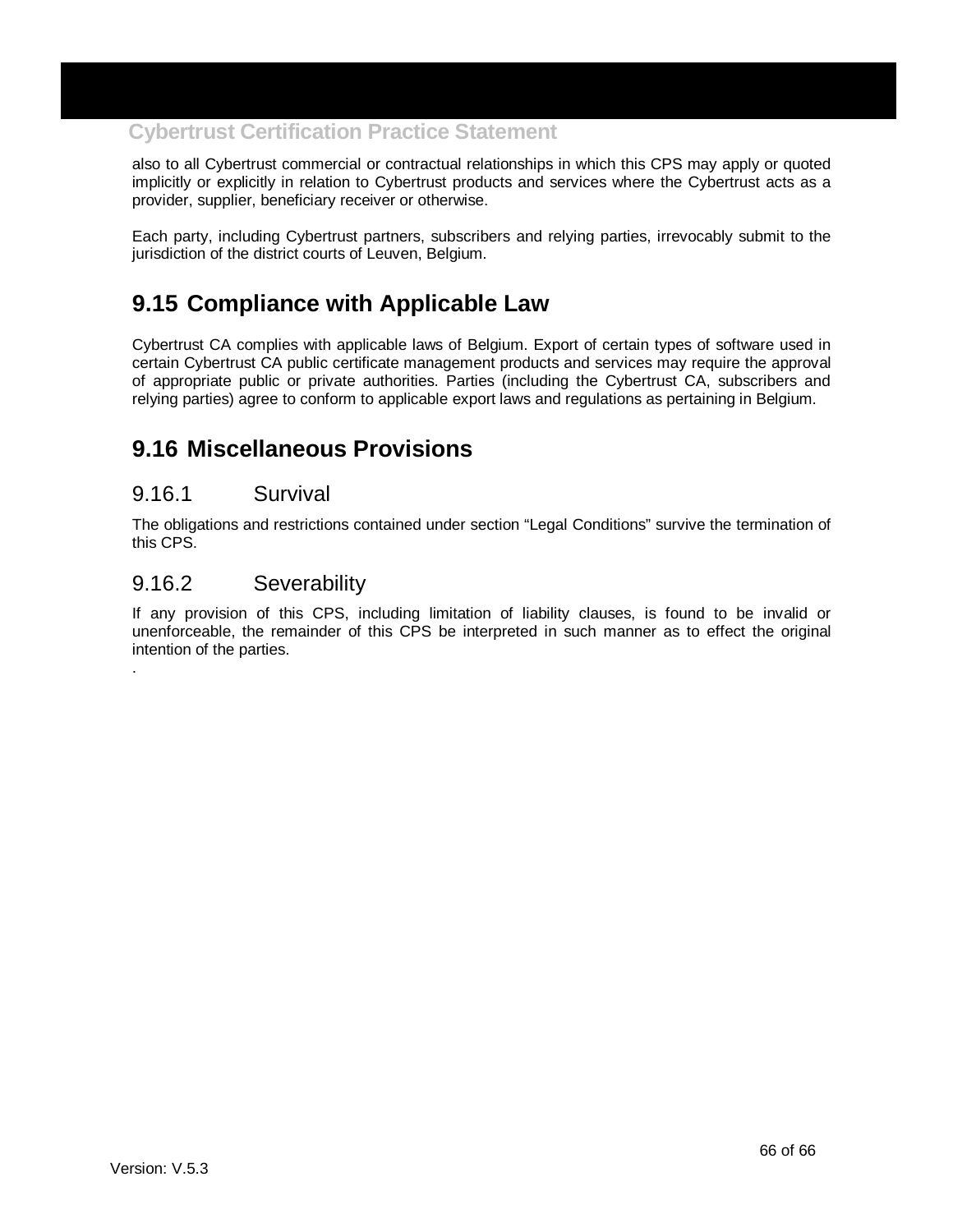# **10. List of definitions**

**ACCEPT (A CERTIFICATE)**

To approve of a digital certificate by a certificate applicant within a transactional framework.

**ACCREDITATION**

A formal declaration by an approving authority that a certain function/entity meets specific formal requirements

**APPLICATION FOR A CERTIFICATE**

A request sent by a certificate applicant to a CA to issue a digital certificate

**APPLICATION SOFTWARE VENDOR**: A developer of Internet browser software or other software that displays or uses certificates and distributes root certificates, such as KDE, Microsoft Corporation, Mozilla Corporation, Opera Software ASA, and Red Hat, Inc.**RCHIVE**

To store records for period of time for purposes such as security, backup, or audit.

**ASSURANCES**

A set of statements or conduct aiming at conveying a general intention.

**AUDIT**

Procedure used to validate compliance with formal criteria or controls.

### **AUTHENTICATED RECORD**

A signed document containing assurances of authentication or a message with a digital signature verified by a valid Class 3 certificate by a relying party.

### **AUTHENTICATION**

A process used to confirm the identity of a person or to prove the integrity of specific information by placing them within the right context and veryfying such relationship.

## **AUTHORISATION**

Granting of rights.

**AVAILABILITY**

The rate of accessibility of information or resources.

### **HARDWARE MODULE**

The complete system of the hardware module used to keep the certificates and securely generate a key pair.

### **BINDING**

A statement by an RA of the relationship between a named entity and its public key.

### **CERTIFICATE**

The public key of a subject and the associated information, digitally signed with the private key of the issuer of the certificate. Unless explicitly specified, the certificates described here are the subscriber's ones .

### **CERTIFICATE REVOCATION LIST** OR **CRL**

A list maintained by the CA of certificates that are revoked before their expiration time.

### **CERTIFICATION AUTHORITY** OR **CA**

An entity that is trusted to associate a public key to the information on the subject, contained in the certificate. Unless explicitly specified, the CA described herein is the Cybertrust CA.

### **CERTIFICATION PRACTICE STATEMENT** OR **CPS**

A statement of the practices in the management of certificates during all life phases.

### **CERTIFICATE STATUS SERVICE** OR **CSS**

A service, enabling relying parties and others to verify the status of certificates.

### **CERTIFICATE CHAIN**

A hierarchical list certificates containing an end-user subscriber certificate and CA certificates.

### **CERTIFICATE EXPIRATION**

The end of the validity period of a digital certificate.

### **CERTIFICATE EXTENSION**

A field in the digital certificate used to convey additional information on issues that include: the public key, the certified subscriber, the certificate issuer, and/or the certification process.

## **CERTIFICATE HIERARCHY**

A level based sequence of certificates of one (root) CA and subordinate entities that include, CAs and subscribers.

## **CERTIFICATE MANAGEMENT**

Actions associated with certificate management include storage, dissemination, publication, revocation, and suspension of certificates.

## **CERTIFICATE REVOCATION LIST (CRL)**

A list issued and digitally signed by a CA that includes revoked and suspended certificates. Such list is to me consulted by relying parties at all times prior to relying on information featured in a certificate.

## **CERTIFICATE SERIAL NUMBER**

A sequential number that uniquely identifies a certificate within the domain of a CA.

### **CERTIFICATE SIGNING REQUEST (CSR)**

A machine-readable application form to request a digital certificate.

## **CERTIFICATION**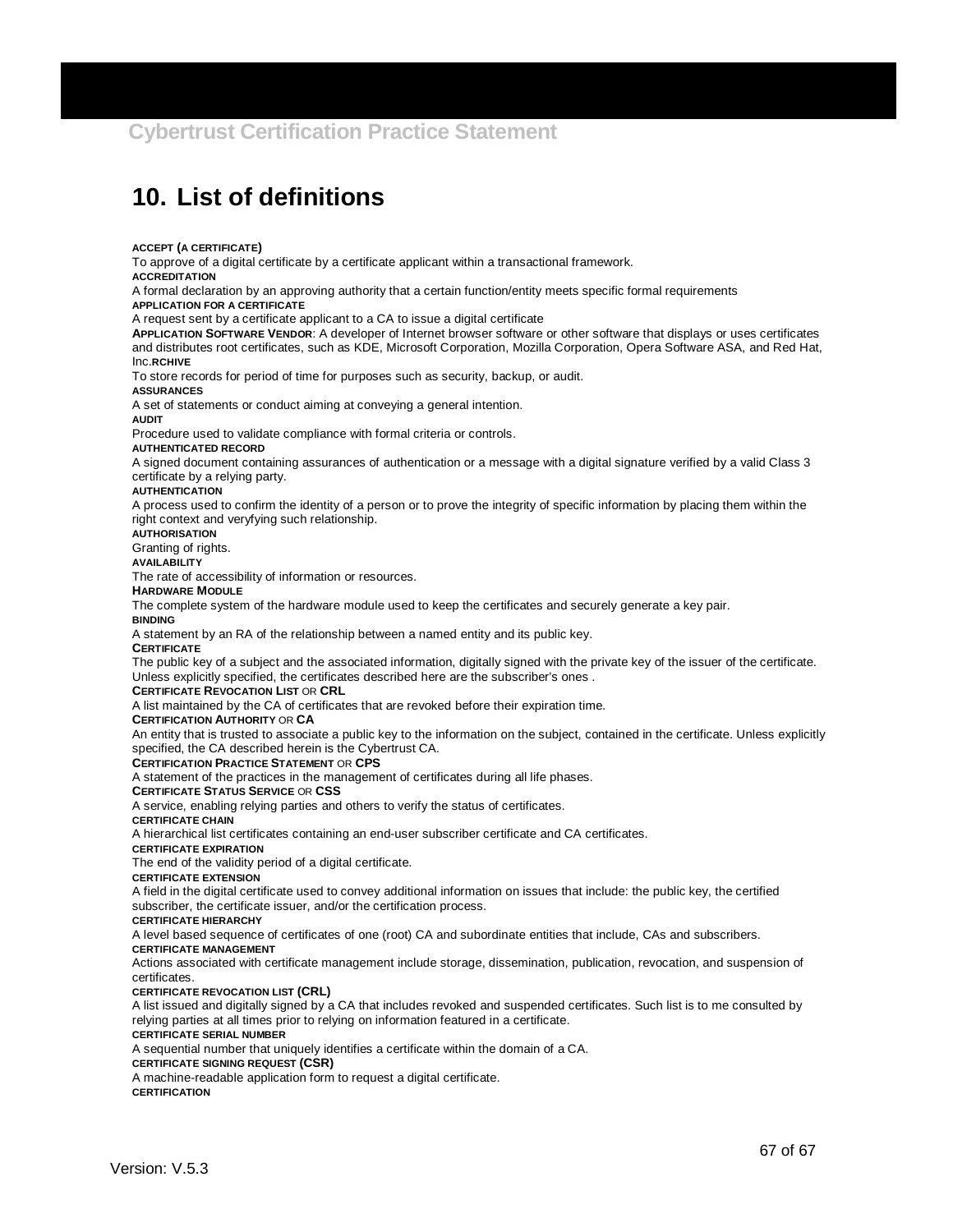## **Cybertrust Certification Practice Statement**

The process to issue a digital certificate.

### **CERTIFICATION AUTHORITY (CA)**

An authority, such as the Cybertrust CA that issues, suspends, or revokes a digital certificate.

### **CERTIFICATE POLICY (CP)**

A statement of the practices of a CA and the conditions of issuance, suspension, revocation etc. of a certificate. A CP is also used as guidance to establish the trustworthiness of a certification services infrastructure.

### **CERTIFICATE ISSUANCE**

Delivery of X.509 v3 digital certificates for authentication and digital signature based on personal data and public keys provided by the RA and compliant with RFC 3647 and RFC 3039

### **CERTIFICATE SUSPENSION**

Online service used to temporarily disable a digital certificate and to automatically revoke it if no request for re-activating it is submitted within a certain time period

### **CERTIFICATE REVOCATION**

Online service used to permanently disable a digital certificate before its expiration date

### **CERTIFICATE REVOCATION LISTS**

Online publication of complete and incremental digital certificates revocation lists compliant with RFC 2459

### **COMMERCIAL REASONABLENESS**

A legal term from Common Law. In electronic commerce it means the usage of technology that provide reasonable assurance of trustworthiness.

### **COMPROMISE**

A violation of a security policy that results in loss of control over sensitive information.

### **CONFIDENTIALITY**

The condition to disclose data to selected and authorised parties only.

#### **CONFIRM A CERTIFICATE CHAIN**

To validate a certificate chain in order to validate an end-user subscriber certificate.

### **DIGITAL CERTIFICATE**

A formatted piece of data that relates an identified subjext with a public key the subject uses.

### **DIGITAL SIGNATURE**

To encode a message by using an asymmetric cryptosystem and a hash function such that a person having the initial message and the signer's public key can accurately determine whether the transformation was created using the private key that corresponds to the signer's public key and whether the initial message has been altered since the transformation was made.

### **DISTINGUISHED NAME**

A set of data that identifies a real-world entity, such as a person in a computer-based context.

### **DIRECTORY SERVICE**

Online publication of certificates allowing the retrieval of a certificate based on its certificate identifier.

### **END-USER SUBSCRIBER**

A subscriber other than another CA.

### **ENHANCED NAMING**

The usage of an extended organisation field (OU=) in an X.509 v.3.0 certificate.

**ENTERPRISE EV CERTIFICATE**: An EV Certificate that an Enterprise RA authorizes the CA to issue at third and higher domain levels that contain the domain that was included in an original Valid EV Certificate issued to the Enterprise RA.

**ENTERPRISE RA**: The Subject of a specified Valid EV Certificate that is authorized by the issuing CA to perform the RA function and authorize the CA to issue additional EV Certificates at third and higher domain levels that contain the domain that was included in the original EV Certificate, in accordance with the requirements of these Guidelines.

### **EXTENSIONS**

Extension fields in X.509 v.3.0 certificates.

### **GENERATE A KEY PAIR**

A trustworthy process to create private keys during certificate application whose corresponding public key are submitted to the applicable CA during certificate application in a manner that demonstrates the applicant's capacity to use the private key.

**GOVERNMENT ENTITY**: A government-operated legal entity, agency, department, ministry, or similar element of the government of a country, or political subdivision within such country (such as a state, province, city, county, etc.).

### **HASH**

An algorithm that maps or translates one set of bits into another (generally smaller) set in such a way that:

- A message yields the same result every time the algorithm is executed using the same message as input.
- It is computationally infeasible for a message to be derived or reconstituted from the result produced by the algorithm.
- It is computationally infeasible to find two different messages that produce the same hash result using the same algorithm.

### **IDENTIFICATION**

The process to confirm the identity of an entity. Identification is facilitated in public key cryptography by means of certificates.**INCORPORATE BY REFERENCE**

To make one document a part of another by identifying the document to be incorporated, with information that allows the recipient to access and obtain the incorporated message in its entirety, and by expressing the intention that it be part of the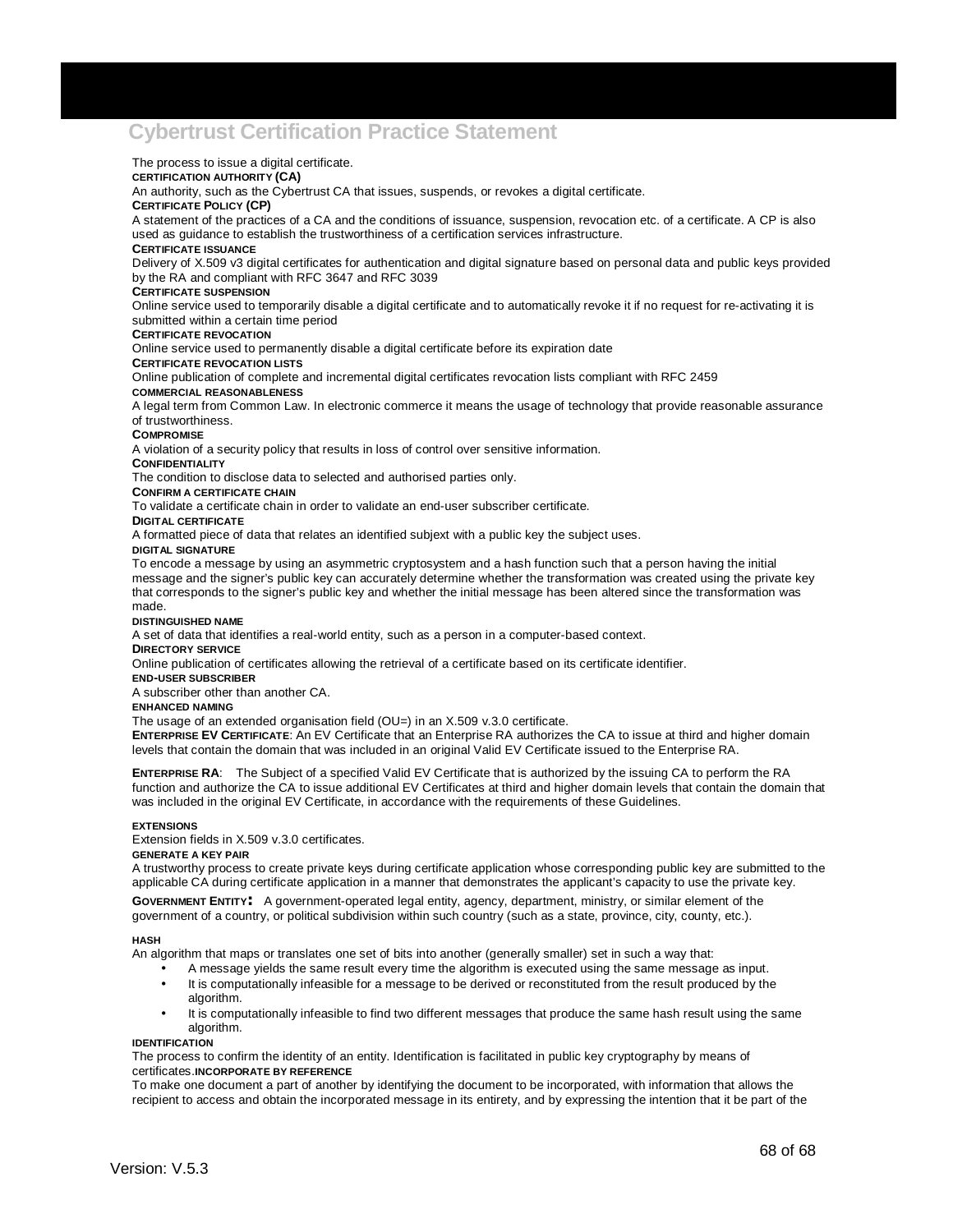## **Cybertrust Certification Practice Statement**

incorporating message. Such an incorporated message shall have the same effect as if it had been fully stated in the message.

**INCORPORATING AGENCY:** In the case of a Private Organization, the government agency in the Jurisdiction of Incorporation under whose authority the legal existence of the Private Organization was established (e.g., the government agency that issued the Certificate of Incorporation). In the case of a Government Entity, the entity that enacted the law, regulation, or decree establishing the legal existence of the Government Entity.

**JURISDICTION OF INCORPORATION:** In the case of a Private Organization, the country and (where applicable) the state or province where the organization's legal existence was established by a filing with (or an act of) an appropriate government agency or entity (e.g., where it was incorporated). In the case of a Government Entity, the country and (where applicable) the state or province where the Entity's legal existence was created by law.

### **KEY GENERATION PROCESS**

The trustworthy process of creating a private/public key pair. The public key is supplied to a CA during the certificate application process.

### **KEY PAIR**

A private key and its corresponding public key in asymmetric encryption.

## **NOTICE**

The result of notification to parties involved in receiving CA services in accordance with this CPS.

**NOTIFY**

To communicate specific information to another person as required by this CPS and applicable law.

## **NOTARISED TIME STAMPING**

Online service used to timestamp and securely archive a document; the document is re-timestamped on a regular basis with up-to-date technology.

### **OBJECT IDENTIFIER**

A sequence of integer components that can be assigned to a registered object and that has the property of being unique among all object identifiers within a specific domain.

## **PKI HIERARCHY**

A set of CAs whose functions are organised according to the principle of delegation of authority and related to each other as subordinate and superior CA.

**PLACE OF BUSINESS:** The location of any facility (such as a factory, retail store, warehouse, etc) where the Applicant's business is conducted

### **PRIVATE KEY**

A mathematical key to create digital signatures and sometimes (depending upon the algorithm) to decrypt messages in combination with the corresponding public key.

### **PUBLIC KEY**

A mathematical key that can be made publicly available that is used to verify signatures created with its corresponding private key. Depending on the algorithm, public keys can also be used to encrypt messages or files which can then be decrypted with the corresponding private key.

### **PUBLIC KEY CRYPTOGRAPHY**

Cryptography that uses a key pair of mathematically related cryptographic keys.

### **PUBLIC KEY INFRASTRUCTURE (PKI)**

The architecture, organization, techniques, practices, and procedures that collectively support the implementation and operation of a certificate-based public key cryptographic system.

**REGISTERED AGENT:** An individual or entity that is both:

authorized by the Applicant to receive service of process and business communications on behalf of the Applicant; and listed in the official records of the Applicant's Jurisdiction of Incorporation as acting in the role specified in (a) above. **REGISTERED OFFICE:** the official address of a company, as recorded with the Incorporating Agency, to which official documents are sent and legal notices received.

**REGISTRATION NUMBER:** The unique number assigned to the Private Organization Applicant or Subject entity by the Incorporating Agency in such entity's Jurisdiction of Incorporation.

### **REGISTRATION AUTHORITY** OR **RA**:

An entity that has the responsibility to identify and authenticate subscribers. The RA does not issue certificates. It merely requests the issuance of a certificate on behalf of applicants whose identity it has verified.

## **RELATIVE DISTINGUISHED NAME (RDN)**

A set of attributes that distinguishes the entity from others of the same type.

**RELIANCE** 

To accept a digital signature and act in a way that shows trust in it.

**RELYING PARTY**

Any entity that relies on a certificate for carrying out any action.

### **REPOSITORY**

A database and/or directory listing digital certificates and other relevant information accessible on-line.

## **REVOKE A CERTIFICATE**

To permanently end the operational period of a certificate from a specified time forward.

### **SECRET SHARE**

A portion of a cryptographic secret that has been divided among a number of physical tokens, such as smart cards etc.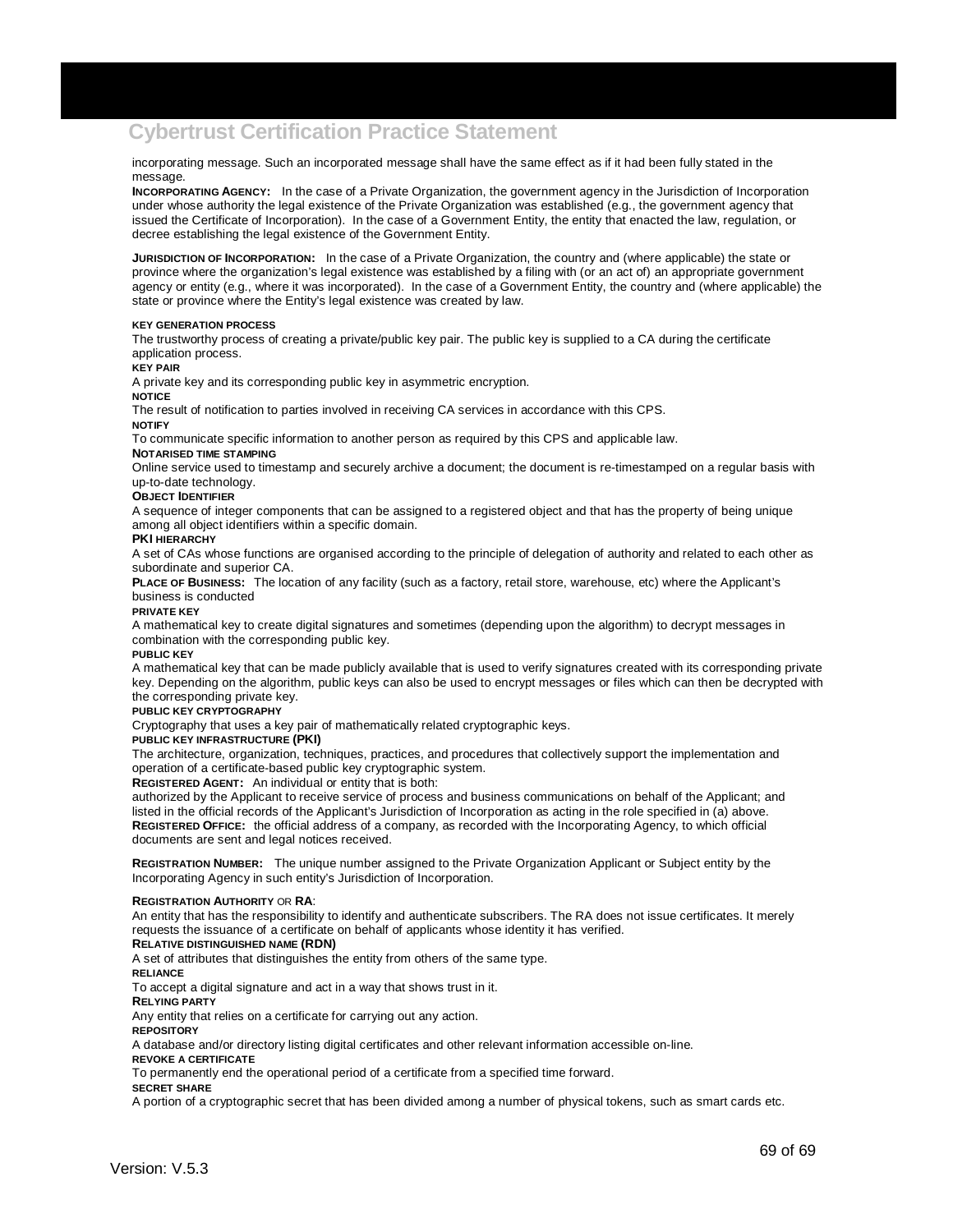## **Cybertrust Certification Practice Statement**

### **SECRET SHARE HOLDER**

## An person that holds a secret share.

**SHORT MESSAGE SERVICE (SMS)** 

A service for sending messages of up to 160 characters (224 characters if using a 5-bit mode) to mobile phones that use Global System for Mobile (GSM) communication.

### **SIGNATURE**

A method that is used or adopted by a document originator to identify himself or herself, which is either accepted by the recipient or its use is customary under the circumstances.

### **SIGNER**

A person who creates a digital signature for a message, or a signature for a document.

### **SMART CARD**

A hardware token that contains a chip to implement among others cryptographic functions.

### **STATUS VERIFICATION**

Online service based on the Online Certificate Status Protocol (RFC 2560) used to determine the current status of a digital certificate without requiring CRLs

### **SUBJECT OF A DIGITAL CERTIFICATE**

The named party to which the public key in a certificate is attributable, as user of the private key corresponding to the public key.

**SUBORDINATE CA:** Certification authority whose certificates are signed by the Root CA, or another Subordinate CA. A Subordinate CA may issue EV Certificates if the appropriate EV OID(s) or the special any Policy OID is specified in the certificatePolicies extension.

### **SUBSCRIBER**

The subject of a digital certificate, or a party designated by the subject to apply for the certificate.

### **SUBSCRIBER AGREEMENT**

The agreement between a subscriber and a CA for the provision of public certification services.

### **SUSPENDED CERTIFICATE**

Temporarily discarded certificate, which nevertheless is kept on hold for one week until revocation or reactivation notice is given to Cybertrust CA by the RA.

### **TRUSTED POSITION**

A role within a CA that includes access to or control over cryptographic operations that may allow for privileged access to the issuance, use, suspension, or revocation of certificates, including operations that restrict access to a repository.

### **TRUSTWORTHY SYSTEM**

Computer hardware, software, and procedures that provide an acceptable level against security risks, provide a reasonable level of availability, reliability, and correct operation and enforce a security policy.

## **CYBERTRUST CA REGISTRATION AUTHORITY**:

An entity that verifies and provides all subscriber data to the Cybertrust CA.

### **CYBERTRUST CA PUBLIC CERTIFICATION SERVICES**

A digital certification system made available by Cybertrust CA as well as the entities that belong to the Cybertrust CA domain as described in this CPS.

### **CYBERTRUST CA PROCEDURES**

A document describing the Cybertrust CA's internal procedures with regard to registration of end users, security etc.

**WEBTRUST EV PROGRAM:** The additional audit procedures specified for CAs that issue EV Certificates by the AICPA/CICA to be used in conjunction with its WebTrust Program for Certification Authorities.

**WEBTRUST PROGRAM FOR CAS**: The then-current version of the AICPA/CICA WebTrust Program for Certification Authorities, available at http://www.webtrust.org/certauth fin.htm.

### **WEB -- WORLD WIDE WEB (WWW)**

A graphics based medium for the document publication and retrieval of information on the Internet.

**WRITING**

Information accessible and usable for reference.

**X.509**

The standard of the ITU-T (International Telecommunications Union-T) for digital certificates.